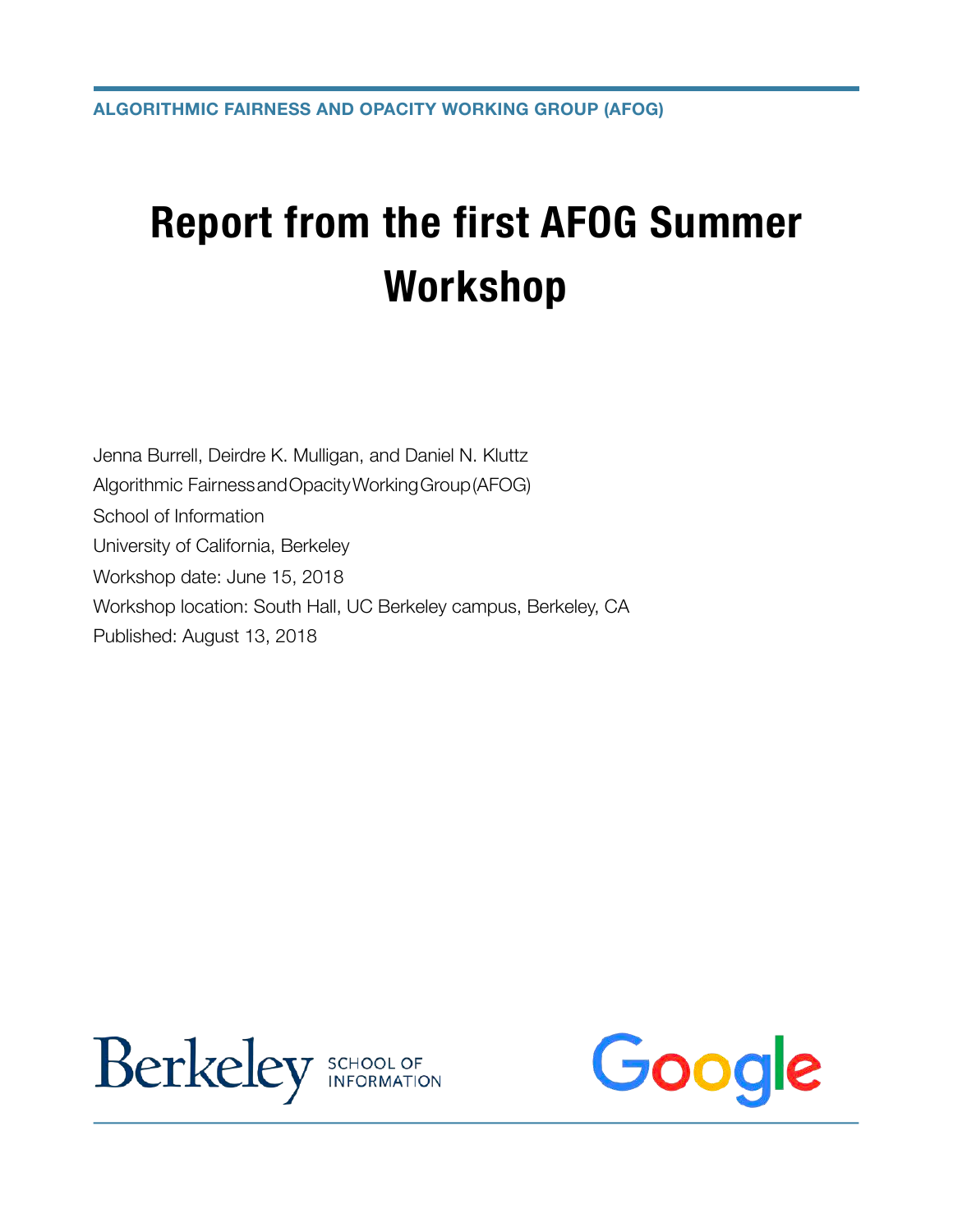## ACKNOWLEDGMENTS

We would like to thank all AFOG Summer Workshop participants for their insights, collegiality, and critical engagement during the workshop. In particular, we thank the panelists and moderators for each session. We also acknowledge the intellectual and financial support of our workshop sponsors, Google Trust & Safety and the University of California, Berkeley School of Information.

## ABOUT AFOG

TheAlgorithmic Fairness & Opacity Working Group (AFOG) is made up ofUC Berkeley faculty, postdocs, and graduate students at UC Berkeley. It is housed at Berkeley's School of Information. AFOG is co-directed by Professors Jenna Burrell and Deirdre Mulligan and is funded by a research gift from Google Trust & Safety to support cross-disciplinary academic research and conversations between industry and academia to explore and address issues related to fairness and opacity in algorithms.

For more information, visit the AFOG website at https://afog.berkeley.edu.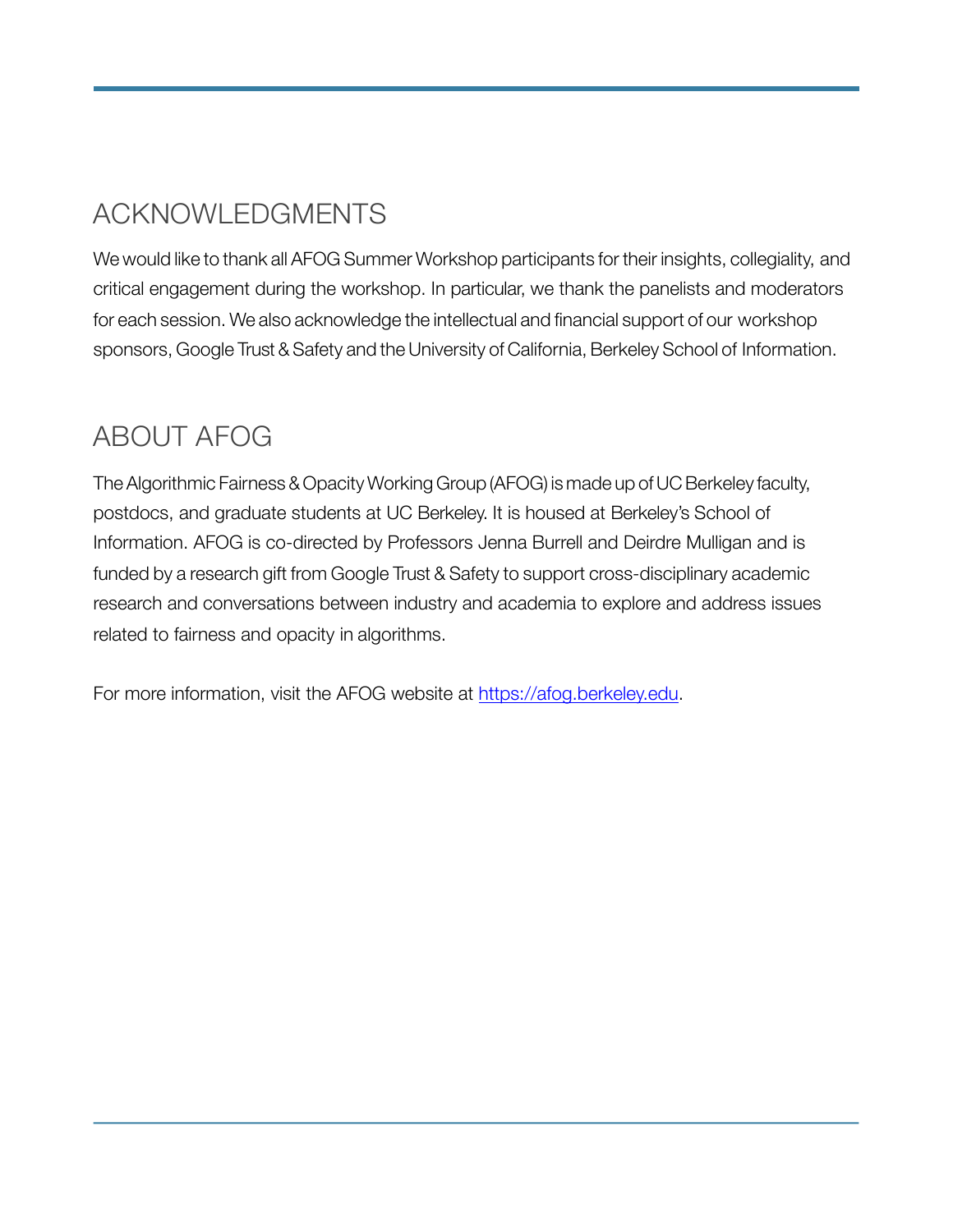## INTRODUCTION

On June 15, 2018, the Algorithmic Fairness and Opacity Working Group (AFOG) held a summer workshop with the theme, "Algorithms are Opaque and Unfair: Now What?" The event was organized by Berkeley I School Professors (and AFOG co-directors) Jenna Burrell and Deirdre Mulligan and postdoc Daniel Kluttz, and Allison Woodruff and Jen Gennai from Google. Our working group is generously sponsored by Google Trust and Safety and hosted at the UC Berkeley School of Information.

Inspired by questions that came up at our biweekly working group meetings during the 2017-2018 academic year, we organized four panels for the workshop. The panel topics raised issues that we felt required deeper consideration and debate. To make progress we brought together a diverse, interdisciplinary group of experts from academia, industry, and civil society in a workshop-style environment. In panel discussions, we considered potential ways of acting on algorithmic (un)fairness and opacity. We sought to consider the fullest possible range of 'solutions,' including technical implementations (algorithms, user-interface designs), law and policy, standard-setting, incentive programs, new organizational processes, labor organizing, and direct action.

## BACKGROUND

Researchers (e.g., [Barocas and Selbst 2016](http://www.californialawreview.org/wp-content/uploads/2016/06/2Barocas-Selbst.pdf); [Kleinberg et al. 2017\)](https://www.cs.cornell.edu/home/kleinber/aer18-fairness.pdf), journalists (e.g., [Miller](http://www.nytimes.com/2015/07/10/upshot/when-algorithms-discriminate.html)  [2015\)](http://www.nytimes.com/2015/07/10/upshot/when-algorithms-discriminate.html), and even the federal government (e.g., [Executive Office of the President 2016\)](https://obamawhitehouse.archives.gov/sites/default/files/microsites/ostp/2016_0504_data_discrimination.pdf) have become increasingly attuned to issues of algorithmic opacity, bias, and fairness, debating them across a range of applications, including criminal justice ([Angwin et al. 2016](https://www.propublica.org/article/machine-bias-risk-assessments-in-criminal-sentencing), [Chouldechova](https://www.liebertpub.com/doi/abs/10.1089/big.2016.0047)  [2017,](https://www.liebertpub.com/doi/abs/10.1089/big.2016.0047) [Berk et al. 2017\)](https://arxiv.org/abs/1703.09207), online advertising ([Datta et al. 2018\)](http://proceedings.mlr.press/v81/datta18a.html), natural language processing ([Bolukbasi et al. 2016\)](http://papers.nips.cc/paper/6228-man-is-to-computer-programmer-as-woman-is-to-homemaker-debiasing-word-embeddings.pdf), consumer credit ([Waddell 2016](https://www.theatlantic.com/technology/archive/2016/12/how-algorithms-can-bring-down-minorities-credit-scores/509333/)), and image recognition [\(Simonite](https://www.wired.com/story/machines-taught-by-photos-learn-a-sexist-view-of-women/)  [2017;](https://www.wired.com/story/machines-taught-by-photos-learn-a-sexist-view-of-women/) [Buolamwini and Gebru 2018](http://proceedings.mlr.press/v81/buolamwini18a.html)).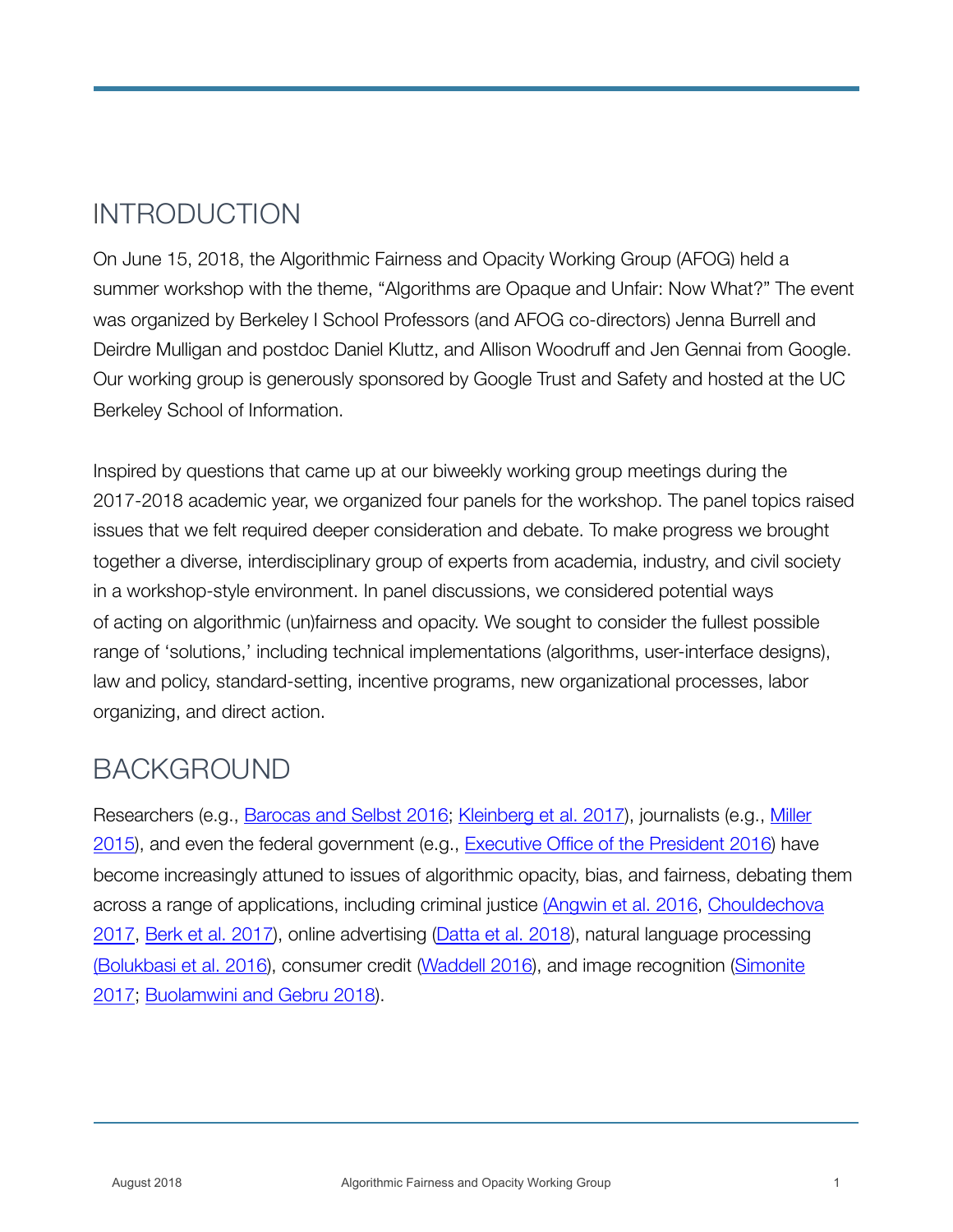There has been recent progress especially in understanding algorithmic fairness as a technical problem. Drawing from various formal definitions of fairness (see [Narayanan 2018](https://www.youtube.com/watch?v=jIXIuYdnyyk); [Corbett-](https://arxiv.org/abs/1808.00023)[Davies and Goel 2018](https://arxiv.org/abs/1808.00023); [Kleinberg et al. 2017\)](https://arxiv.org/abs/1609.05807), researchers have identified a range of techniques for addressing fairness in algorithm-driven classification and prediction. Some approaches focus on addressing allocative harms by fairly allocating opportunities or resources. These include fairness through awareness ([Dwork et al. 2012\)](https://dl.acm.org/citation.cfm?id=2090255), accuracy equity (Angwin et al. [2016;](https://www.propublica.org/article/machine-bias-risk-assessments-in-criminal-sentencing) [Dieterich et al. 2016\)](http://go.volarisgroup.com/rs/430-MBX-989/images/ProPublica_Commentary_Final_070616.pdf), equality of opportunity ([Hardt et al. 2016\)](https://arxiv.org/abs/1610.02413), and fairness constraints ([Zafar et al. 2017](https://arxiv.org/abs/1507.05259)). Other approaches tackle issues of representational harms which occur when a system diminishes specific groups or reinforces stereotypes based on identity (see [Crawford](https://www.youtube.com/watch?v=fMym_BKWQzk)  [2017\)](https://www.youtube.com/watch?v=fMym_BKWQzk). Proposed solutions include corpus-level constraints to prevent the amplification of gender stereotypes in language corpora ([Zhao et al. 2017](https://arxiv.org/abs/1707.09457)), diversity algorithms (Drosou et al. [2017\)](https://www.liebertpub.com/doi/abs/10.1089/big.2016.0054), causal reasoning to assess whether a protected attribute has an effect on a predictor ([Kilbertus et al. 2017](http://arxiv.org/abs/1706.02744), [Kusner et al. 2017](http://arxiv.org/abs/1703.06856)), and inclusive benchmark datasets to address intersectional accuracy disparities [\(Buolamwini and Gebru 2018](http://proceedings.mlr.press/v81/buolamwini18a.html)).

These new approaches are invaluable in motivating technical communities to think about the issues and make progress on addressing them. But the conversation neither starts nor ends there. Our interdisciplinary group sought to complement and challenge the technical framing of fairness and opacity issues. In our workshop, we considered the strengths and limitations of a technical approach and discussed where and when hand-offs, human augmentation, and oversight are valuable and necessary. We considered ways of engaging a wide-ranging set of perspectives and roles, including professionals with deep domain expertise, activists involved in reform efforts, financial auditors, scholars, as well as diverse system users and their allies. In doing so, we considered models that might be transferable looking to various fields including network security, financial auditing, safety critical systems, and civil rights campaigns.

#### THE PANELS

Below is a brief summary of the panel topics and general themes of the discussion. Full writeups for each panel are linked. Our aim in these write ups is not to simply report a chronological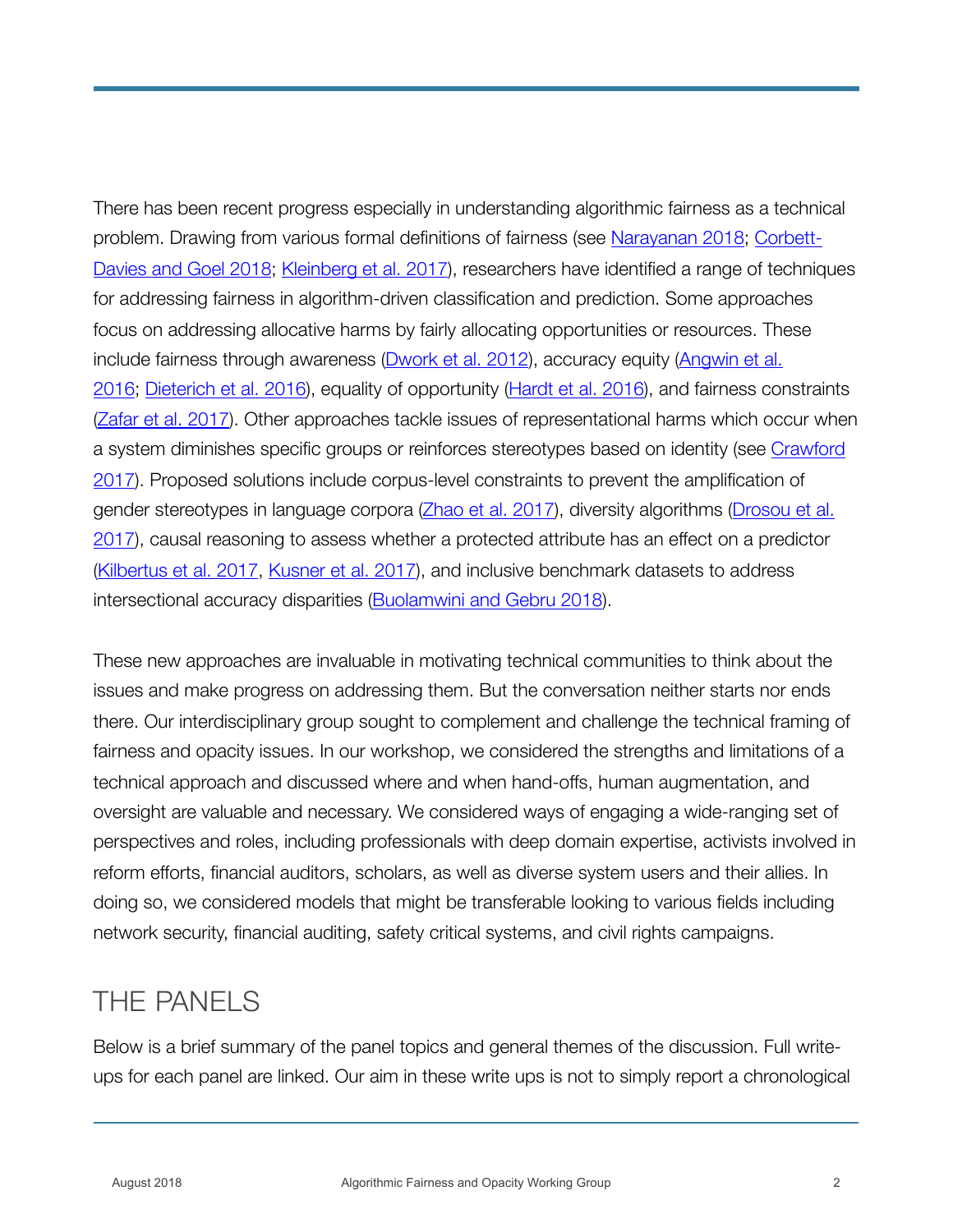account of the panel, but to synthesize and extend the panel discussions. These panel reports take a position on the topic and offer a set of concrete proposals. We also seek to identify areas of limited knowledge, open questions, and research opportunities. We intend for these documents to inform an audience of researchers, implementers, practitioners, and policymakers.

[Panel 1 was entitled "What a technical 'fix' for fairness can and can't accomplish."](https://afog.berkeley.edu/files/2018/08/AFOG_workshop_panel1_report.pdf) Panelists and audience members discussed specific examples of problems of fairness (and justice), including cash bail in the criminal justice system, "bad faith" search phrases (e.g., the question, "Did the Holocaust happen?"), and representational harm in image-labeling. Panelists noted a key challenge that technology, on its own, is not good at explaining when it should not be used or when it has reached its limits. Panelists pointed out that understanding broader historical and sociological debates in the domain of application and investigating contemporary reform efforts, for example in criminal justice, can help to clarify the place of algorithmic prediction and classification tools in a given domain. Partnering with civil-society groups can ensure a sound basis for making tough decisions about when and how to intervene when a platform or software is found to be amplifying societal biases, is being gamed by "bad" actors, or otherwise facilitates harm to users. [\[READ REPORT\]](https://afog.berkeley.edu/files/2018/08/AFOG_workshop_panel1_report.pdf)

Panelists for Panel 1: Lena Z. Gunn (Electronic Frontier Foundation), Moritz Hardt (UC Berkeley Department of Electrical Engineering and Computer Sciences), Abigail Jacobs (UC Berkeley Haas School of Business), Andy Schou (Google). Moderator: Sarah M. Brown (Brown University Division of Applied Mathematics).

[Panel 2, entitled "Automated decision-making is imperfect, but it's arguably an improvement](https://afog.berkeley.edu/files/2018/08/AFOG_workshop_panel2_report.pdf)  [over biased human decision-making,"](https://afog.berkeley.edu/files/2018/08/AFOG_workshop_panel2_report.pdf) describes a common rejoinder to criticism of automated decision-making. This panel sought to consider the assumptions of this comparison between humans and machine automation. There is a need to account for differences in the kinds of biases associated with human decision-making (including cognitive biases of all sorts) and those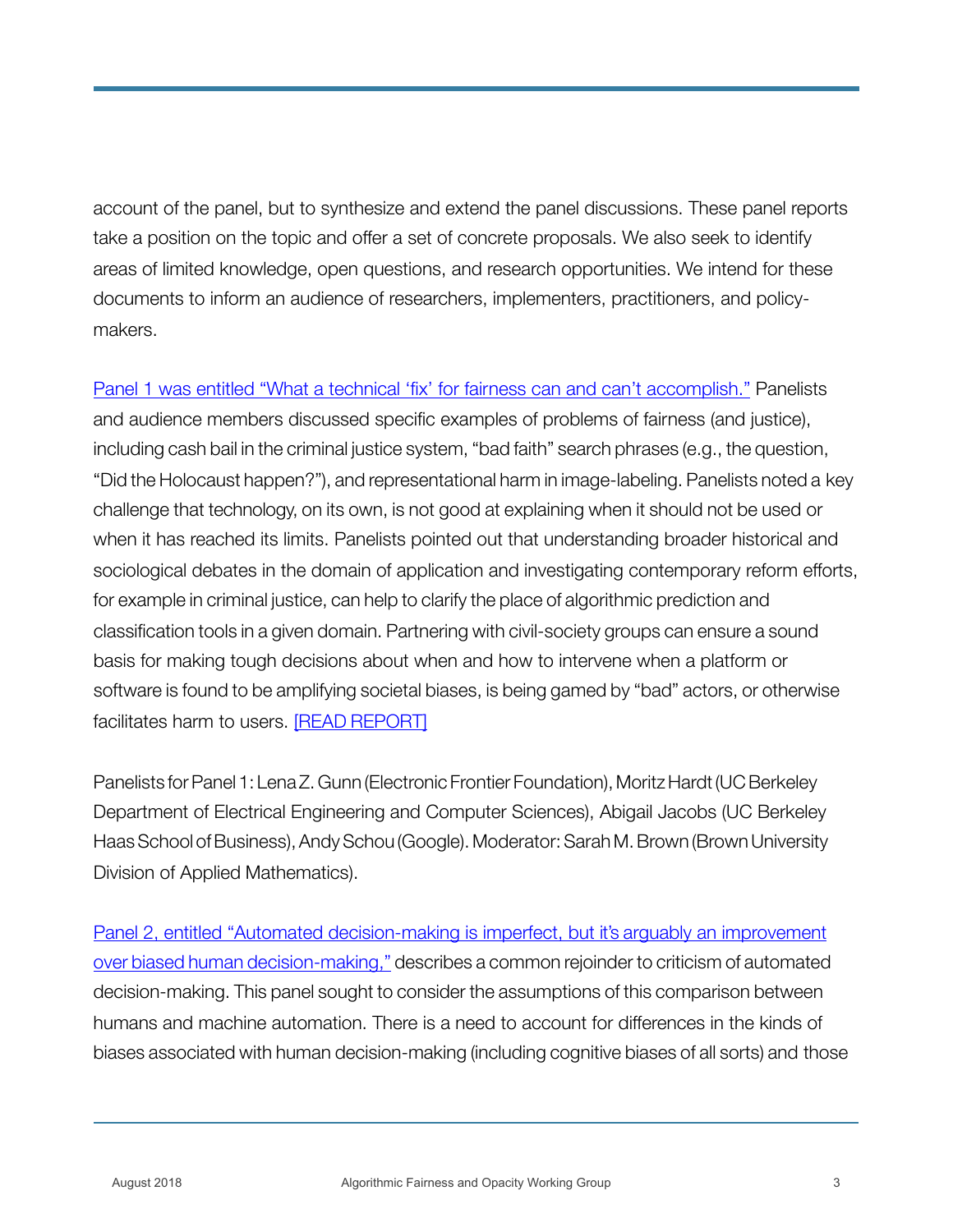uniquely generated by machine reasoning. The panel discussed the ways that humans rely on or reject decision-support software. For example, work by one of the panelists, Professor Angèle Christin, shows how algorithmic tools deployed in professional environments may be contested or ignored. Guidelines directed at humans about how to use particular systems of algorithmic classification in low- as opposed to high-stakes domains can go unheeded. This seemed to be the case in at least one example of how Amazon's facial recognition system has been applied in a law-enforcement context. Such cases underscore the point that humans aren't generally eliminated when automated-decision systems are deployed; they still decide how they are to be configured and implemented, which may disrupt whatever gains in "fairness" might otherwise be realized. Rather than working to establish which is better–human or machine decision-making– we suggest developing research on the most effective ways to bring automated tools and humans together to form hybrid decision-making systems. [\[READ REPORT\]](https://afog.berkeley.edu/files/2018/08/AFOG_workshop_panel2_report.pdf)

Panelists for Panel 2: Angèle Christin (Stanford University Department of Communication), Marion Fourçade (UC Berkeley Department of Sociology), M. Mitchell (Google), Josh Kroll (UC Berkeley School of Information). Moderator: Deirdre Mulligan (UC Berkeley School of Information).

[Panel 3 on "Human Autonomy and Empowerment"](https://afog.berkeley.edu/files/2018/08/AFOG_workshop_panel3_report.pdf) examined how we can enhance the autonomy of humans who are subject to automated decision-making tools. Focusing on "fairness" as a resource allocation or algorithmic problem tends to assume it is something to be worked out by experts. Taking an alternative approach, we discussed how users and other 'stakeholders' can identify errors, unfairness, and make other kinds of requests to influence and improve the platform or system in question. What is the best way to structure points of user feedback? Panelists pointed out that design possibilities range from lightweight feedback mechanisms to support for richer, agonistic debate. Not-for-profit models, such as Wikipedia, demonstrate the feasibility of high transparency and open debate about platform design. Yet participation on Wikipedia, while technically open to anyone, requires a high investment of time and energy to develop mastery of the platform and the norms of participation. "Flagging"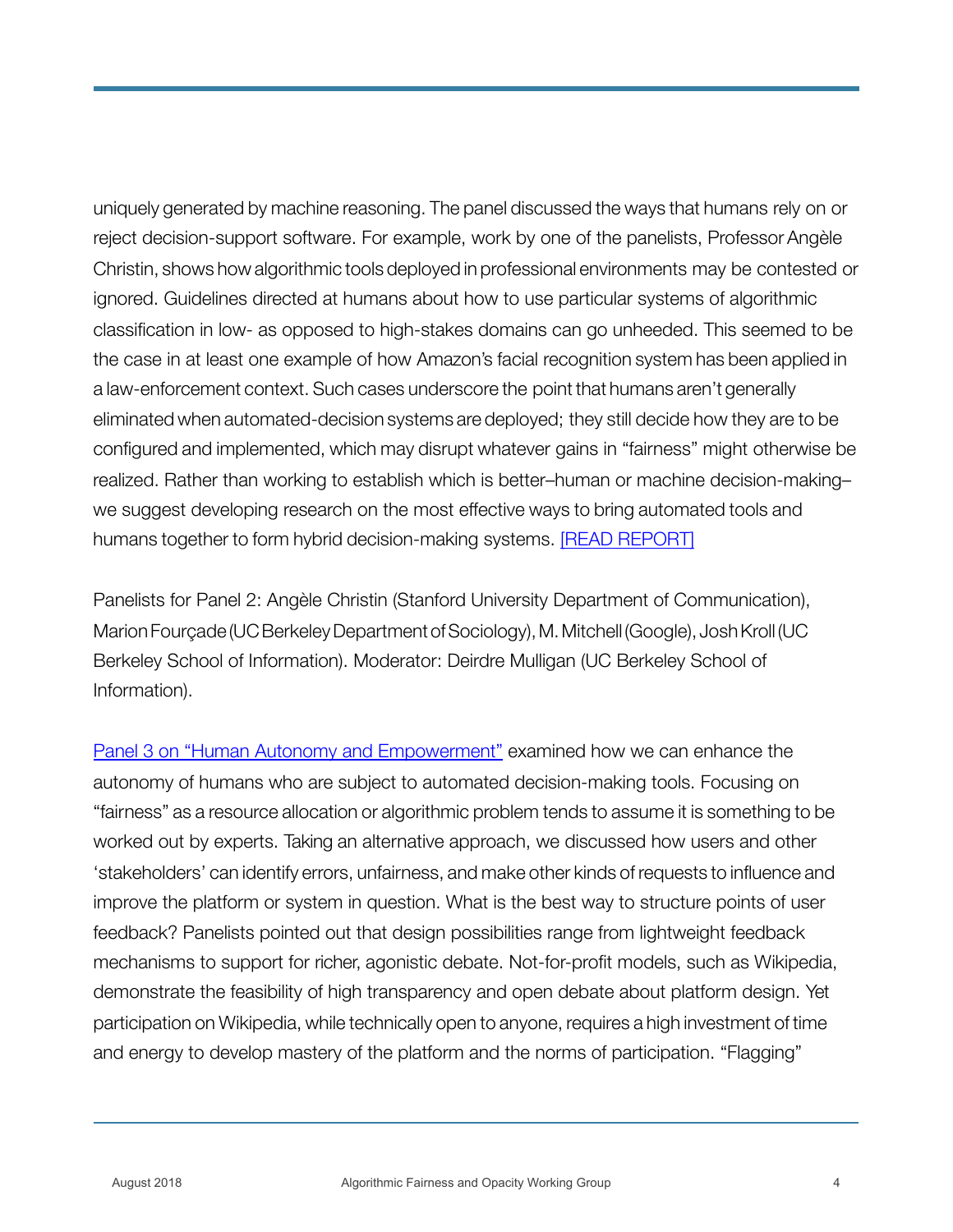functions, on the other hand, are pervasive, lightweight tools found on most mainstream platforms. However, they often serve primarily to shift governance work onto users without the potential to fundamentally influence platform policies or practices. Furthermore, limiting consideration to the autonomy of platform users misses the crucial fact that many automated decisions are imposed on people who never use the system directly. [\[READ REPORT\]](https://afog.berkeley.edu/files/2018/08/AFOG_workshop_panel3_report.pdf)

Panelists for Panel 3: Stuart Geiger (UC Berkeley Institute for Data Science), Jen Gennai (Google), and Niloufar Salehi (Stanford University Department of Computer Science). Moderator: Jenna Burrell (UC Berkeley School of Information).

[Panel 4 was entitled "Auditing Algorithms \(from Within and from Without\)."](https://afog.berkeley.edu/files/2018/08/AFOG_workshop_panel4_report.pdf) Probing issues of algorithmic accountability and oversight, panelists recognized that auditing (whether in finance or safety-critical industries) promotes a culture of "slow down and do a good job," which runs counter to the "move fast and break things" mindset that has long defined the tech industry. Yet corporations, including those in the tech sector, do have in-house auditing teams (in particular, for financial auditing) whose expertise and practices could serve as models. Generally, internal audits concern the quality of a process rather than the validity of the "outputs." Panelists pointed out that certain processes developed for traditional auditing might work for auditing "fairness," as well. A "design history file," for example, is required in the development of medical devices to provide transparency that facilitates FDA review. In the safety-critical arena, there are numerous techniques and approaches, including structured safety cases, hazard analysis, instrumentation and monitoring, and processes for accident investigation. But there are also particular challenges "fairness" presents to attempts to develop an audit process for algorithms and algorithmic systems. For one, and recalling Panel 1's discussion, there are numerous valid definitions of fairness. In addition, problems of "fairness" are often not self-evident or exposed through discrete incidents (as accidents are in safety-critical industries). These observations suggest a need to innovate auditing procedures if they are to be applied to the specific challenges of algorithmic fairness. [\[READ REPORT\]](https://afog.berkeley.edu/files/2018/08/AFOG_workshop_panel4_report.pdf)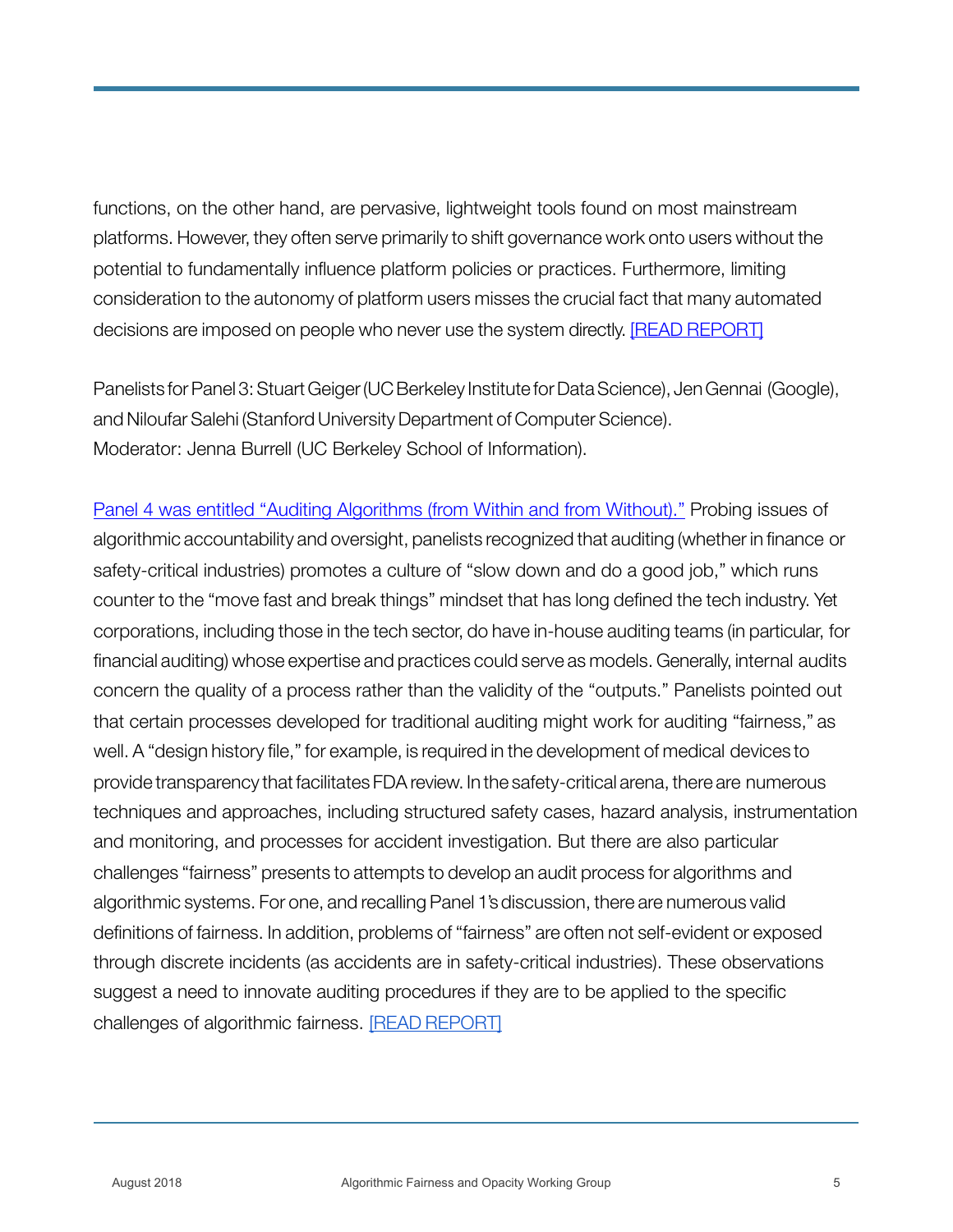Panelists for Panel 4: Chuck Howell (MITRE), Danie Theron (Google), Michael Tschantz (International Computer Science Institute). Moderator: Allison Woodruff (Google).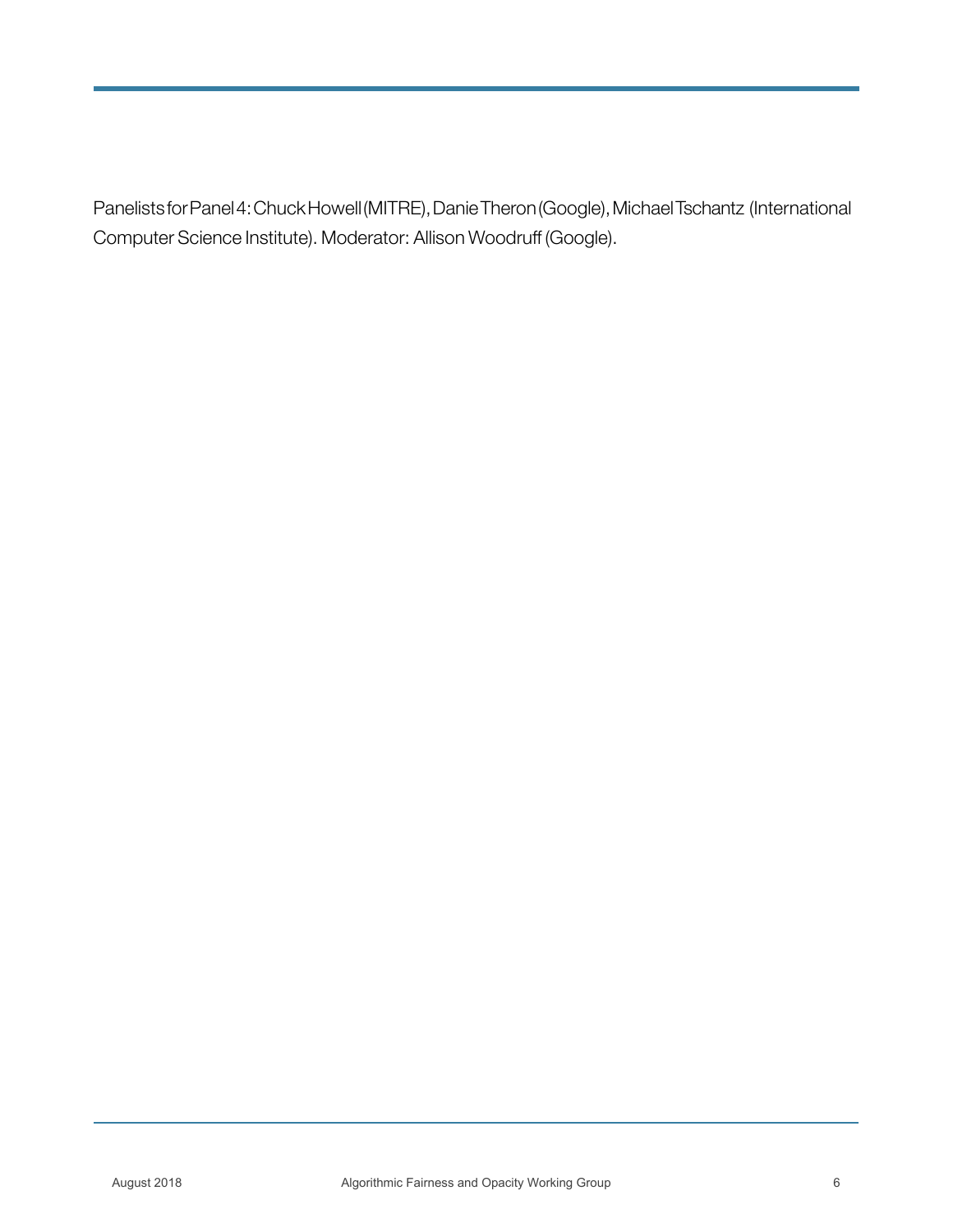## AFOG workshop panel 1: What a technical 'fix' for fairness can and can't accomplish

By Daniel Kluttz, Joshua A. Kroll, Jenna Burrell, Deirdre Mulligan Corresponding author: dkluttz@berkeley.edu Published August 13, 2018



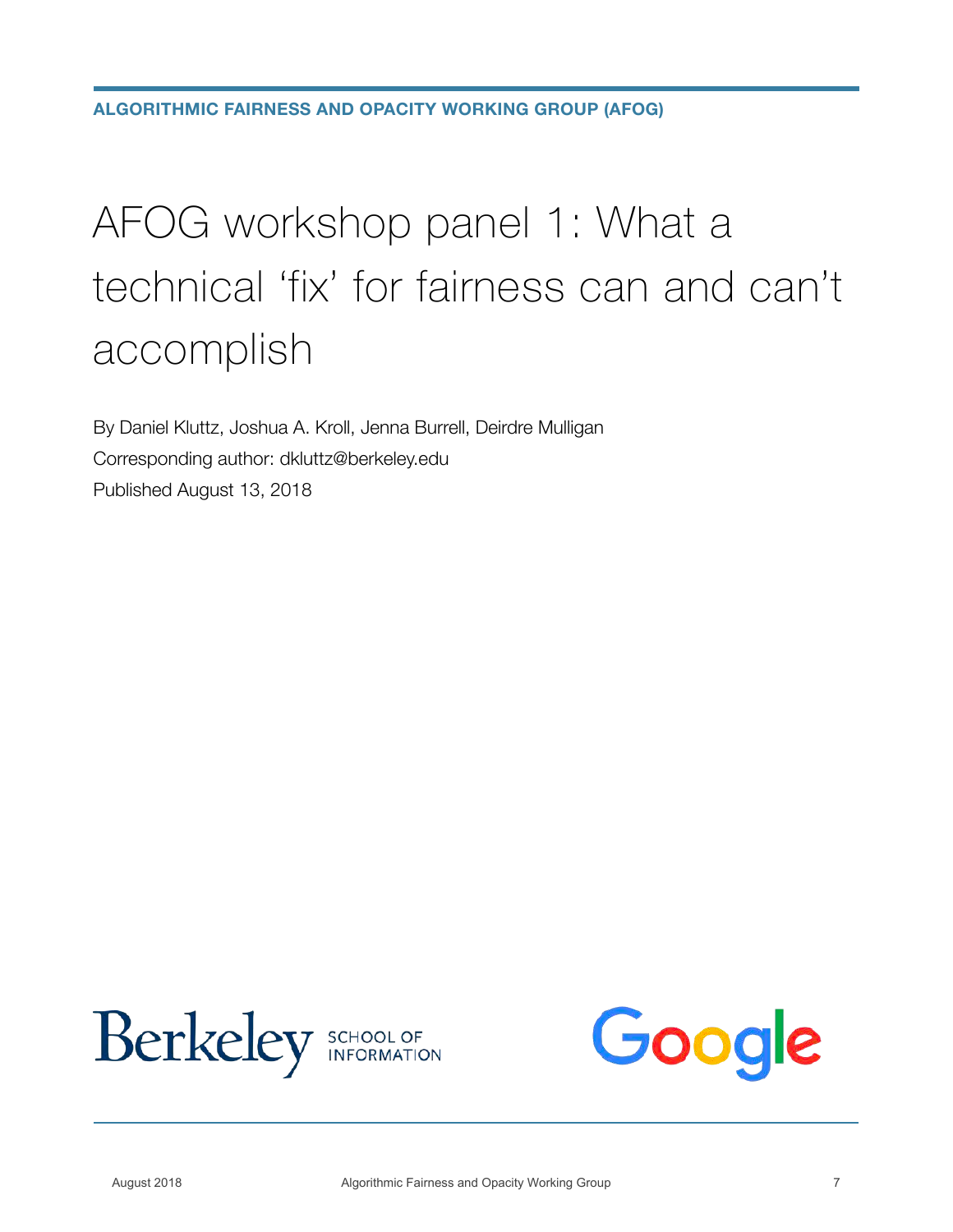## INTRODUCTION

As the use of algorithmically based decision-making systems has grown across all sectors of social and economic life, so too have concerns over whether the outputs given by such systems are unfair to certain individuals or groups. What are the implications of researchers and engineers developing technical solutions to problems of "fairness" in algorithmic systems, particularly those that incorporate machine learning? The opening panel of the 2018 AFOG Summer Workshop wrestled with the question of what it means to define, address, and measure the abstract value of fairness in a sufficiently technical way that it can be implemented in a software system. It also moved beyond proposed technical solutions to discuss real-world examples of situations that evoked fairness concerns and debate whether, how, and under what circumstances technical 'fixes' fall short and non-technical interventions should apply.

## NO SINGLE DEFINITION. NO SINGLE TECHNICAL "FIX."

At the outset of our panel, all panelists agreed that automated decision-making (e.g., classification, risk-assessment) tools should aim to produce "fair" outcomes, or at least minimize "unfair" outcomes as much as possible. However, the panelists rejected the idea that accounting for such an abstract, complex, and contested value of fairness can be accomplished with any single mathematically based, technical solution. More fundamentally, not only is there no single definition of fairness that we can rely on and implement, a narrow focus on what is technically tractable regarding 'algorithmic fairness' risks distracting us from questions about the fairness, ethics, or justice of the broader systems within which such algorithms are embedded. For example, we might ask how algorithmic applications in criminal justice support or undermine broader reform movements. Or we might consider how improvements in facial-recognition accuracy of minority group members might smooth the path for privacy-violating surveillance applications. This is a theme we revisit throughout this piece.

From a technical standpoint, an algorithmic system can exhibit bias--in the sense that it systematically discriminates against particular individuals or groups in favor of others in some socially undesirable way--because of *bias present at any point along the technical pipeline*. In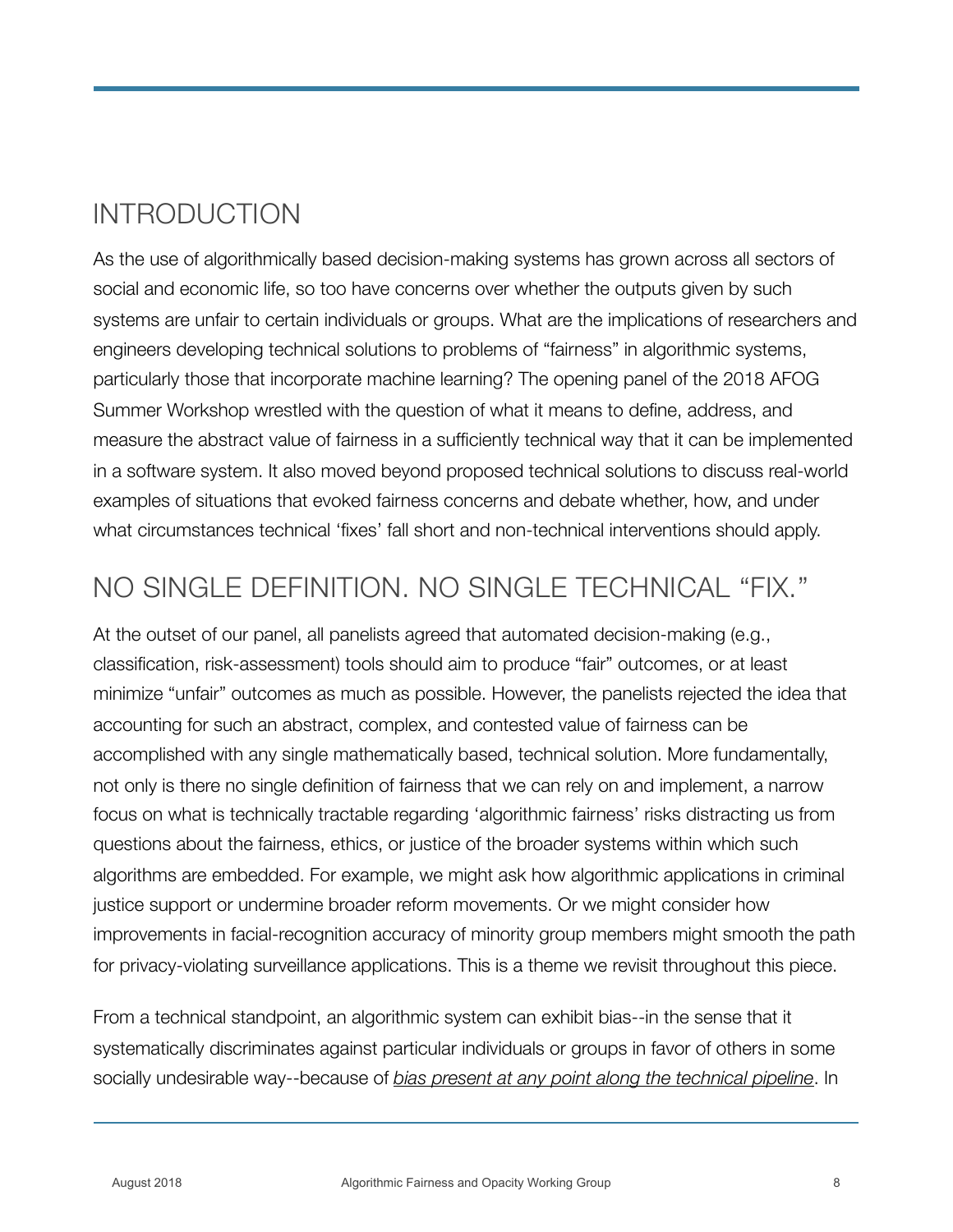other words, bias could be present in the data inputs (i.e., the raw, observed data), in the logic or process used to map raw data to constructs of interest (i.e., the (perhaps unobserved) variables that are relevant for the model), and/or in the outputs (i.e., the analysis of the data, which yields a decision or prediction). [Friedler et al. 2016](https://arxiv.org/abs/1609.07236) refer to these as the observed space, the construct space, and the decision space, respectively. Friedler et al.'s formalization introduces an important element of skepticism about human behavioral and demographic data to research on fairness in machine learning (e.g., that an IQ score is an unbiased measure of intelligence, that arrests and convictions accurately measure criminal activity). But it is even more complicated than that—researchers and software engineers should be aware of and distinguish between fairness concerns emanating from different sources within each of the three spaces. For example, just within the observed space, there could be a variety of culprits, including selection, sampling, and reporting bias. Particular definitions and assumptions of "fairness," much less the technical strategies and metrics with which to address them, may be more or less applicable depending on where in the pipeline one is focusing one's attention.

#### DESIGN AND METHODOLOGICAL ISSUES

One point stressed by panelists is that data scientists and engineers often do not exhibit an adequate *appreciation for how fairness considerations of their model outputs may be affected by matters of system design and research methodologies* (e.g., data documentation, distinguishing and addressing [different types of bias](http://doi.acm.org/10.1145/230538.230561), reliability, validity). This is especially the case in the corporate world and particularly among those who develop machine-learning algorithms. Measurement issues, which come up in the "construct space" described above, are particularly problematic for machine-learning practitioners. The panelists observed that social scientists, compared to machine-learning practitioners, generally are more adept at thinking critically about their constructs (operationalizations of theory-driven concepts into observed variable) and evaluating construct validity (how well a measure captures the concept it is intended to capture). Panelists felt that machine-learning practitioners rarely consider such questions, noting that they tend to focus more on model evaluation, such as comparing their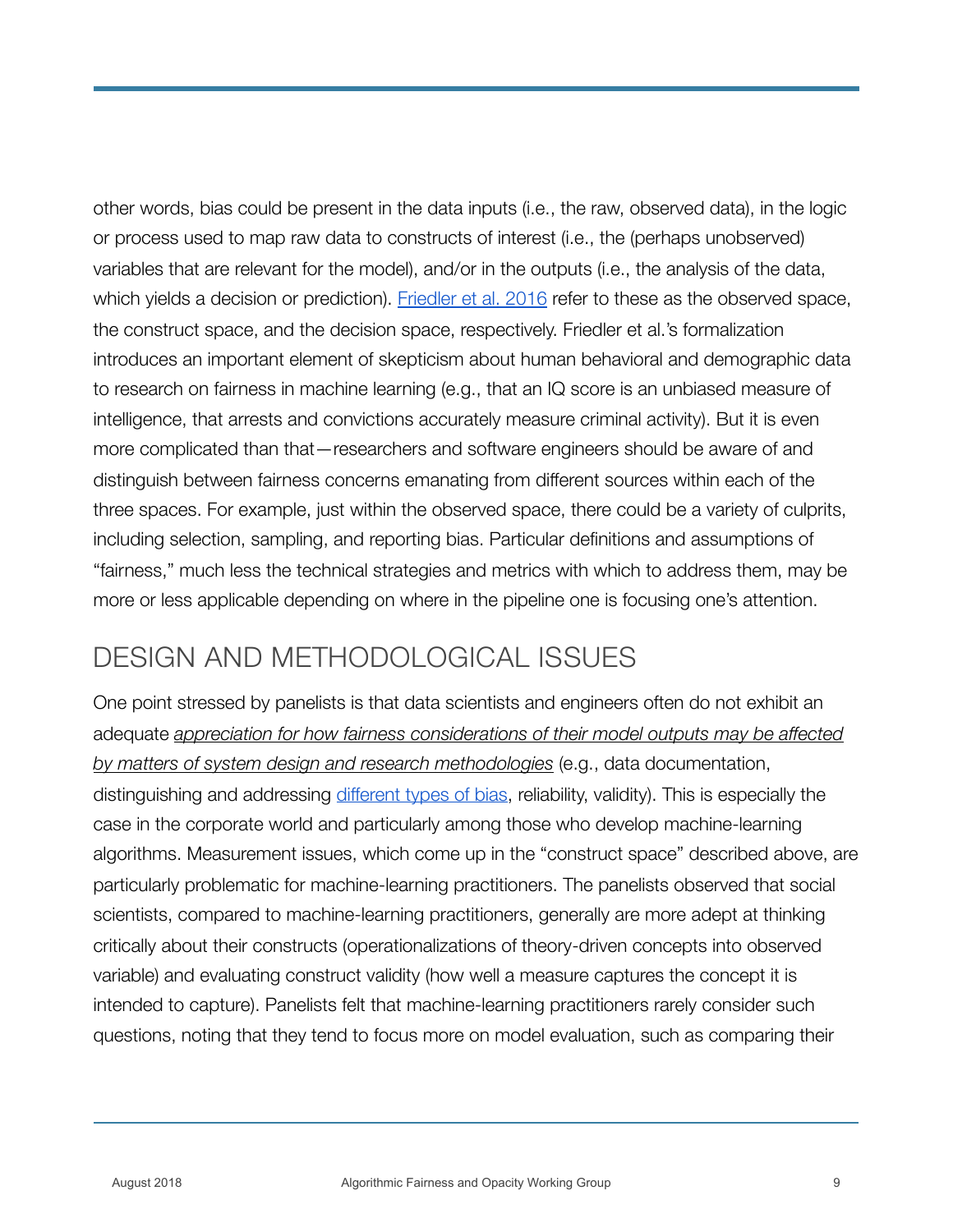models' performance on training data vs. test data, error metrics (as with the confusion matrix), and cross-validation.

## ALGORITHMS EMBEDDED IN BROADER CONTEXT

None of the above includes sources of unfairness or bias coming from *outside* of an algorithm's immediate pipeline. Panelists agreed that we should think of *fairness as a contextual property of broader socio-technical systems* and not simply as an instrumental property of the technological components. This focus on context and systems was a major topic revisited throughout the discussion. Algorithms and their outputs are embedded within multiple technical and societal systems, all of which can have an impact on fairness. First, from a technical perspective, and in practice, not only is there the immediate pipeline we discussed above (itself a system), algorithmic systems often interact with other software and technical systems. Even within a single organization, an algorithm could be "fair" when conceived of or deployed by itself but could raise concerns when used in the context of company's broader technical infrastructure. Second, from a societal perspective, the long shadows of discrimination, bias, and inequality, loom over every aspect of algorithmic decisions. Racial stereotypes, for example, can be encoded in the raw data that train machine-learning models.

## NON-TECHNICAL INTERVENTIONS (IF NOT SOLUTIONS)

Our panel discussion of fairness concepts and the limitations of technical solutions led us to turn to *non-technical* interventions that can address fairness. Panelists noted that the drive to formalize and define fairness in ways that can be implemented technically tends to focus our attention in particular ways and leads us to tackle fairness with "fixes" of certain forms and not others. *Technology, on its own, is not good at explaining when it should not be used or when it has reached its limits*; sometimes, the right answer is not to aim at "fixing" the technology, but to return to the drawing board and reconsider the structure of the broader social system into which the technology fits.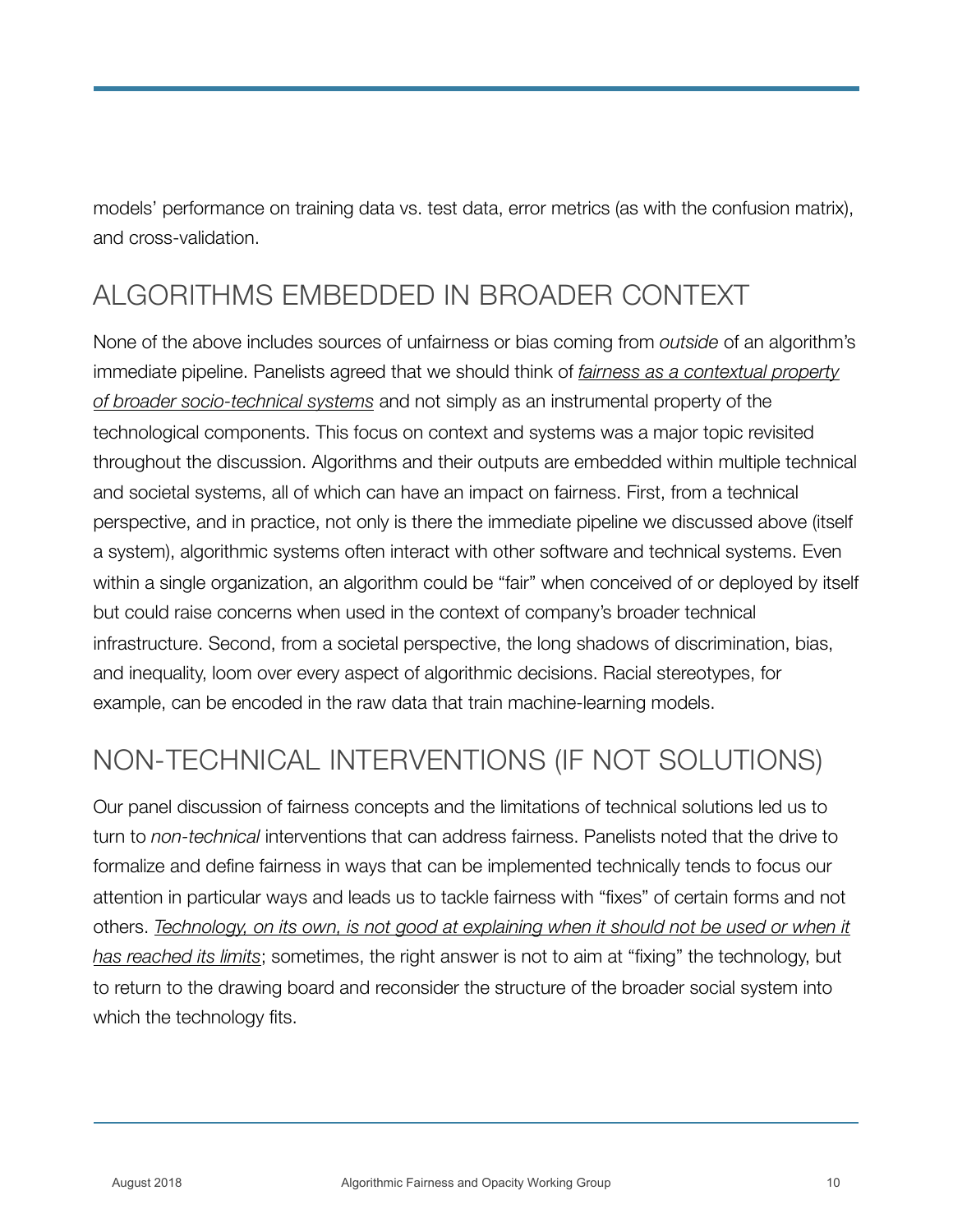Indeed, as one panelist argued, we can't simply introduce a "fair" algorithm into an unfair system and expect a fix. To illustrate the point, the panelist used the example of pretrial detention algorithms, which aim to quantify the risk of an arrestee failing to appear for court or re-offending and are increasingly used by judges when setting bail terms. The panelist argued that what is "unfair" has much more to do with a cash bail system's unjust effects on poor and racial-minority arrestees than with the accuracy of any software's risk-assessment score (on risk assessment tools and pre-trial detention generally, see [Koepke and Robinson 2018](https://papers.ssrn.com/abstract=3041622)). Bail reform, the panelist argued, is better served by policy interventions, not technical fixes. *The government, academic, and technology sectors should engage with one another more frequently and educate one another on their respective areas of expertise*. Doing so would allow each to have better understandings of when and how policy and technical interventions could work in tandem to address fairness concerns more effectively.

The panel also agreed on the importance—in any application of an algorithmic system—of *clearly articulating an organization's goals and using technology to serve the best interests of users (who should also be clearly defined)*. Ideally, even for commercial applications, an organization's goals should entail prioritizing the safety and well-being of an organization's overall set of users and refraining from perpetuating biases or harms, even if at the expense of short-term profits. However, returning to the theme of contextualizing algorithms, panelists acknowledged that the question of setting goals depends heavily on placing the algorithmic system into its proper context. The scale of a system can matter, systems can have different uses to different people, and determining whether a system aligns with socially desirable values or some "ground truth" can depend on the application. Highly contested social issues are particularly challenging.

Take, for example, the case of Holocaust-denial content and Google's search algorithm. As covered extensively by the media in late 2016, when [first reported on](https://www.theguardian.com/commentisfree/2016/dec/11/google-frames-shapes-and-distorts-how-we-see-world), search results after a query for "Did the Holocaust happen?" were returning a link to Holocaust-denying content on the first page of search results, often the first or second result listed. As tech journalist Danny [Sullivan observed](https://searchengineland.com/google-holocaust-denial-site-gone-266353) in a piece summarizing the incident, evidence indicated that Google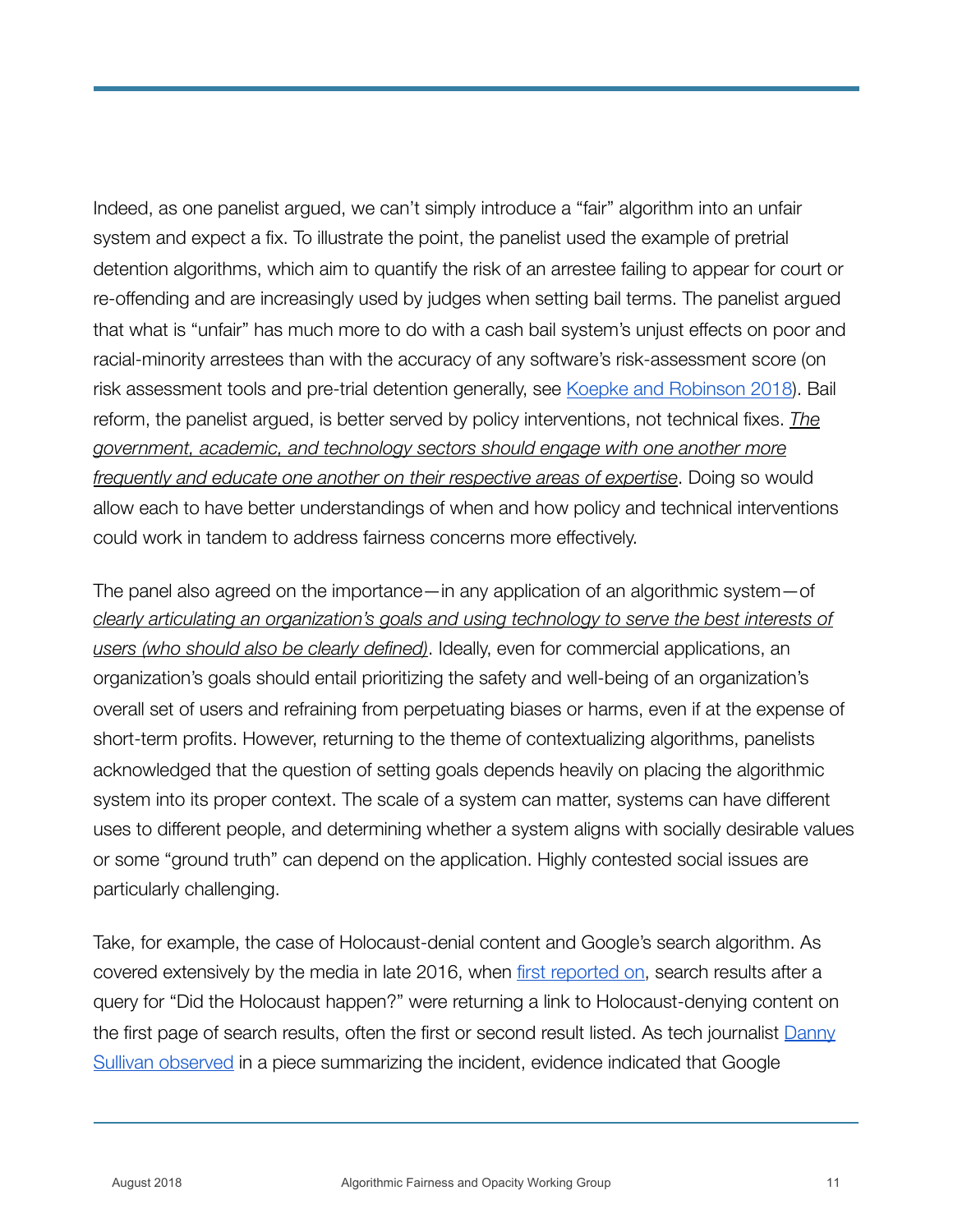ultimately tweaked its algorithms, such that denial content was less prioritized (i.e., moved off of the first page of results) or didn't appear altogether after the query. This example shows the kinds of difficult, fairness-related questions that can be raised when it comes algorithms. In this case, an algorithm was optimized in such a way as to serve the interests of promoters of Holocaust-denial content. But that also had the effect of promoting a historical falsehood and offending the sensibilities of those who recognize the atrocities and horrific legacy left by the Holocaust. Manually tweaking the algorithm to demote or hide the denial websites would promote historical accuracy but would go against the interests of denial-content publishers and users seeking Holocaust-denial content (whatever the motivation). Here, we can assume that the vast majority of users—and society as a whole—preferred not to promote such content and instead prioritized the "ground truth." But other cases aren't as clear; one need only consider the current state of American politics and news media to realize that "ground truth" is often a fuzzy, contested concept.

Getting away from the issue of what is "ground truth" or not, a workshop participant compared the Holocaust-denial example to Google's behavior in providing authoritative answers or clear nudges for other socially important search queries, such as conspicuously displaying contact information for suicide-prevention or domestic-abuse aid centers after subject-specific queries. Building on this discussion, another participant pointed to Google's 2016 decision to ban [payday-loan advertisements](https://www.nytimes.com/2016/05/12/business/google-to-ban-all-payday-loan-ads.html) from being highlighted to users of its search services. (Connecting us back to the pre-trial detention and bail-system discussion above, Google also recently [banned ads for bail-bond services.](https://www.engadget.com/2018/05/08/google-bans-ads-for-bail-bond-services/)) With all of these examples, panelists agreed that the ultimate question comes down to how to best achieve the goal of promoting the best interests of users as a whole. However, as the examples illustrate, situations are rarely clear-cut, users' interests are not always aligned, algorithmic tweaks can raise concerns over corporate power, and determining clear organizational goals can be tricky, especially with regard to socially contested issues.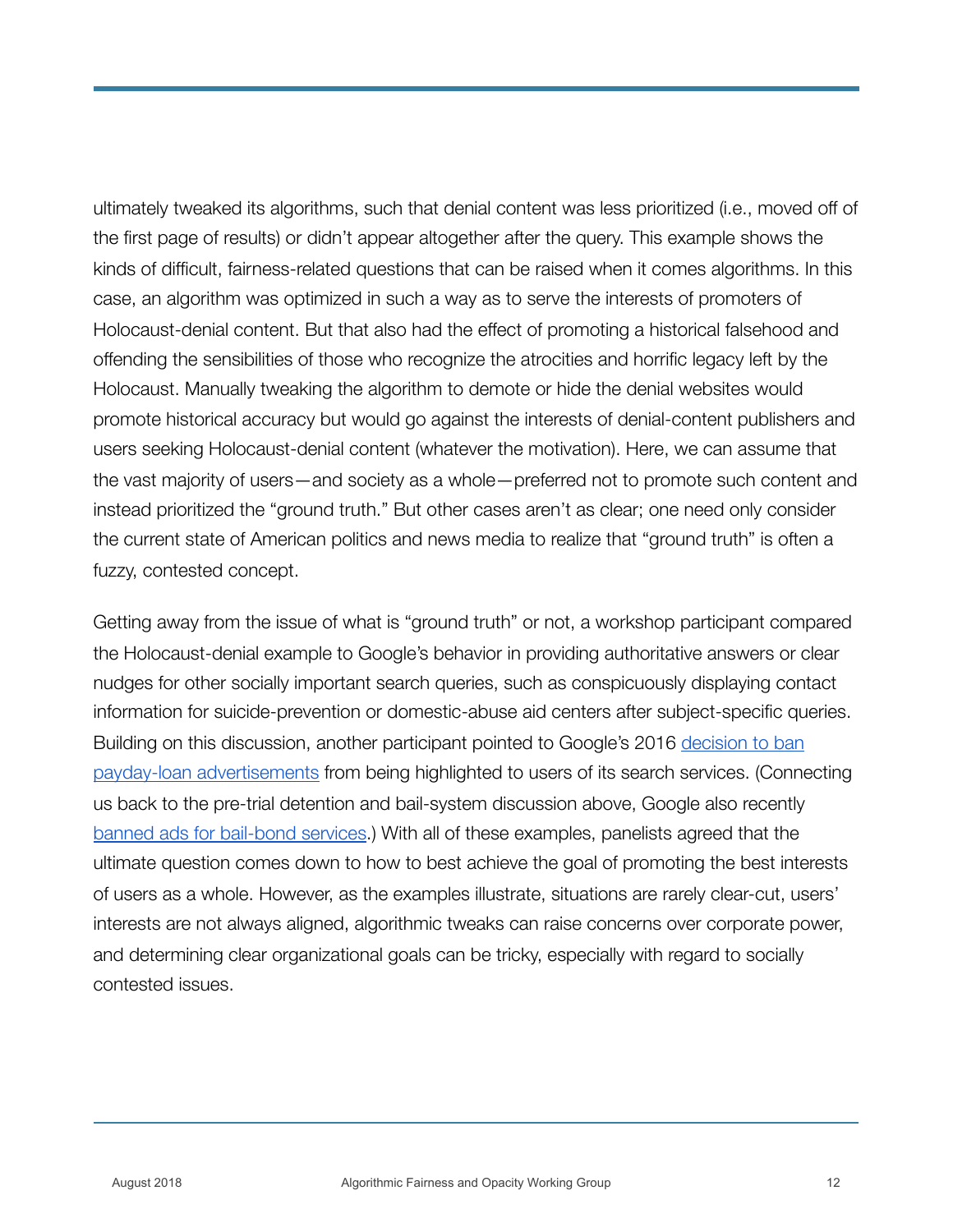## RECOMMENDATIONS

While this first panel served primarily to frame discussions for the rest of the day, we conclude with some recommendations for researchers and practitioners that emerged from the panel.

#### 1) *Gain insights into how technical experts develop algorithmic systems in practice*.

The vast majority of public scholarship on fairness and algorithmic systems evaluates these systems from an external position, with limited information about the engineering and design teams that implement them. While not in any way abandoning these lines of research, researchers should also develop theories of, and empirical research into, how technology frameworks interface with the technical experts (data scientists, engineers, etc.) and organizations that design and deploy them. Do those experts have sufficient knowledge of sound research-design and methodological principles that they should use to inform and interrogate their work? Do they have an appreciation for how those principles relate to issues of fairness in their work? If not, why not? To what extent are different teams (e.g., engineering, design, product, policy) involved in the development, testing, and implementation of these systems? How are domain experts involved in the development of algorithmic systems or algorithms themselves? Finally, we emphasize that the dearth of research on such experts and their organizations is less a function of researchers not having thought to look into these questions but rather because many of the sites for these sorts of investigations are corporate/ for-profit and not readily open to outside researchers. We urge the for-profit sector to facilitate the advancement of knowledge by making more concerted efforts to provide such researchers access to its work practices. And we urge researchers to be persistent and creative in findings ways to observe and collect data on technical experts in practice.

2) *Think systematically and consider context.* To better understand fairness implications, we implore practitioners, as well as more technically inclined researchers, to situate algorithmic software systems within broader systems and social contexts. A few concrete recommendations emanated from this broader, more abstract imperative.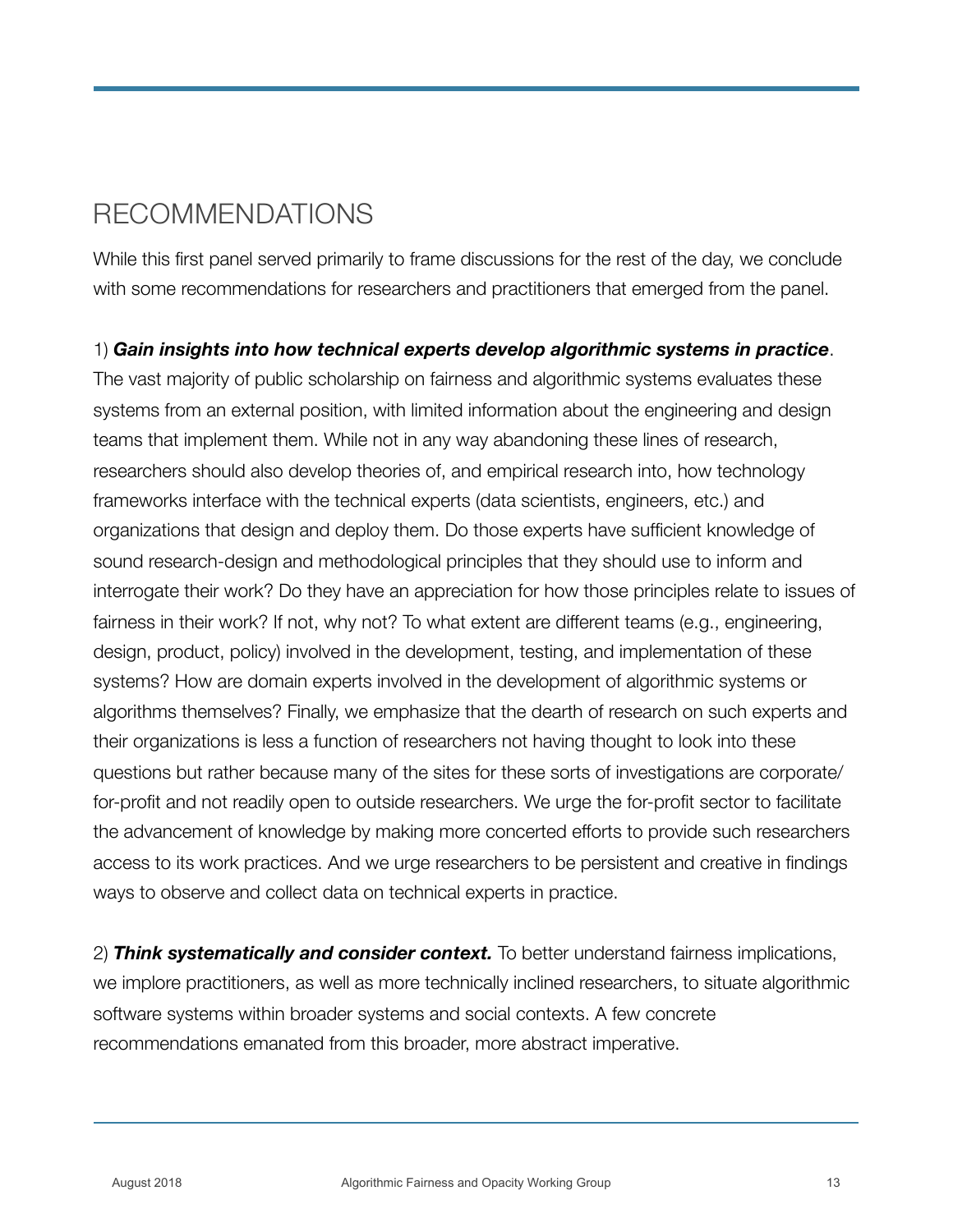(a) Develop clearer, more systematic language and standards for thinking about system design and research methodology. For example, **develop guidelines and better documentation around measurement** and incorporate them into the machine-learning pipeline. Perhaps more importantly, recognize that the data we can manage to collect are generally highly imperfect proxies for the things they are meant to represent (e.g., re-arrests as a measure for recidivism).

(b) **Draw on broader historical and sociological insights** to understand the domain of interest. For example, study reform movements to understand how fairness and justice problems are constructed by those with deep domain expertise and participation. Understand how algorithms fit into this (it may be that they are part of the problem) and whether they directly address those problems or redirect focus away to other, less critical problems.

#### (c) Ask **how and why people and organizations that design, profit from, and use algorithms conceptualize the domains in which algorithmic systems are applied**. For

example, how do organizations and departments that contract with software companies to build or deploy these systems understand their capacities and limitations? When a system is initially developed for one application, market, or urisdiction, how transferable is it to other domains (i.e., how might changes in target jurisdictions or populations affect the form, function, and interpretation of a system)? What society-level histories, norms, values, and biases affect data inputs and decisions? How do these histories affect the reactions of users to being "classified," particularly those who are members of under-represented and disadvantaged groups?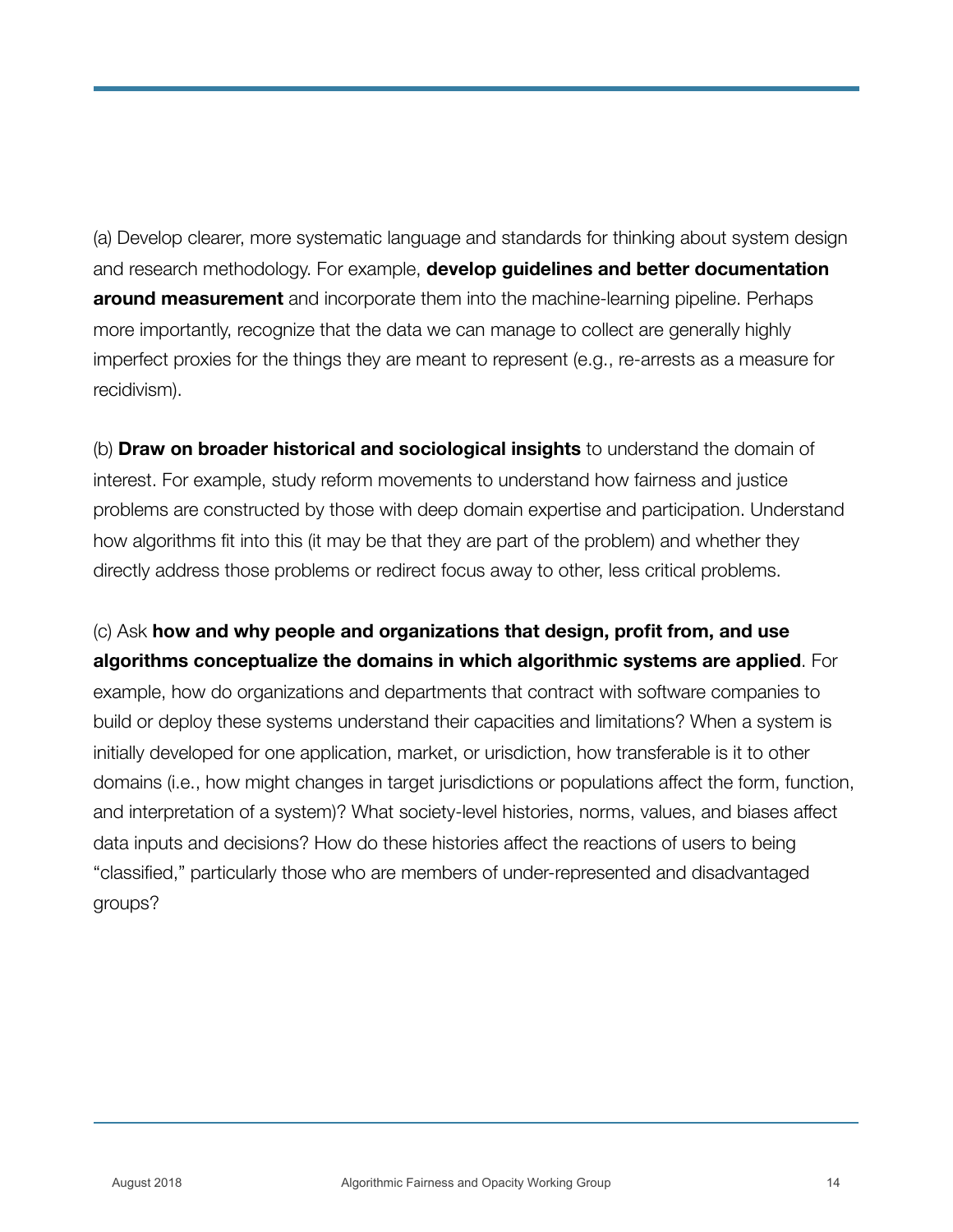## ACKNOWLEDGMENTS

We would like to thank all AFOG Summer Workshop participants for their insights, collegiality, and critical engagement during the workshop. In particular, we thank the panelists on Panel 1, "What a technical 'fix' for fairness can and can't accomplish:" Lena Z. Gunn (Electronic Frontier Foundation), Moritz Hardt (UC Berkeley Department of Electrical Engineering and Computer Sciences), Abigail Jacobs (UC Berkeley Haas School of Business), Andy Schou (Google), and moderator Sarah M. Brown (Brown University Division of Applied Mathematics). We would also like to thank Andrew Smart and event co-organizers Jen Gennai and Allison Woodruff for helpful feedback and suggestions on prior drafts of this report. Finally, we acknowledge the intellectual and financial support of our workshop sponsors, Google Trust & Safety and the University of California, Berkeley School of Information.

#### ABOUT AFOG

The Algorithmic Fairness & Opacity Working Group (AFOG) is made up of UC Berkeley faculty, postdocs, and graduate students at UC Berkeley. It is housed at Berkeley's School of Information. AFOG is co-directed by Professors Jenna Burrell and Deirdre Mulligan and is funded by a research gift from Google Trust & Safety to support cross-disciplinary academic research and conversations between industry and academia to explore and address issues related to fairness and opacity in algorithms.

For more information visit: <https://afog.berkeley.edu>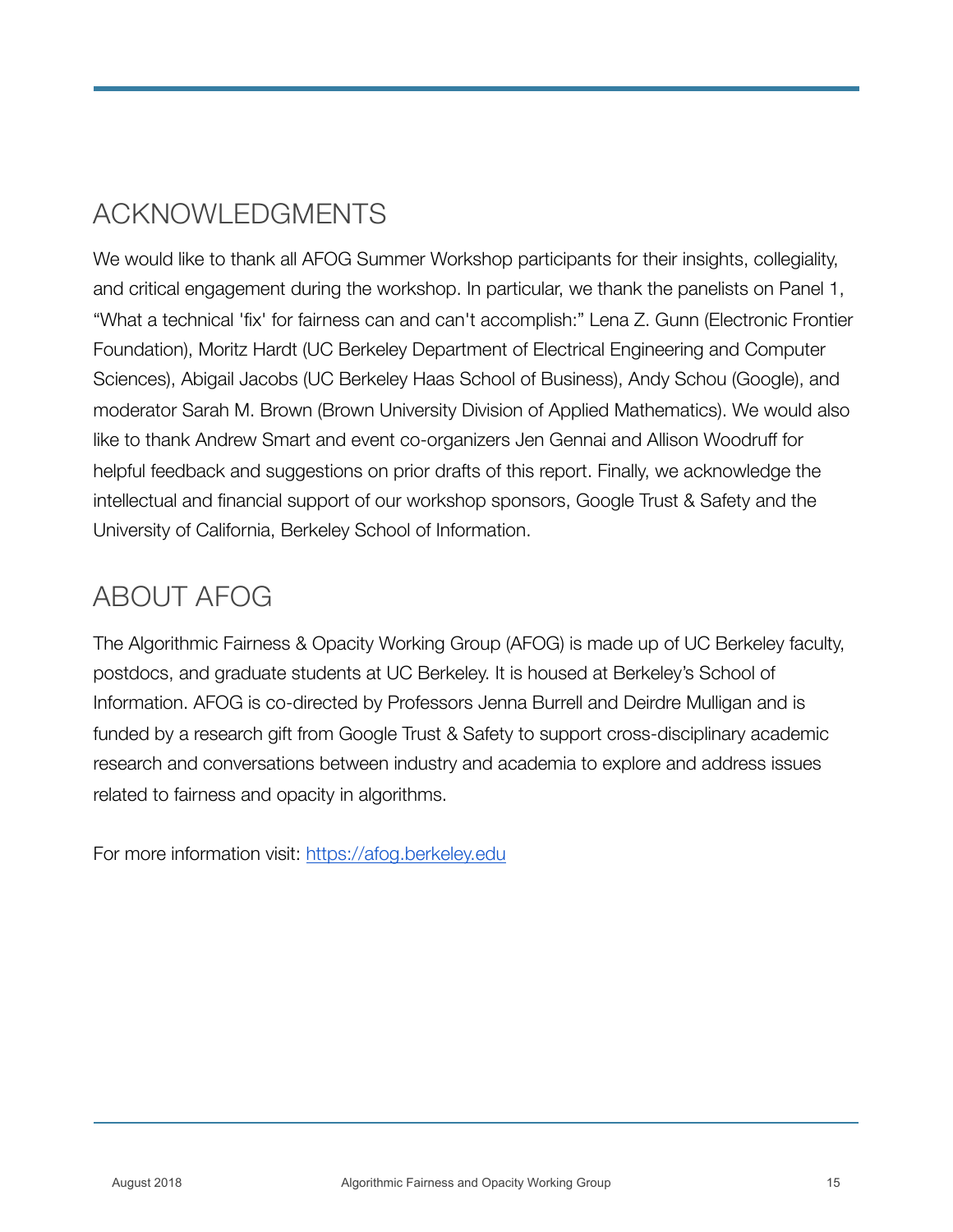# AFOG workshop panel 2: Automated decision-making is imperfect, but it's arguably an improvement over biased human decision-making

By Deirdre Mulligan, Amit Elazari, Jenna Burrell, Daniel Kluttz Published August 13, 2018



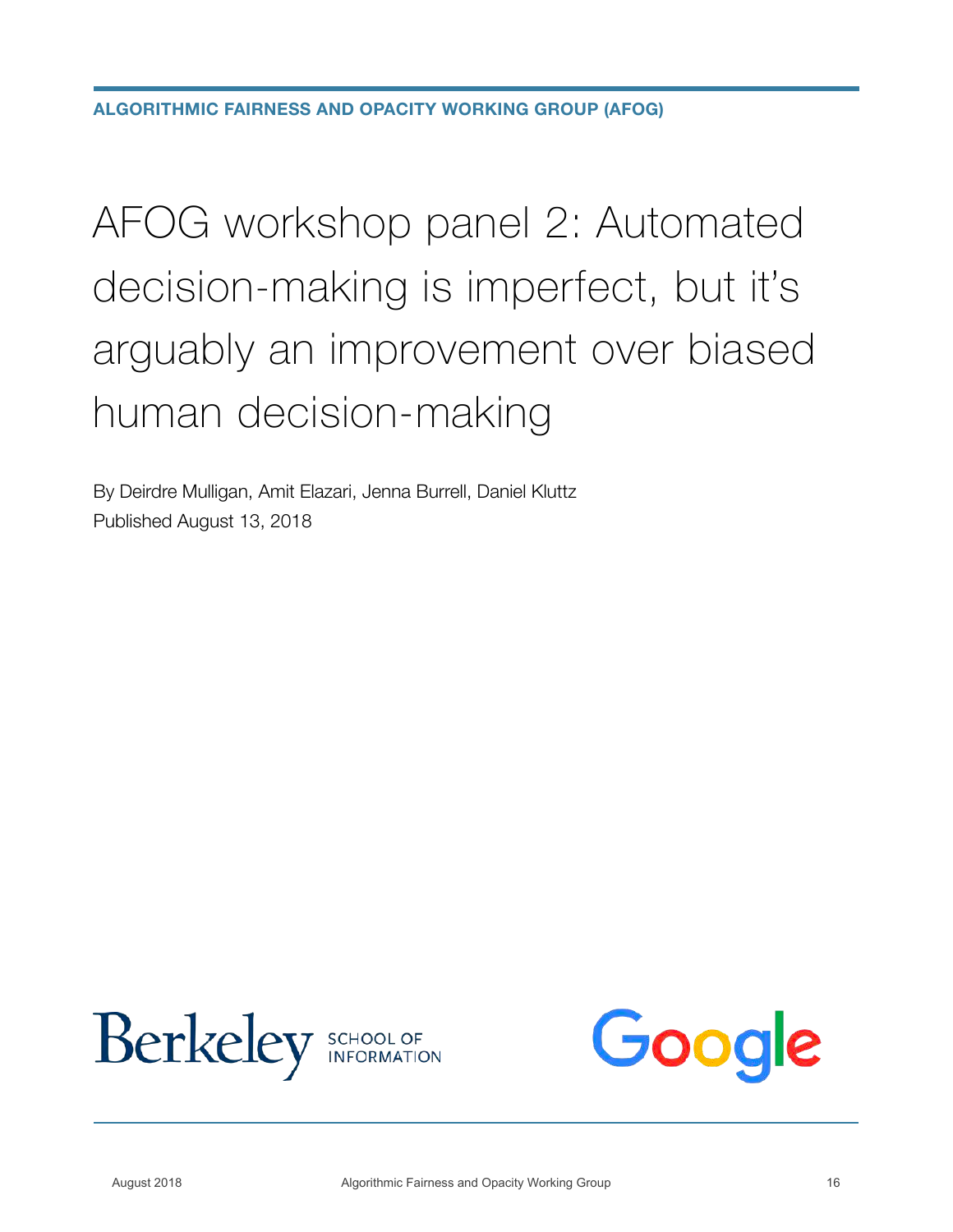## INTRODUCTION

Among the goals driving the adoption of automated decision-making tools is the belief that they can protect against biased, inconsistent, and irrational human decision-making. Sometimes this belief stems from the assumption that human and machine processes are cognitively similar, while biases and other failings are positioned as uniquely attached to human cognition. Yet human and machines make decisions in [fundamentally and qualitatively different ways](https://plato.stanford.edu/entries/embodied-cognition/). Hints of these differences can be seen in research on image identification. For example, humans hone [in on the hidden objects in images quickly,](https://www.researchgate.net/profile/Barbara_Nordhjem/publication/266156856_Systematic_eye_movements_during_recognition_of_emerging_images/links/543d0b3f0cf20af5cfbf94c4/Systematic-eye-movements-during-recognition-of-emerging-images.pdf) while by contrast machine learning algorithms may classify images based on background data a human would identify as irrelevant--[for example](https://arxiv.org/pdf/1602.04938.pdf?__hstc=200028081.1bb630f9cde2cb5f07430159d50a3c91.1523923200081.1523923200082.1523923200083.1&__hssc=200028081.1.1523923200084&__hsfp=1773666937)  [using the presence of snow in an image to classify images as wolves rather than huskies.](https://arxiv.org/pdf/1602.04938.pdf?__hstc=200028081.1bb630f9cde2cb5f07430159d50a3c91.1523923200081.1523923200082.1523923200083.1&__hssc=200028081.1.1523923200084&__hsfp=1773666937) Humans are good at recognizing individuals they know despite changes in hairstyle, glasses, makeup, and aging. Computers are often stumped by such changes, and even less subtle manipulations to inanimate objects like street signs can lead to [surprising misclassifications](https://pdfs.semanticscholar.org/e373/d6275ec975c9c74e35348486d9b262b3ecbd.pdf). The distinct ways humans and machines construct knowledge reflect the different things they do well, as well as their respective blind spots.

Against these acknowledged differences, how should we evaluate automated decision-making systems? What metrics should we apply to determine whether machine learning systems or outputs are "fairer" than human processes? If machines and humans reason differently shouldn't we care not only about how well machine processes limit the biases attached to human cognition but also those biases that may be uniquely machine-made? Furthermore, in practice, automated decision-making tools are often positioned not to replace human roles, but to augment their decision making. How do we evaluate such hybrid decision-making processes? How might we ensure that the combination advances appropriate conceptions of fairness rather than compounding the biases each form of processing produces? What design or governance strategies could dynamically leverage the strengths of humans and machines?

This report from our AFOG Workshop panel, "Automated decision-making is imperfect, but it's arguably an improvement over biased human decision-making," is a call for more rigor in how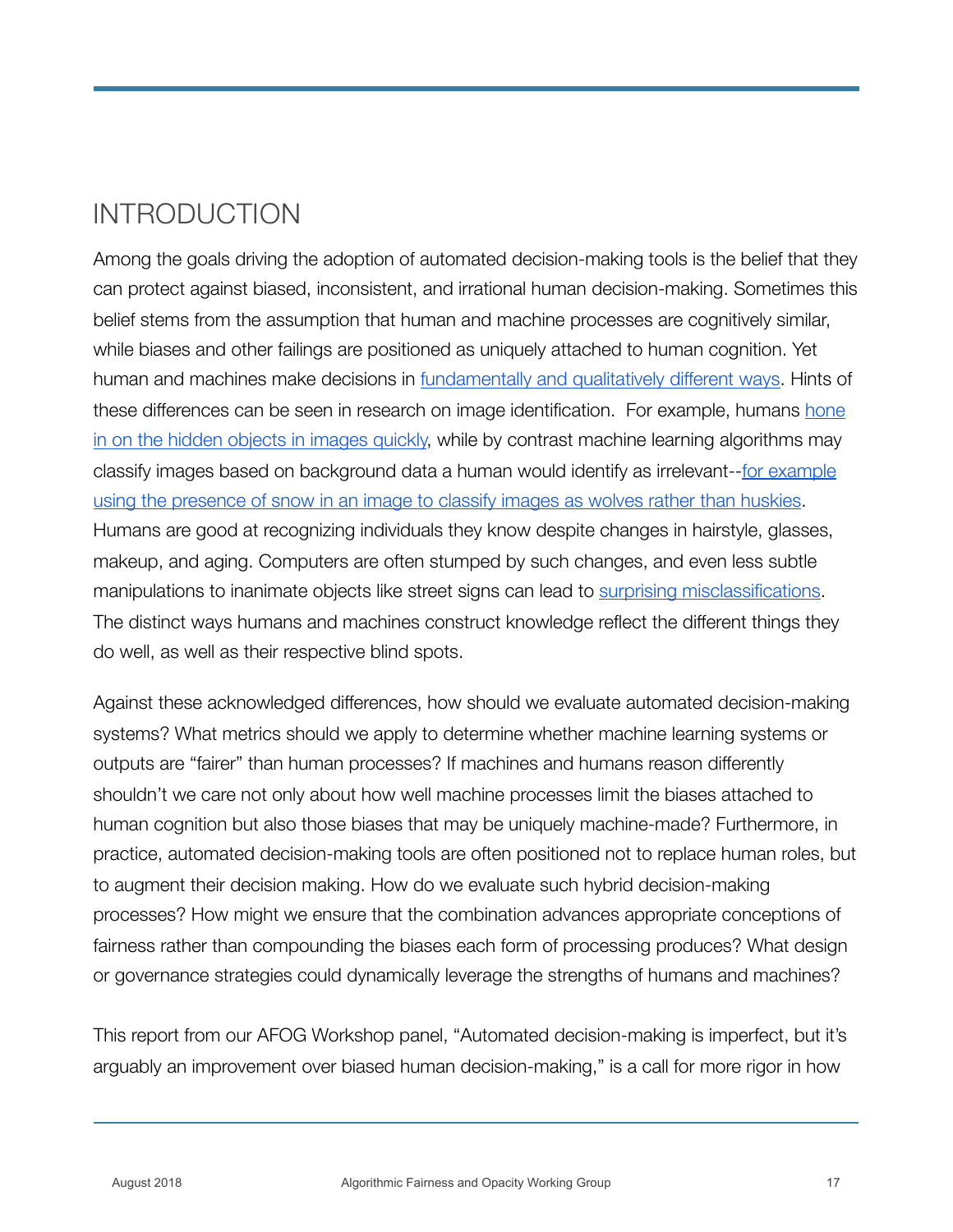we evaluate the relative "fairness" of human and machine systems. Reducing unfair processes and outcomes requires systems that constrain human biases, address the distinct biases that may emerge from automated decision-making processes, and tailor decision-making to context-relevant fairness qualities. Doing so requires us to better understand the sources of bias in automated decision-making processes (calling to mind [long-standing](http://science.sciencemag.org/content/185/4157/1124) and rich [research](http://a.co/4MiWbAC) on human biases and heuristics in cognition and decision-making); methods to evaluate and compare human/machine/human + machine processes for "fairness"; and design and governance models that lead to progress on fairness, as well as traditional goals of improved predictive accuracy, efficiency, and speed. Fairness is context-specific, [often contested by](https://arxiv.org/pdf/1609.05807.pdf)  [various stakeholders within that context,](https://arxiv.org/pdf/1609.05807.pdf) and typically includes both [substantive rule\(s\) and the](https://www.cs.cmu.edu/~mklee/materials/Publication/2017-CSCW-AlgorithmicMediation_Fairness.pdf)  [procedures for selecting and applying it.](https://www.cs.cmu.edu/~mklee/materials/Publication/2017-CSCW-AlgorithmicMediation_Fairness.pdf)

Below, we consider the implications for advancing and measuring "fairness" in terms of:

- the differences in how machines and humans approach the construction of knowledge and develop intuition; and,
- the messy ways humans integrate, resist, and tinker with automated decision-making systems.

Finally, we offer a set of tentative strategies that reframe the question, from 'which is better' to how to create and configure more just systems in light of these complexities.

#### STARTING WITH THE DATA

Panelists and participants felt this problem had to be tackled from the bottom up, starting with close consideration of the data. There was a shared sense that addressing bias requires developing an intense focus and sensitivity to the contexts, methods, and instruments of datacollection. This emphasis on understanding data is common across the social and physical sciences, but panelists felt it was just being reckoned with in data and computer science. Claims that data is "objective" and speaks for itself, or mere lack of focus on the lived history of data, pose a barrier to discussions about fairness. The data may be self-reported and therefore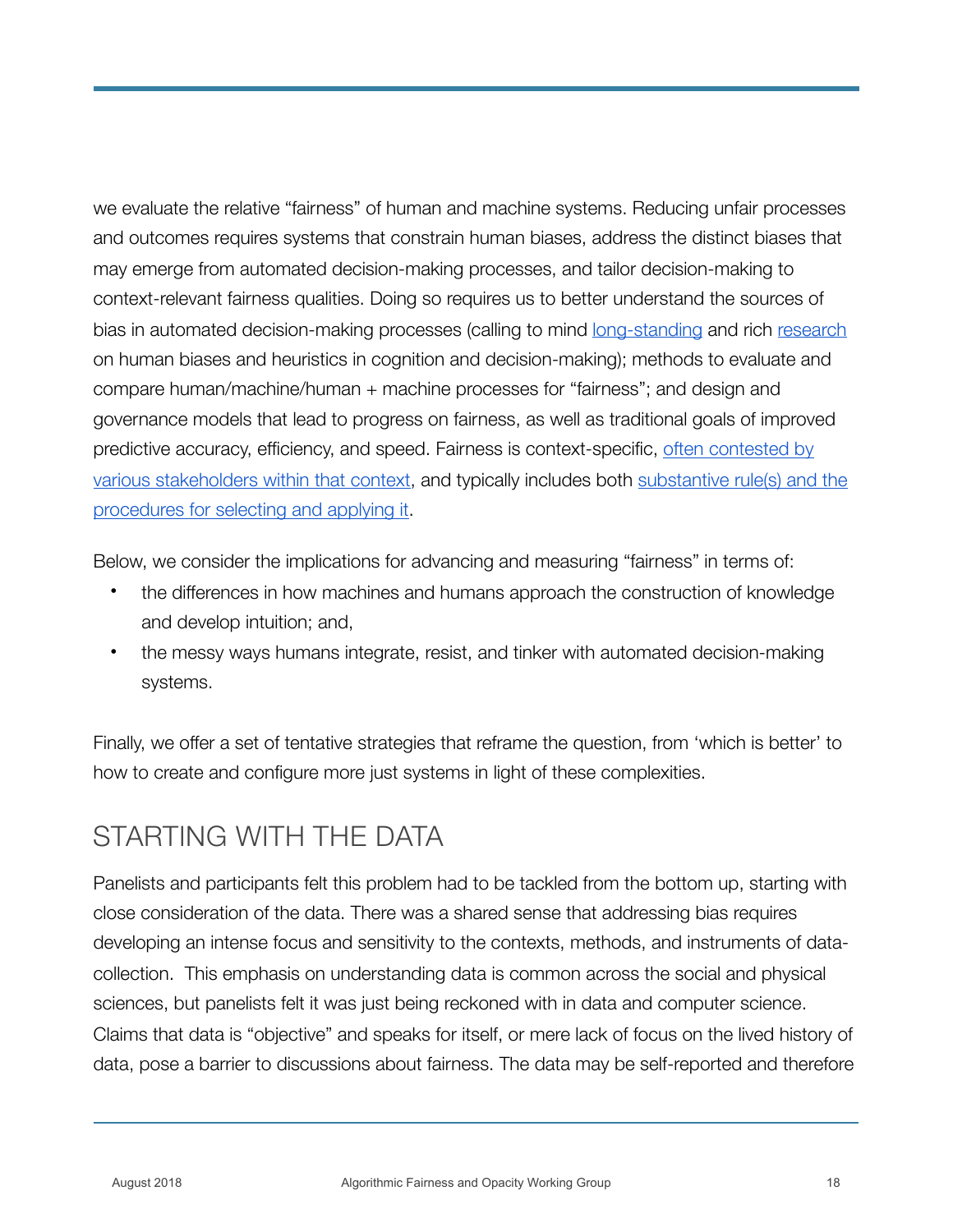suffer from well-known biases (such as reporting bias), captured through processes or in geographies that limit generalizability, and obtained from processes or systems that embed specific societal biases, such as racism and sexism. The data or identified features may be a poor proxy for the phenomena stakeholders are hoping to measure or predict (i.e., they may lack ecological validity). Attempts to address bias will fail if researchers and practitioners fail to attend to the selection process, tools and methods of collection, and the social practices and institutions that shape the biases of data fed into machine learning systems*.*

## THOUGHTS ON DISTRIBUTING DECISION-MAKING BETWEEN HUMANS AND MACHINES

Rather than asking whether machine learning can "free us" from human biases, panelists advocated a closer examination of the particular ways machines and humans embed and express bias. This sort of detailed analysis could provide roadmaps for allocating work in ways that minimize problematic bias, as defined by context.

The introduction of automated decision-support systems into work practices often shifts control over the kinds of data available and considered relevant as well as who and what makes such determinations. These shifts can displace professionals' or other users' ways of constructing knowledge and making decisions. These shifts can lead domain experts to contest the data, logic, and judgments of automated systems.

The [introduction of newsroom metrics into journalism provides an example](http://journals.sagepub.com/doi/pdf/10.1177/2053951717718855) of tensions between algorithmic decisions and human judgment in a professional context. The algorithmic decisionsupport tool Chartbeat was introduced to help journalists succeed, but its value was contested by journalists who understood it to be an effort to displace their judgment about newsworthiness. Chartbeat supplied metrics based on a story's virality and other data indicating audience engagement, but it risked elevating profit over what journalists considered quality journalism. Assessing quality journalism is a complicated task, burdened by definitional problems as well as the money and time required to do holistic, generally qualitative,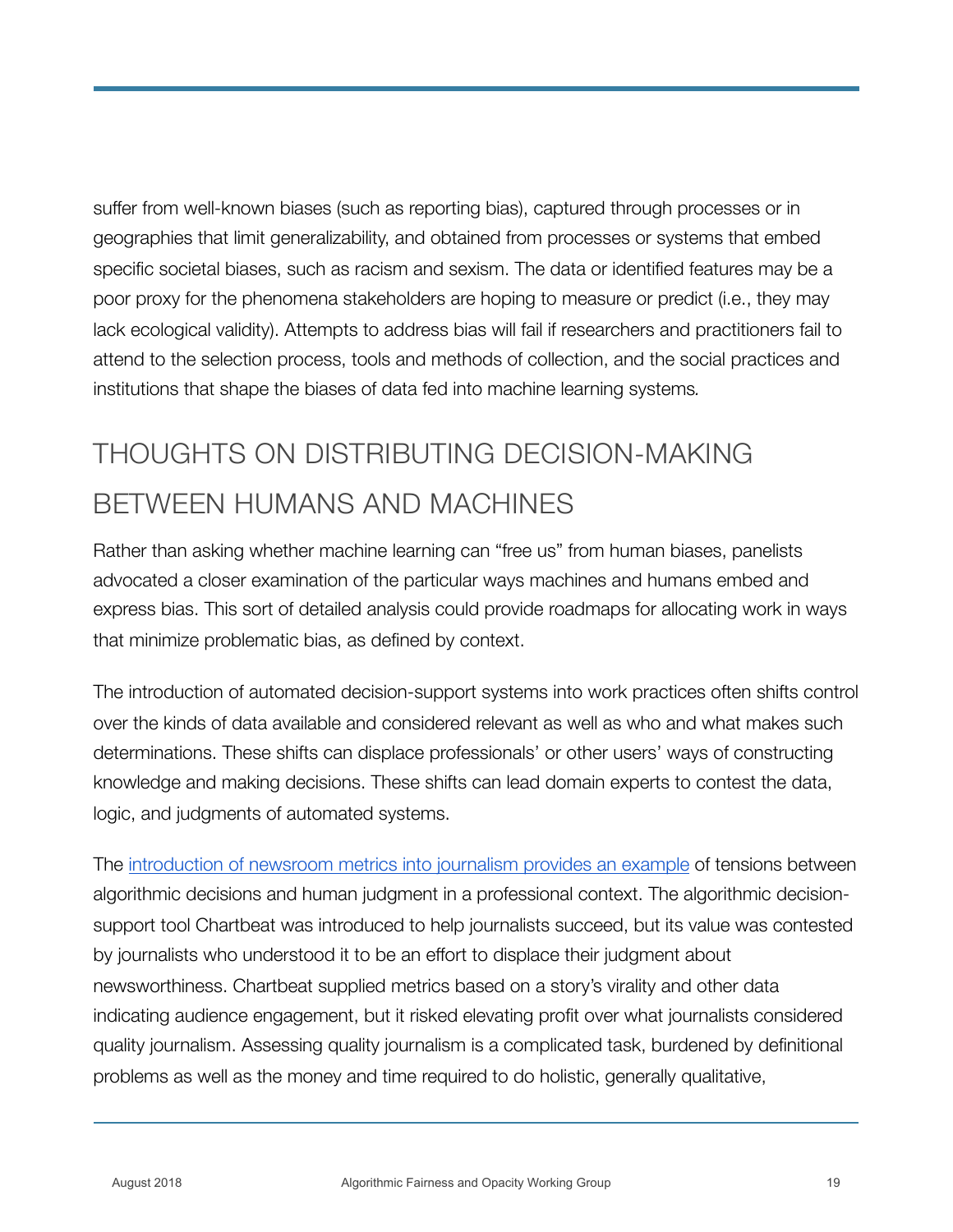assessments. Due to the difficulty of defining and measuring something akin to quality, automated decision-support tools such as Chartbeat rely on poor proxies, such as circulation on social media, likes, page views, etc.

Another example comes from the history of the consumer credit industry. Early processes used variables such as clothing, gender, and race to determine creditworthiness. We've progressively moved to a world where these explicitly discriminatory data have been replaced by data more facially neutral and more directly relevant to judging likelihood to repay (e.g., information about financial history). But because the facially neutral data mask unequal histories of market exclusion, devaluation of labor, and other manifestations of both individual and institutionalized discrimination, these systems reproduce the inequitable access to credit along race and gender lines they sought to alleviate. While algorithmic systems do not harbor the cognitive biases that plague human decision-making, when algorithmic systems ingest data rife with the detritus of those cognitive biases, they have the damning effect of perpetuating them with a new sheen of legitimacy born from claims of objectivity. Seen from this light, the new system launders discrimination under the guise of neutral indicators of creditworthiness. An automated system envisioned as meritocracy at scale merely makes the history of discriminatory practices harder to see and confront. Historically marginalized groups are consequently trapped in a web of socalled objective and fair measures that are decidedly unjust. Instead of eliminating bias it sublimates it.

#### **Judgments on Data Relevance**

Automated processes require agreement on what data is relevant to a given decision. The data considered relevant in a system may be vast--potentially tens of thousands of different categories of input data--but it is a closed set. In contrast, human processes may delineate the data relevant to a task but individual humans can spontaneously bring new information into the process in real-time. While humans cannot process the tens of thousands of data points an algorithm can, they can selectively pull data in and out of the decision making frame based on case-specific, situational knowledge. Constraining the decision maker's ability to expand, or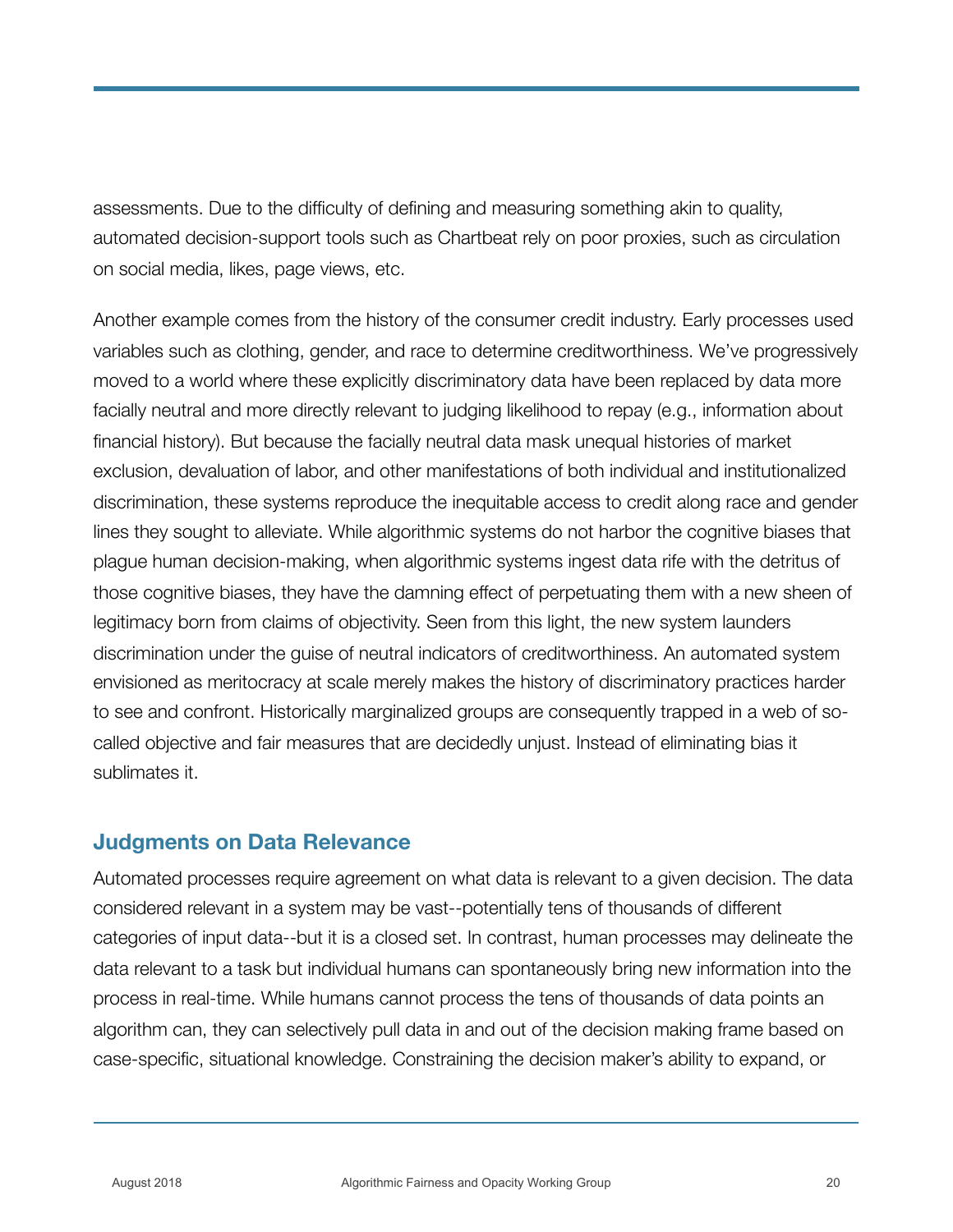narrow, the data used to render a decision can upset context-specific or domain-specific perspectives on fairness (again, fairness may be defined differently by stakeholders other than the user in a given context).

In addition to constraining the data that can be considered, the shift to automated decision making or decision support systems can also replace [professionals' logic with the choices of](https://openscholarship.wustl.edu/cgi/viewcontent.cgi?article=1166&context=law_lawreview)  [the engineer](https://openscholarship.wustl.edu/cgi/viewcontent.cgi?article=1166&context=law_lawreview) or system designer. The constraints automated decision making processes place on users can be particularly corrosive to context-specific definitions of fairness when relevant professional, regional, or site-specific experts are not consulted in the systems development. For example, criminal justice risk-assessment tools, which have been around for decades and are often simply logistic regressions, are almost uniformly created outside of the jurisdictions in which they are deployed. There are less than sixty tools used across the entire US. [Research](https://yjolt.org/sites/default/files/20_yale_j._l._tech._103.pdf)  [found that these,](https://yjolt.org/sites/default/files/20_yale_j._l._tech._103.pdf) and [other common automated decision-support tools,](http://www.datacivilrights.org/pubs/2015-1027/Courts_and_Predictive_Algorithms.pdf) are generally acquired as commercial off-the-shelf products, rather than collaboratively developed or tailored for the conditions and context of use.

#### **Human Engagement with Decision-Support Tools in Professional Contexts**

While researchers have [documented automation bias-](https://watermark.silverchair.com/19-1-121.pdf?token=AQECAHi208BE49Ooan9kkhW_Ercy7Dm3ZL_9Cf3qfKAc485ysgAAAa0wggGpBgkqhkiG9w0BBwagggGaMIIBlgIBADCCAY8GCSqGSIb3DQEHATAeBglghkgBZQMEAS4wEQQMTbY-9l9LwgdtZG2dAgEQgIIBYEYqULBKhEVFgjgioZ4mKxkOh5HAu8CfgVKD_SxT5tQfTpsApGWAoOl3uDn9Mx7-WL8hDBy2GGFc3rg1RQzC9oeWN2ZLgD2F2mC7ktKFk4YRnpHiaTzYb_f2RC8qx09xZ0qUZR05TaDkIlPm2jyVJj8fLU7rrcq5TaiviXlCUhGkcALWS2ErO_76SFBzrvhcy8G8l4SB0LSAerUq2-gu6mkulooIuHWJRZ6KXGI-T3YZOPZrbC2thQbQV-eQyLUDBWXTBJIAzCENiTYTyIx6ugZJ-JUtGSpztkj_z9Kj-pob0YiGPecPPkCOA3eBIkJ31vBqnLoU7PQDdTA4KmS8xpf4mgywKWaoxRkAngiY_wCu3XWaAcjK-yp0CI5OXbsjwuc7UO8zCq1rSpGH-3PwL8vgxrKvczAjIFwAjqWFMPLSBGb7DrUK2HeOytgoisY1Aq74lE2SxPwr89GaA4x8PT8)-deference to machine decisions- research by Angele Christin finds that in some instances professionals resist algorithms just as they do other tools that are introduced into the workplace. For example Christin found different kinds of resistance and tinkering with risk-recidivism tools in the justice system. Some of that resistance appears to be grounded in conceptions of fairness. For example, a senior judge whom Christin interviewed said of such tools, "I don't look at the numbers. There are things you can't quantify . . . You can take the same case, with the same defendant, the same criminal record, the same judge, the same attorney, the same prosecutor, and get two different decisions in different courts. Or you can take the same case, with the same defendant, the same judge, etc., at a two-week interval and have completely different decision. Is that justice? I think it is" [\(Christin 2017\).](http://journals.sagepub.com/eprint/SPgDYyisV8mAJn4fm7Xi/full) Thus, justice (which may or may not always align with fairness) from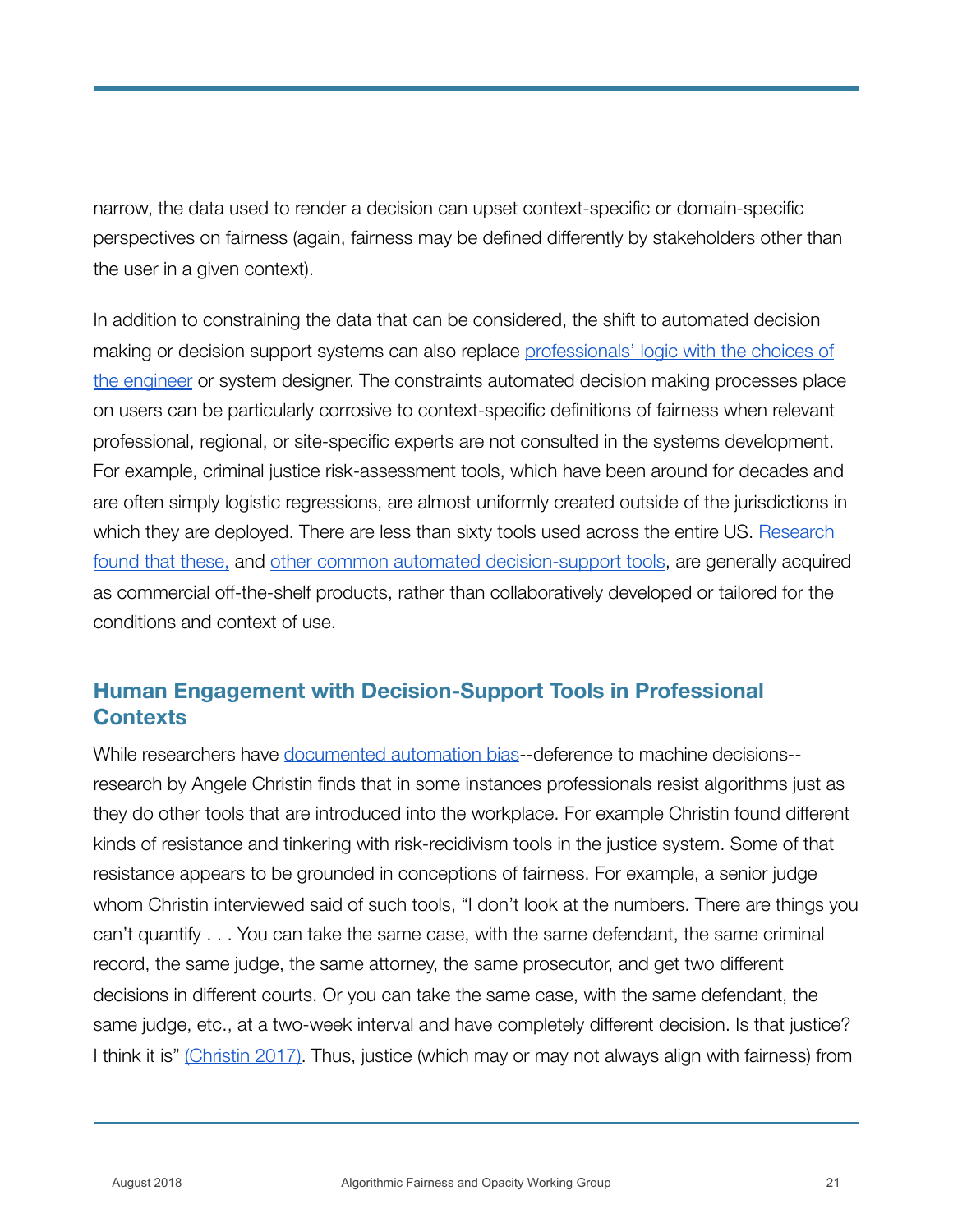his perspective was served by discretion rather than rigidity. Christin found probation officers similarly resisting the rigidity by tinkering with the criteria to obtain the score they thought adequate for a given defendant. Legal professionals questioned why they should follow a completely opaque model, developed by a private corporation, over their own professional judgment.

The resistance to the risk-assessment tool rested on four distinct but connected claims: that it didn't capture professional judgment; that predetermined limits on what data could be considered in decision-making were inappropriate; that use of an opaque system was inappropriate; and that deference to a corporate system was inappropriate. The first two raise questions about what is fair: decisions on a fixed set of data guided by set rules versus variations in data and analysis to address subject and context specific circumstances across a population with diverse histories. The second two objections reflect commitments to procedural fairness including access to the information and decisional rules and constraints on delegation of decision-making authority to unaccountable profit-driven private parties. These points of resistance are grounded in fairness concerns that cannot be addressed by formalizing the "right" definition of fairness within the automated system.

These concerns with delegation may be intensified where machine learning is offered as a service with preconfigured defaults. For example, [using the default "confidence threshold" of](https://www.nytimes.com/2018/07/26/technology/amazon-aclu-facial-recognition-congress.html)  [80% in Amazon's company's face-matching technology, Rekognition, incorrectly matched 28](https://www.nytimes.com/2018/07/26/technology/amazon-aclu-facial-recognition-congress.html)  [members of Congress with arrestees in the database-](https://www.nytimes.com/2018/07/26/technology/amazon-aclu-facial-recognition-congress.html)-a 5% error rate among legislators--with a disproportionate number of false positives for African-American and Latino members. [Amazon's system documentation contains some language \(on page 131 of 433\) suggesting](https://docs.aws.amazon.com/rekognition/latest/dg/rekognition-dg.pdf)  [law enforcement use a confidence threshold of 99%](https://docs.aws.amazon.com/rekognition/latest/dg/rekognition-dg.pdf):

All machine learning systems are probabilistic. You should use your judgment in setting the right similarity threshold, depending on your use case. For example, if you're looking to build a photos app to identify similar-looking family members, you might choose a lower threshold (such as 80%). On the other hand, for many law enforcement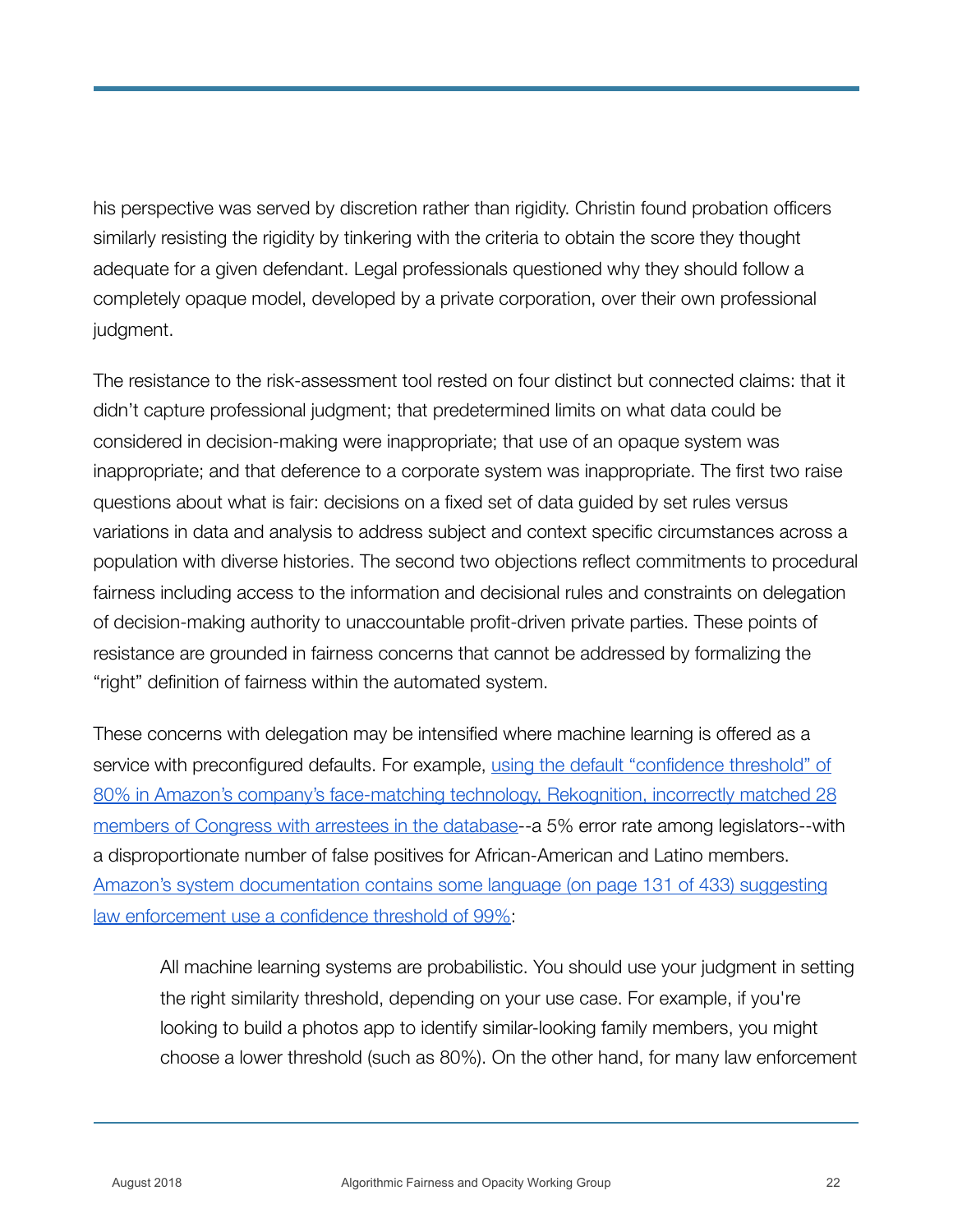use cases, we recommend using a high threshold value of 99% or above to reduce accidental misidentification.

However, this advice is not necessarily being carried out in practice. A [guest blogpost](https://aws.amazon.com/blogs/machine-learning/using-amazon-rekognition-to-identify-persons-of-interest-for-law-enforcement/) by a Senior Information Systems Analyst for the Washington County Sheriff's Office on Amazon Web Services instructs law enforcement to use a confidence threshold of 85% when using Rekognition. This combination of preset defaults, buried recommendations, and conflicting advice undermine fairness by limiting the likelihood system users will identify and make configuration and data choices that align with contextually relevant definitions of fair treatment in high-stakes applications.

#### **Dignity as/and Fairness**

A final fairness concern that cannot be addressed by formalizing a correct definition is reflected in the EU General Data Protection Regulation, which views fully automated decision-making as presumptively unfair. According to the Working Party, [Article 22 of the GDPR](https://eur-lex.europa.eu/legal-content/EN/TXT/PDF/?uri=CELEX:02016R0679-20160504&from=EN) creates a "general prohibition" on solely automated decisions that have legal or similarly significant effects. There is no parallel to this prohibition in United States law. The GDPR prohibition reflects a distaste for machines judging humans--regardless of whether machine processes produce more fair or just outputs--grounded in dignitary interests. The unfairness isn't about unequal treatment or unfair processes but rather about reducing an individual to a set of data. Again, this aspect of fairness cannot be addressed by improving the data or reasoning of the automated decision-making system. A[s Meg Leta Jones explains,](http://journals.sagepub.com/doi/abs/10.1177/0306312717699716) in Europe, automated processing has been used as a mechanism for oppression. National data protection frameworks, such as those of France and Germany, reflected this experience and connect data protection to dignity and personality. These member state regimes influenced developments in EU data protection law, and ["\[a\]](http://journals.sagepub.com/doi/abs/10.1177/0306312717699716)  [particular idea of dignity can be found in rulemaking processes across Europe that protected](http://journals.sagepub.com/doi/abs/10.1177/0306312717699716)  [humans from being treated as data to be processed by machines"](http://journals.sagepub.com/doi/abs/10.1177/0306312717699716) and in the [references and](https://books.google.com/books?hl=en&lr=&id=OtXaCgAAQBAJ&oi=fnd&pg=PR7&dq=privacy+on+the+ground&ots=YtL7STqMaM&sig=ip9xTtdB3BB3RelO-q5-e6Nfmmo#v=onepage&q=privacy%20on%20the%20ground&f=false)  [nested frameworks in which data protection professionals position data protection](https://books.google.com/books?hl=en&lr=&id=OtXaCgAAQBAJ&oi=fnd&pg=PR7&dq=privacy+on+the+ground&ots=YtL7STqMaM&sig=ip9xTtdB3BB3RelO-q5-e6Nfmmo#v=onepage&q=privacy%20on%20the%20ground&f=false). To preserve this dignity, the European approach seeks to ensure a ["human in the loop human as a](http://journals.sagepub.com/doi/abs/10.1177/0306312717699716)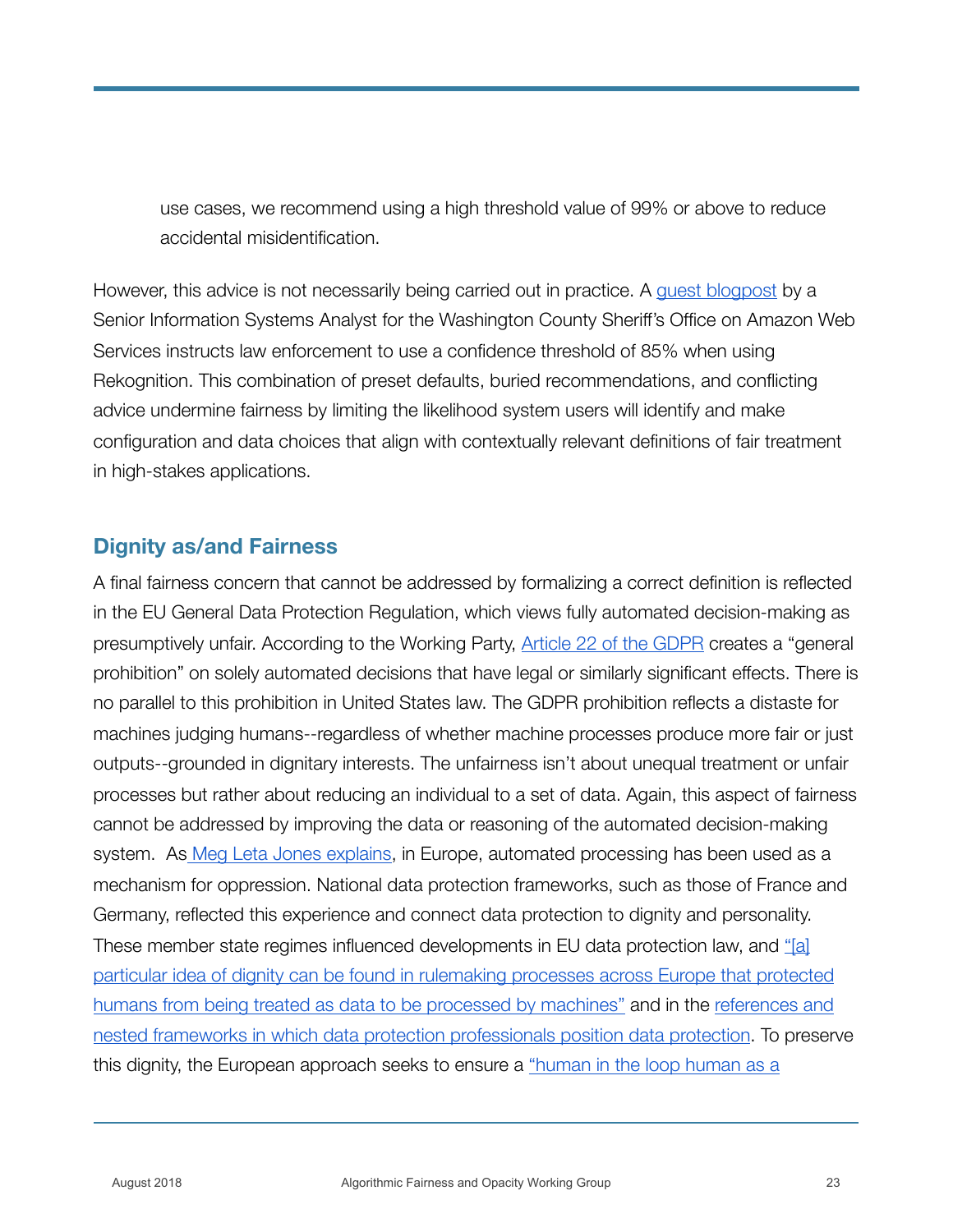[regulatory tool to address the effects of automation\[.\]"](http://journals.sagepub.com/doi/abs/10.1177/0306312717699716) As Jones explains while ["...the person](http://journals.sagepub.com/doi/abs/10.1177/0306312717699716)  [and people of Europe may be legally constituted as entities protected from automated](http://journals.sagepub.com/doi/abs/10.1177/0306312717699716)  [decision-making and deserving of a human in the loop, those in the US are protected from the](http://journals.sagepub.com/doi/abs/10.1177/0306312717699716)  [flaws of humanity through the computational neutrality of information systems."](http://journals.sagepub.com/doi/abs/10.1177/0306312717699716)

#### **Intuition?**

Despite these differences, automated decision-making systems and seasoned professionals are similar in that both are, to some degree, opaque and cannot fully explain their decisionmaking processes. Professionals draw on their intuitions making quick judgments honed from exposure to thousands of cases. Computer decisions are perhaps not so different, also developing expertise from great quantities of data. But computer intuition does differ from its human counterpart because it arrives at its conclusions by computational (rather than neurological) processes. Its 'reasoning' is thereby comparatively harder for humans to comprehend. For example, the 'Go' playing AI built by Google's DeepMind developed strategies for the game that had not yet been discovered and that human Go players now learn from. This computer intuition raises a new type of fairness question: the circumstances under which it is acceptable to learn from, and/or act on, computer intuition that predicts things beyond [human intuition.](https://poseidon01.ssrn.com/delivery.php?ID=826070013069089113091014015002125026118004050083020091078111083112125067089113084102096048123000045063041006069097097022084024019076007034050100000113079071006082072053079042111000069082103030001104067066117087076008110018013125122006013092004113002122&EXT=pdf)

"Intuition" may be the secret ingredient of seasoned professional judgment and rich machinelearning models, but the intuitions developed will be distinct. First, machine-learning models are often trained on data that represent professionals' decisions and related outcomes, rather than professionals' decision-making processes. Learning from actions and outcomes may build a machine intuition that bears little resemblance to the intuition that guides a professional's decision-making process. Second, machines and humans 'see' in different ways--machines can identify complex patterns and scan across massive data sets; humans can identify things they've seen (such as faces), despite a wide range of subtle and relatively extreme perturbations (changes to hair style, plastic surgery, aging etc.) The different intuitions developed by human and machine systems may produce similar outputs in some instances but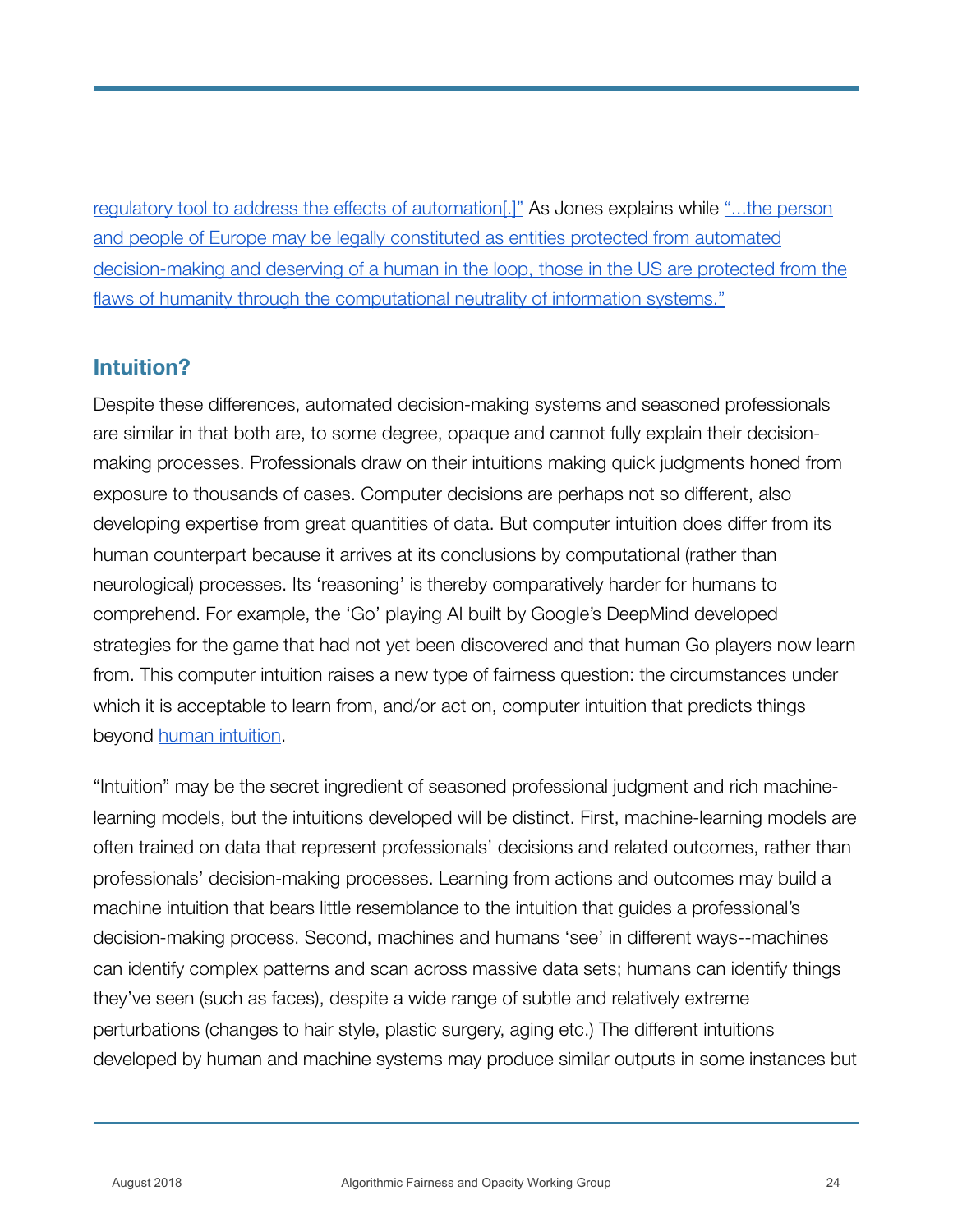not in others. More generally, observational data about decisions and outcomes is unlikely to capture professional judgment, and even with the same data, machines and humans will find and miss different things within it. Rather than building on and improving professional logic and intuition, complex automated decision-making systems are likely to replace it with distinctly computational intuitions that ["not only...depart from intuition, but...might not even lend](https://poseidon01.ssrn.com/delivery.php?ID=826070013069089113091014015002125026118004050083020091078111083112125067089113084102096048123000045063041006069097097022084024019076007034050100000113079071006082072053079042111000069082103030001104067066117087076008110018013125122006013092004113002122&EXT=pdf)  [themselves to hypotheses about what accounts for the models' discoveries."](https://poseidon01.ssrn.com/delivery.php?ID=826070013069089113091014015002125026118004050083020091078111083112125067089113084102096048123000045063041006069097097022084024019076007034050100000113079071006082072053079042111000069082103030001104067066117087076008110018013125122006013092004113002122&EXT=pdf)

Assuming that automated systems can improve on existing decision-making processes muddies the waters. We should think about when the ways that machines see, reason, and develop intuition can improve the fairness of a system and its outputs. Sometimes we may be better off without the automated process. Sometimes, automation may offer more of a Schumpeterian path to better outcomes, rather than an incremental improvement on human reasoning.

Is fairness the right question? On reflection panelists and participants questioned whether [justice might be a more appropriate goal](https://www.youtube.com/watch?v=qomsX8ZvvIY). Addressing fairness focuses on the comparative question of when it is "unfair to distinguish among people and treat them differently and why?" [while a focus on justice would focus on whether and how the introduction of algorithmic](https://www.youtube.com/watch?v=qomsX8ZvvIY)  [systems advance human rights](https://www.youtube.com/watch?v=qomsX8ZvvIY), and ultimately designing, using, and avoiding them toward that end.

#### RECOMMENDATIONS

**1. Draw from prior research on ways of arranging human-machine handoffs**. There are bodies of research that consider how technology enhances human capacities. For example, work on "[distributed cognition"](http://hci.ucsd.edu/102a/readings/cockpit-cog.pdf) analyzes memory work in complex tasks (such as sailing or airplane navigation) as well as other cognitive processes as something distributed between humans and instrumentation. Do insights from this work translate into new domains of human-machine partnership? How relevant are they to the application of machine learning and other AI systems?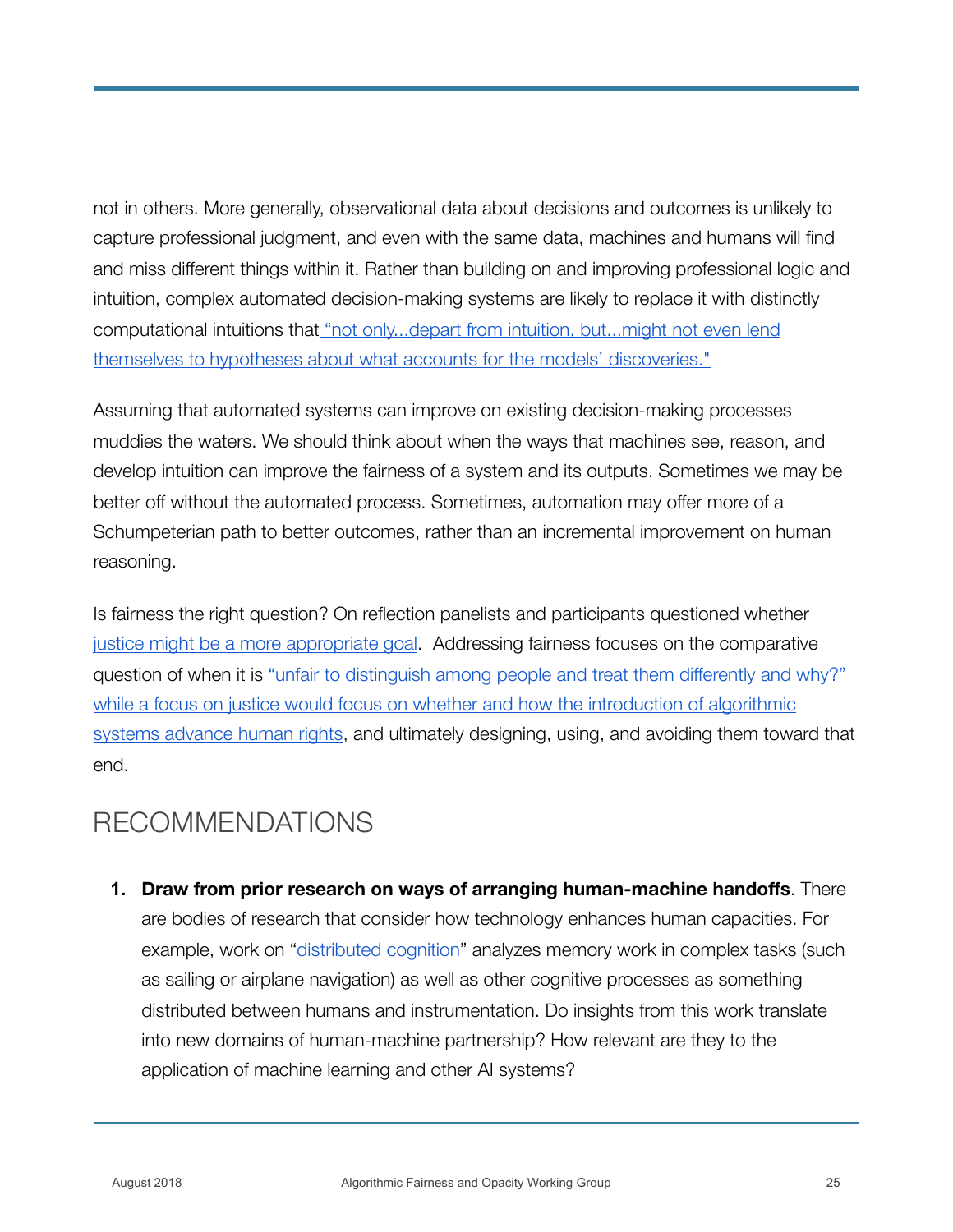- **2. Research real-world practices of augmented decision-making** to understand how human actors (particularly those with domain expertise occupying professional roles) reason about decision-support tools. What do humans do when their own decisions and that of the machines diverge? To what extent do humans even consult decision-support tools made available to them? Christin (2017) models this approach in her comparison of professionals working in web journalism and criminal justice. She finds that in criminal justice in particular professionals refer very little to scoring systems and algorithmically determined rankings. There are unanswered questions about the extent of "automation bias" (i.e the assumption that the machine must be 'correct') in different settings. There are also, so far, few guidelines for human actors about how to relate to these systems, when to trust or mistrust them, or how to contest or question them in different domains of application.
- **3. Build interpretable machine learning models when appropriate and useful, and conduct user studies** (for example [see Lakkaraju et al\)](https://arxiv.org/abs/1707.01154) to systematically evaluate user understanding of model behavior. This is the foundation for understanding possibilities for human/machine partnership and its limits.
- **4. Consider alternative metrics**. In particular, what are the alternatives to "accuracy" in comparing human and machine decision-making? Often arguments about the superiority of prediction or classification in machine learning rest on accuracy measures. Yet accuracy can be artificially produced through overfitting when training machine learning models. To achieve an effective comparison between humans and machines, particularly when questioning decision-making fairness, requires considering the specific differences in classification they produce. How did a machine arrive at classification A while a human arrived at B and what does this tell us about the differences in reasoning between these two forms of decision-making? Other comparison metrics could include fairness itself. In a narrow sense this might mean how error rates differ between classes (for example how men versus women are categorized as qualified to take out a loan). In a broader and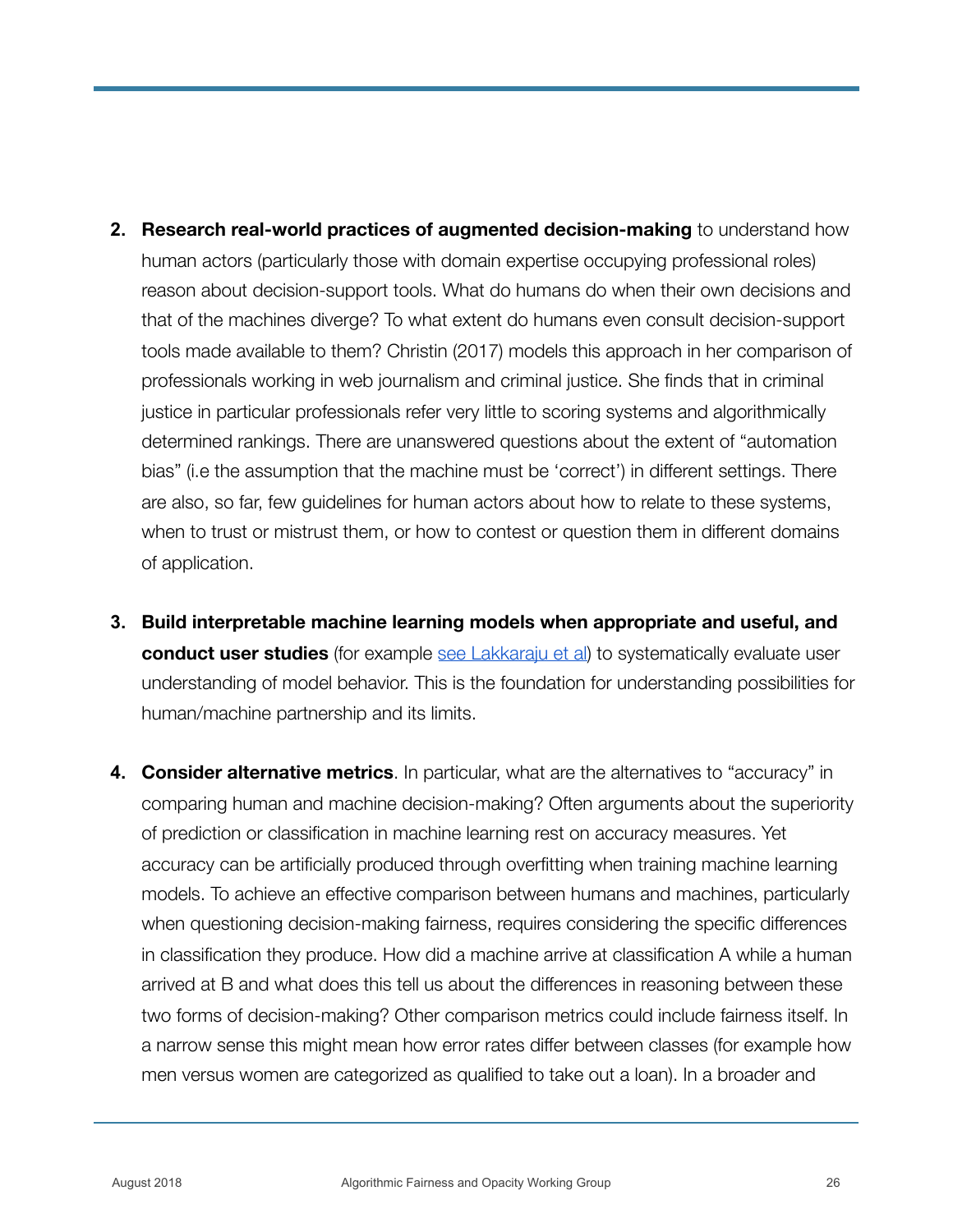more ambiguous sense, it might mean comparing how "interpretable" a classification made by a machine vs. human is (with an eye on facilitating human partnership and oversight).

## ACKNOWLEDGMENTS

We would like to thank all AFOG Summer Workshop participants for their insights, collegiality, and critical engagement during the workshop. In particular, we thank the panelists on Panel 2, "Automated decision-making is imperfect, but it's arguably an improvement over biased human decision-making:" Angèle Christin (Stanford University Department of Communication), Marion Fourçade (UC Berkeley Department of Sociology), M. Mitchell (Google), Josh Kroll (UC Berkeley School of Information), and moderator Deirdre Mulligan (UC Berkeley School of Information). We would also like to thank Amit Elazari and Allison Woodruff for helpful feedback and suggestions on prior drafts of this report. Finally, we acknowledge the intellectual and financial support of our workshop sponsors, Google Trust & Safety and the University of California, Berkeley School of Information.

#### ABOUT AFOG

The Algorithmic Fairness & Opacity Working Group (AFOG) is made up of UC Berkeley faculty, postdocs, and graduate students at UC Berkeley. It is housed at Berkeley's School of Information. AFOG is co-directed by Professors Jenna Burrell and Deirdre Mulligan and is funded by a research gift from Google Trust & Safety to support cross-disciplinary academic research and conversations between industry and academia to explore and address issues related to fairness and opacity in algorithms.

For more information visit: <https://afog.berkeley.edu>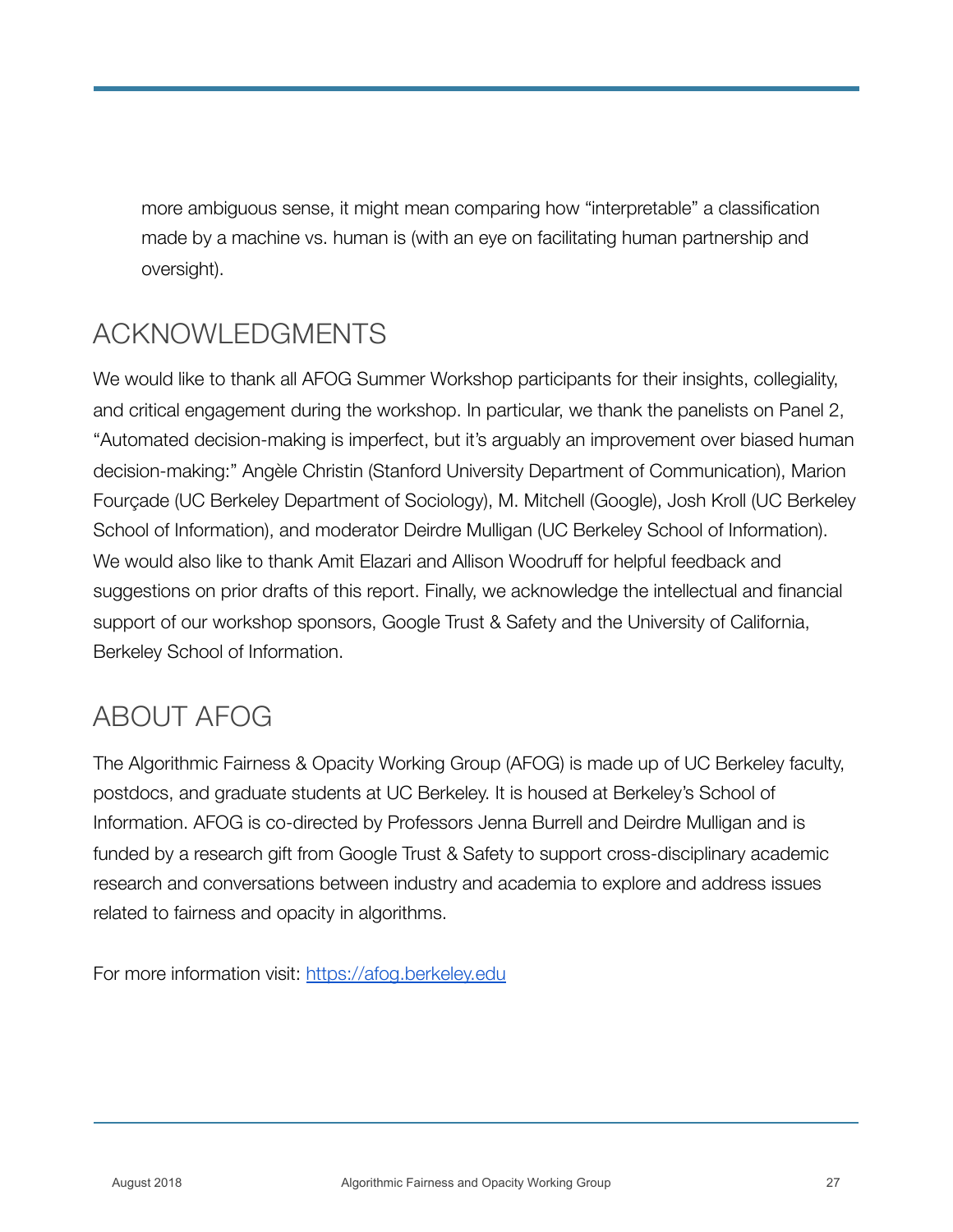## AFOG workshop panel 3: human autonomy and empowerment

By Jenna Burrell Published August 13, 2018



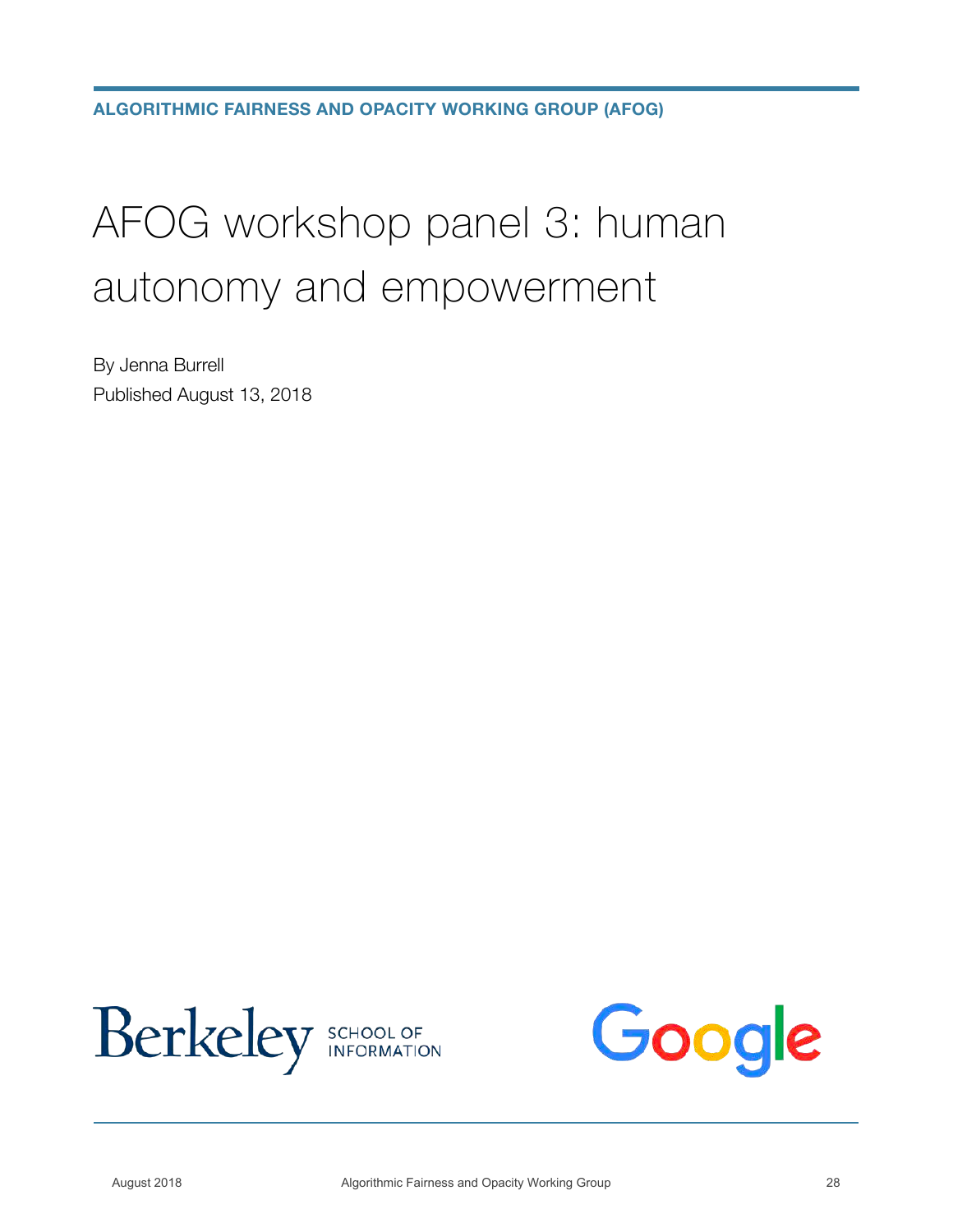## INTRODUCTION

A growing body of work, much of it case-based or ethnographic, illustrates the negative consequences to humans when automation is put in place as an opaque and unimpeachable authority. These tools are sometimes applied in domains where they can have significant consequences for the quality of life or life opportunities of individuals. For example, mathematician [Cathy O'Neill describes](https://www.theguardian.com/science/2016/sep/01/how-algorithms-rule-our-working-lives) the experience of a young man, Kyle Behm, who was continually screened out of job opportunities by a questionnaire misappropriated from mental health screening. Tammy Dobbs, who is disabled by cerebral palsy, [saw her health benefits](https://www.theverge.com/2018/3/21/17144260/healthcare-medicaid-algorithm-arkansas-cerebral-palsy) radically reduced by a new allocation algorithm. In both cases the decision-making process was wholly opaque and lacked any built-in appeal process.

With systems operating at massive scale there are also the inevitable exceptions, the cases that break the assumptions of the decision-making tool and require special intervention from humans. For example, Zeynep Tufekci describes the case of a Facebook user who was stuck in an endless loop trying to keep a Facebook account in her name, which in English appeared to be an obscene word, but, when using a nickname, ran afoul of Facebook's "real names" policy. There's also [the case of Mr. Null.](https://www.wired.com/2015/11/null/) These are examples of algorithms operating in the way they were designed to and with correct data.

In addition, there are concerns about erroneous data and errors in the implementation of the algorithms themselves (see [post on a school-ranking error](https://mathbabe.org/2017/06/19/guest-post-quatama-elementary/) or the [case of a recidivism risk score](https://washingtonmonthly.com/magazine/junejulyaugust-2017/code-of-silence/)  [error](https://washingtonmonthly.com/magazine/junejulyaugust-2017/code-of-silence/)). More sophisticated tools built using machine learning models can exhibit quirky failures of "common sense" (see [hairless head in a clueless photo booth](https://www.nytimes.com/2015/07/19/your-money/hairless-head-in-a-clueless-photo-booth.html), or [deep neural networks are](https://arxiv.org/abs/1412.1897)  [easily fooled](https://arxiv.org/abs/1412.1897), or [predicting pneumonia risk\)](http://people.dbmi.columbia.edu/noemie/papers/15kdd.pdf). Empowering humans to identify errors and provide oversight can be an important failsafe procedure.

Therefore alongside (allocative) fairness, another laudable industry goal would be to ensure, as much as possible, the rights of individuals subject to automated decision outcomes to investigate and appeal those decisions. In a similar vein, the 'right to explanation' provision in the European Union's recently implemented General Data Protection Regulation (GDPR)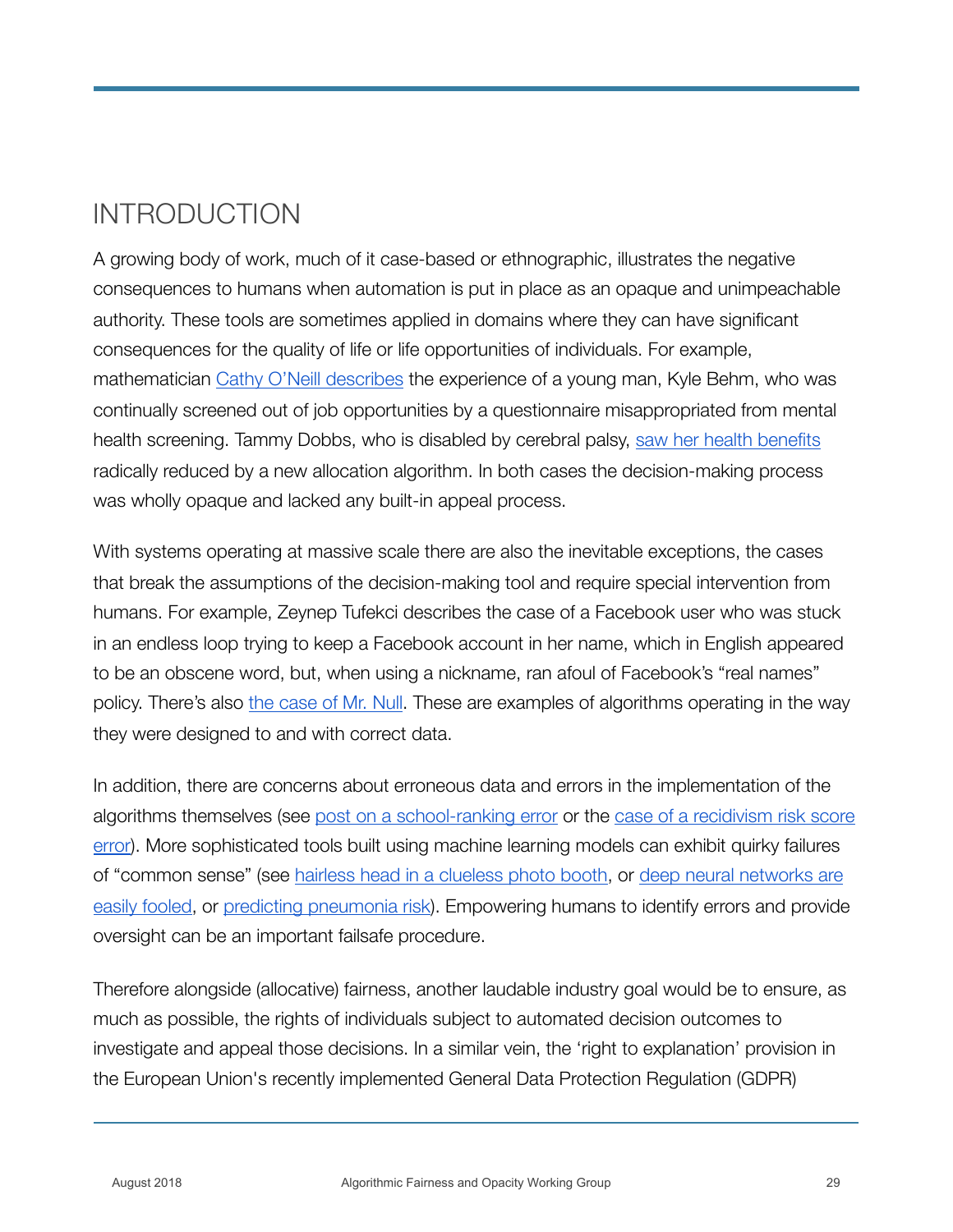reflects a recognition that data collection and processing can be disempowering because of their opaqueness (see, e.g., [Selbst & Powles 2017](https://academic.oup.com/idpl/article/7/4/233/4762325) and [Edwards & Veale 2018](https://papers.ssrn.com/sol3/papers.cfm?abstract_id=3052831)). This is especially critical (as some of the examples above illustrate) when (1) such algorithms are implemented at massive scale, potentially impacting a global user base, (2) on platforms that are hard or impossible to opt-out of, (3) where they are employed in domains (such as lending, criminal justice, or employment) that affect the life chances of individuals, and (4) where the complexity of the decision-making tool precludes immediate understanding.

This report from our "human autonomy and empowerment" panel from the first AFOG workshop is a call to make the consideration of user autonomy and, more broadly, human autonomy part of efforts to achieve fairness. In what follows we consider the ways platforms already support mechanisms of user and stakeholder feedback, to what extent these mechanisms support user autonomy, their applicability to the algorithmic fairness problem, and the strengths and shortcomings of such approaches overall. Finally, we offer a set of recommendations that include organizational arrangements and processes, platform policies, and design elements.

It could be that the anxiety around algorithmic decision-making, and the introduction of machine learning and deep learning into new domains, stems not from algorithms that are *unfair*, but from the very fact of automation. If algorithmic unfairness is the singular source of concern, then defining what 'fairness' means (often in terms of the 'fair' allocation of a resource) and implementing an algorithm accordingly would address this problem. And indeed one research direction pursues such an approach. Implicitly, it is researchers, programmers, system builders, project managers and not *users* who are the ones granted an active role in such a process. Alternatively we may ask, how can those who are *subject* to algorithmic classification be better supported to understand how these systems work and the role they play within these systems? How might users be supported to *appeal decisions made by these systems and participate in improving them*, particularly around problems of fairness? This is the question of human 'autonomy' and 'empowerment' our panel explored.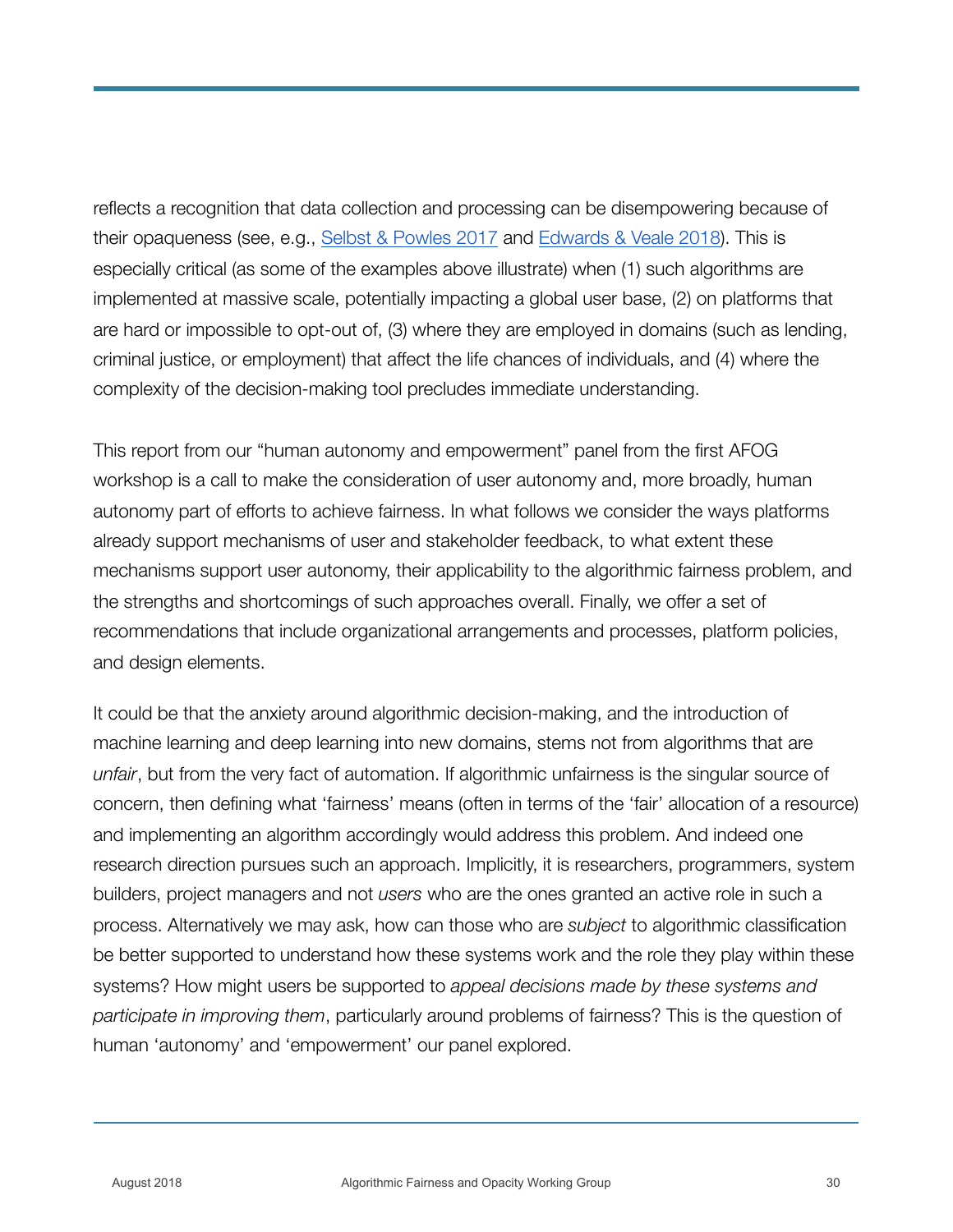## FLAG FOR UNFAIRNESS?

The flagging function offers built-in user feedback in its most lightweight form. Some machine learning based classification tools already allow users to correct classifications, ultimately helping to improve the overall accuracy of the tool. For example, spam filters, such as the one built into Gmail, allow emails to be manually recategorized by users. We distinguish functionality that has the potential to reshape a platform overall from personalization functions and favor examining the possibilities of the former. Broadly, flagging allows users to "participate in how the platform content is organized, ranked, valued, and presented to others" ([Crawford and](http://journals.sagepub.com/doi/abs/10.1177/1461444814543163)  [Gillespie 2014\)](http://journals.sagepub.com/doi/abs/10.1177/1461444814543163). A common flagging feature implemented across most platforms allows users to report 'offensive' content. This approach crowdsources the role of governance and the enforcement of site policies. It is a strategic way to leverage the attentional resources of users on massively scaled platforms that handle mountains of user-generated content.

We discuss the flagging function as an entry point for fleshing out what "autonomy" might mean and what it means to design the user interface of automated decision-making systems to leverage the knowledge users possess. While flagging functions can be useful to consider, they are ultimately highly limited.

In defense of the flagging function, it does offer a couple of benefits. For one, it is lightweight and requires a minimal investment of time for the users who employ it. Flagging functions also constrain and structure feedback in a way that can be aggregated and managed efficiently, which is useful on a massively scaled platform.

Flagging functions are often implemented to channel user responses into a preset list of possibilities. As a consequence, as Crawford and Gillespie (2014) note, "they leave little room for the articulation of concern." Such functions may not, in fact, be primarily about empowering users. Rather, they are about putting users to work. The flagging function effectively distributes the work of site governance and policy enforcement, alleviating the burden on platform providers to review all content. Flagging provides little room for users to raise questions about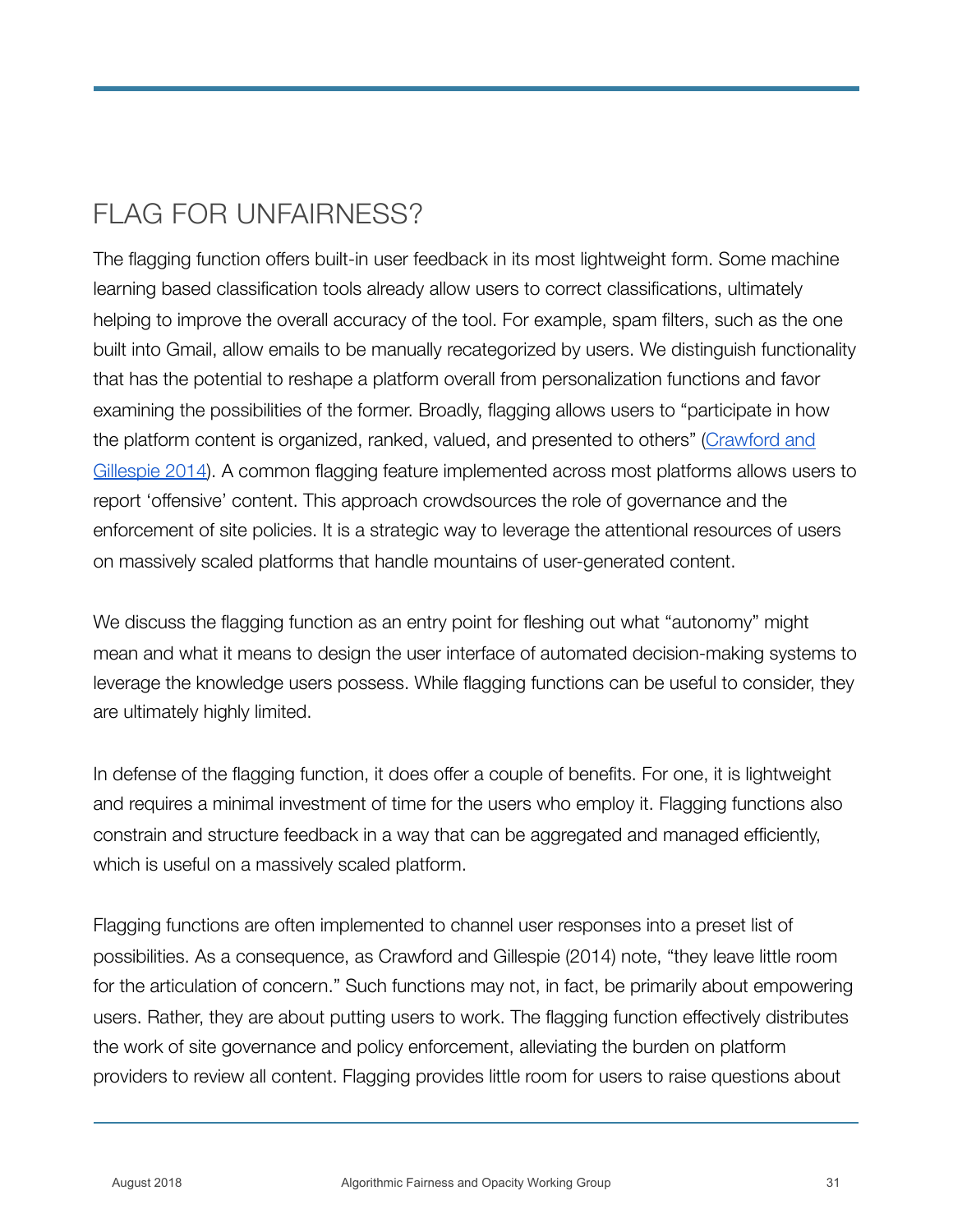or force a review of site policies and may have no lasting effect on how the platform operates. In some cases, feedback is less narrowly channeled, but where open-response is offered (such as from Google's 'send feedback' link), this presents the great challenge of triaging, making sense of, and incorporating feedback into site operations.

*Can there be empowerment without transparency?* When users flag or report something on the platform, there may be only limited feedback about what action was taken in response. Feedback often comes as a simple verdict that some content does or does not violate site policy, but the response may not specify how. Withholding full transparency of operations is justified as a way to prevent users from 'gaming' the platform. However, gaming is also an expression of user autonomy and empowerment, even if it works at cross-purposes to the goals and desires of platform providers or other users.

If we relate flagging to questions of fairness, another problem of transparency emerges. Problems of fairness in the distribution of a resource (i.e., allocative fairness) may not be possible for individual users to perceive because they require access to information about overall patterns across the system. This problem has, for example, long delayed efforts to address gender-based pay inequality in the tech industry and other fields. You know your own salary, but typically not that of all of your colleagues or anyone else in your same role across the industry.

#### VARIED USERS

Users have a particular expertise that draws from their identities, life circumstances, and personal experiences. Platforms are frequently designed with assumptions that fundamentally don't work for certain groups, often minority groups and those who are not well represented or understood within engineering and design teams. For example, [Facebook's "real names" policy](https://www.eff.org/document/open-letter-facebook-about-its-real-names-policy)  [has proven particularly fallible](https://www.eff.org/document/open-letter-facebook-about-its-real-names-policy) for transgender people, drag queens, political dissidents living in authoritarian regimes (see [Tufekci 2017](https://yalebooks.yale.edu/book/9780300215120/twitter-and-tear-gas)), and American Indians. Our panel also discussed challenges to successfully providing choices, autonomy, and empowerment that have to do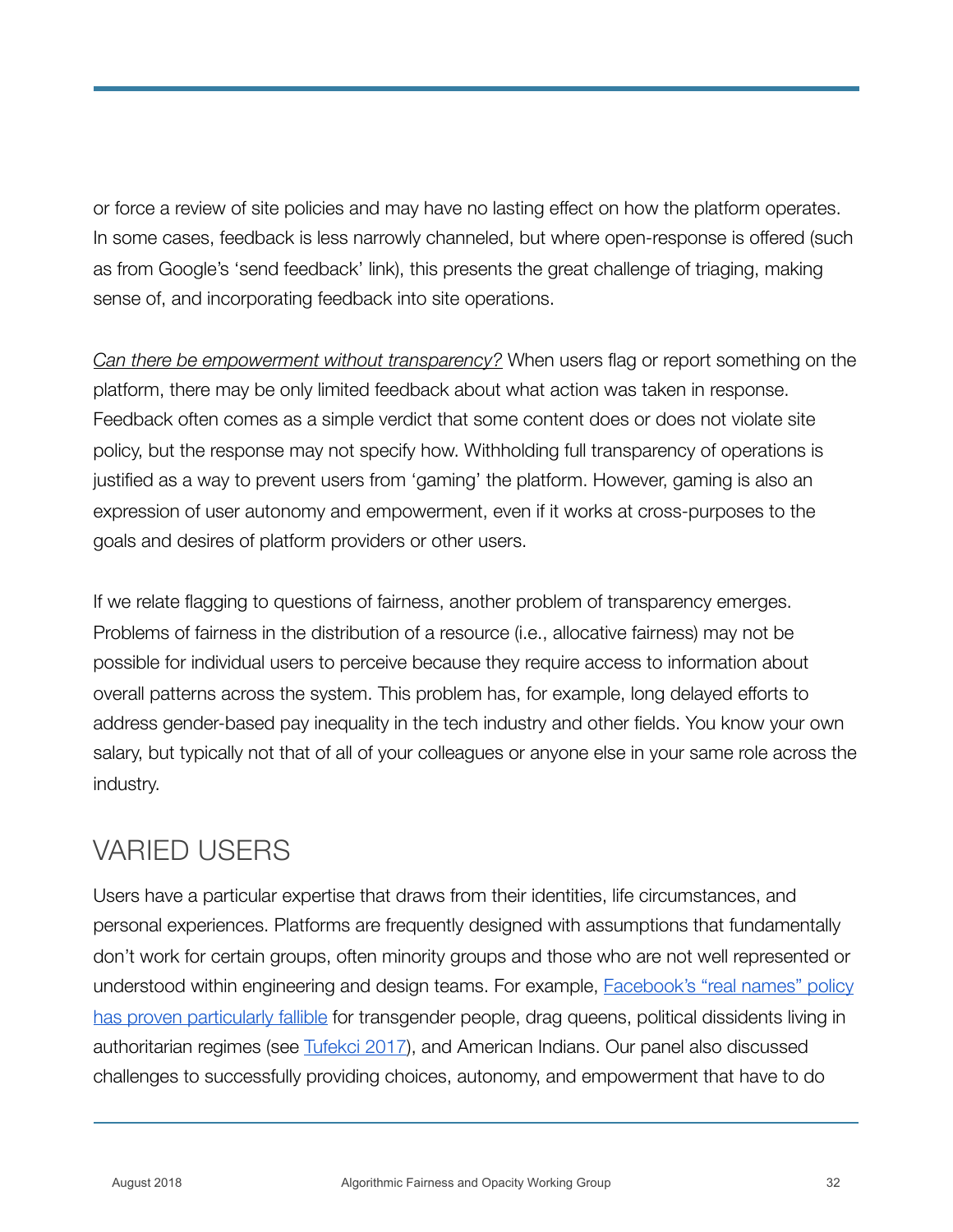with different attitudes and orientations to the platform, degrees of technical literacy, and general beliefs about automation:

(1) **Disengaged users:** While functions for providing feedback may be available, this does not mean they will be used. Complicated functions may pose a barrier such that only very dedicated or engaged 'super-users' will use them. Wikipedia is an interesting alternate model to consider. It provides an example of deep but uneven engagement. A community of volunteer editors are heavily and actively invested in debating site policies and practices, and editors often commit many hours per week to the platform. But to become part of this class, and to use Wikipedia's many specialized backend site-management tools, means overcoming a huge barrier to entry. By contrast, a mistrust in online platforms to take a problem seriously, or general apathy about a societal problem (like racism) that is reflected in an online platform, may mean some groups of users do not engage available tools for giving feedback or addressing problems.

(2) **Burden on minority groups:** Another question of fairness relates to the labor involved in providing feedback. If minority groups that are poorly understood by design and engineering teams face more misclassification or forms of harm from a system, is it fair for them to also be burdened with the work of bringing this to the attention of platform providers? Preventing problems of algorithmic (un)fairness starts with anticipating and preventing them within design teams. After that, relying on allies or organized groups, rather than individuals from affected groups, may be a better approach to addressing both (1) and (2) and enhance the autonomy of users. One example is [HeartMob](https://iheartmob.org/), a volunteer collective organized to support women facing mob harassment on social media platforms.

(3) **Users who mistrust automation:** It is possible that for some, user 'mistrust' in a platform has to do with assumptions about automation. If users think their complaint is being dumped into the mechanics of an unthinking machine, they may not bother. Research suggests, however, that some populations of users assume there is far *less* [automation behind platforms](https://www.usenix.org/conference/soups2016/technical-sessions/presentation/warshaw)  [like Google search](https://www.usenix.org/conference/soups2016/technical-sessions/presentation/warshaw) than there actually is.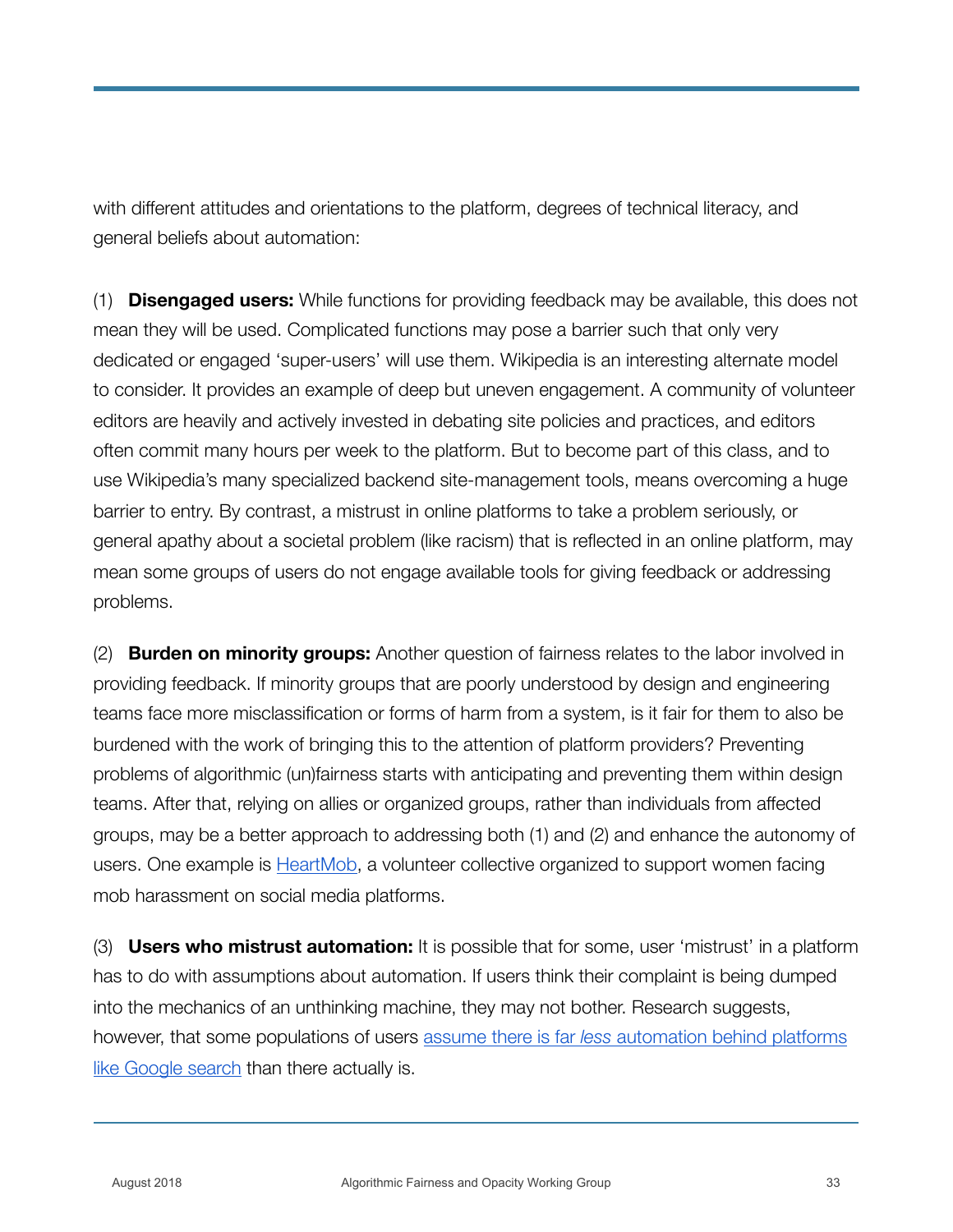#### **Users as workers and as generating profit**

Some specific concerns around how the autonomy of users is undermined by online platforms have become the focus of public concern and media coverage. These include concerns about (1) user interface designs intended to subtly manipulate users toward an addictive engagement with the platform to ensure that 'time on platform' figures are as high as possible. These fuel a site's profitability as a platform for advertising; (2) motivating users to contribute their labor (generally by generating content) to a platform but without remuneration and without transparency about how the platform benefits (and how much) from this labor.

On platforms such as Amazon Mechanical Turk (AMT), while "Turkers" are aware that they are workers (since they formally receive pay), there are other issues. For example, there are questions about autonomy over work assignments. Some AMT workers [want a choice about](http://crowdsourcing-class.org/readings/downloads/ethics/web-workers-unite.pdf)  [the projects they wish to contribute to](http://crowdsourcing-class.org/readings/downloads/ethics/web-workers-unite.pdf) because they want to avoid participating in projects whose aims they consider unethical. However, the design of work allocation algorithms often intentionally obscures the nature of the project. Furthermore, metric-driven assessment of workers on online platforms (including AMT, Uber, etc) place employers (or customers) in the position to review work and deem it unsuitable with no oversight from the platform as to the appropriateness. As a result workers may be denied pay or even be banned from the platform.

#### NOT ONLY USERS

We've employed the word 'user' around 40 times already in this document treating it as a kind of stand-in for ordinary people, the broad group who use a platform but do not possess domain-specific knowledge or technical expertise regarding the functioning of those platforms. However, the term 'user' structures and limits our thinking in problematic ways. For example, many of the automated decision-making tools that are frequently in the news impose classifications on individuals who do not directly manipulate the tool. For example, court officials use bail calculators and risk-recidivism tools but the people 'scored' by these tools are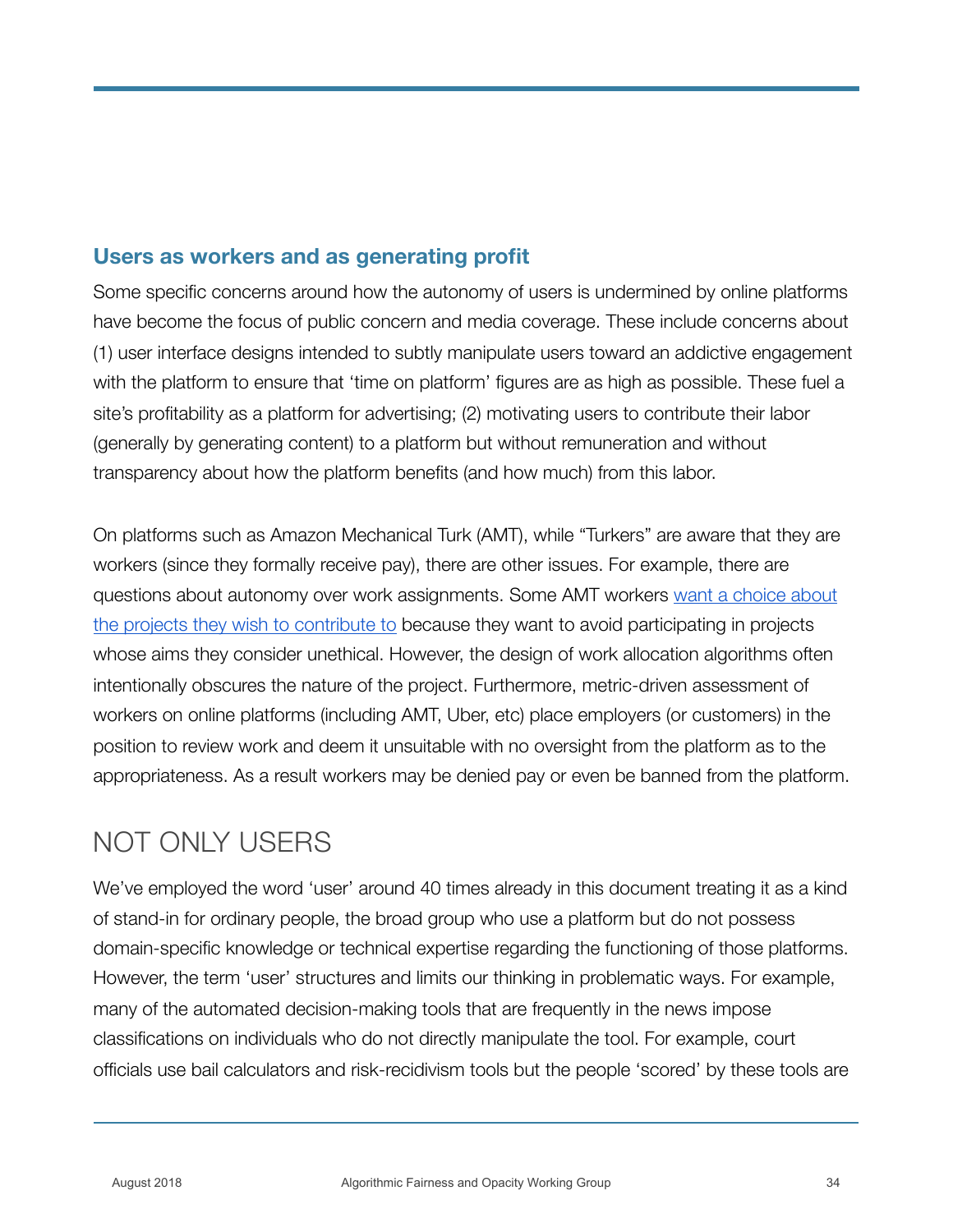court case defendants or prison inmates in the criminal justice system. Generally speaking, when people are shut out of using a tool, the functions within the tool (for example, to report problems) are likewise unavailable to them. Autonomy must not be understood only as a user interface design problem. If an inmate or accused believes a risk score is erroneous, by what [mechanisms can \(s\)he seek review?](https://washingtonmonthly.com/magazine/junejulyaugust-2017/code-of-silence/) If there is a "flagging" function available, then how does (s)he compel the person responsible for operating the tool to engage this function? A broader term, such as "stakeholder" (rather than "user"), moves us toward including individuals and groups subject to a classification tool and its consequences but who do not manipulate it directly.

#### AGONISM

Enriched modes of feedback could better empower users to identify problems and instigate action over platform fairness. There are some key examples of public incidents that brought unfairness or harms wrought by automated systems to public attention. In each, other communication mediums separate from the platform were critical to publicizing and motivating attention and action from platform providers. In one case, a racist label was attached by Google's image labeling algorithm to an image of two African-Americans who were captioned as "gorillas." The story went viral when Jacky Alciné, a security engineer whose photo was [miscaptioned, tweeted about it.](https://twitter.com/jackyalcine/status/615329515909156865) The problem of inappropriate content served to children and the dangers of YouTube's autoplay function was the subject of a widely circulated [Medium](https://medium.com/@jamesbridle/something-is-wrong-on-the-internet-c39c471271d2)  [article](https://medium.com/@jamesbridle/something-is-wrong-on-the-internet-c39c471271d2). Traditional online mass media continues to play a key role in publicizing incidents, as exemplified by [ProPublica's coverage](https://www.propublica.org/article/machine-bias-risk-assessments-in-criminal-sentencing) of bias in criminal risk assessment tools. In all cases, these avenues offered a much richer discussion than 'flagging' functions ever could. They also were done with full transparency, and with significant debate and discussion. However, each case depended on individuals who were able to leverage certain privileges such as a large social media following, a gift with written expression and argument, and the time to commit to a process of evaluation and auditing.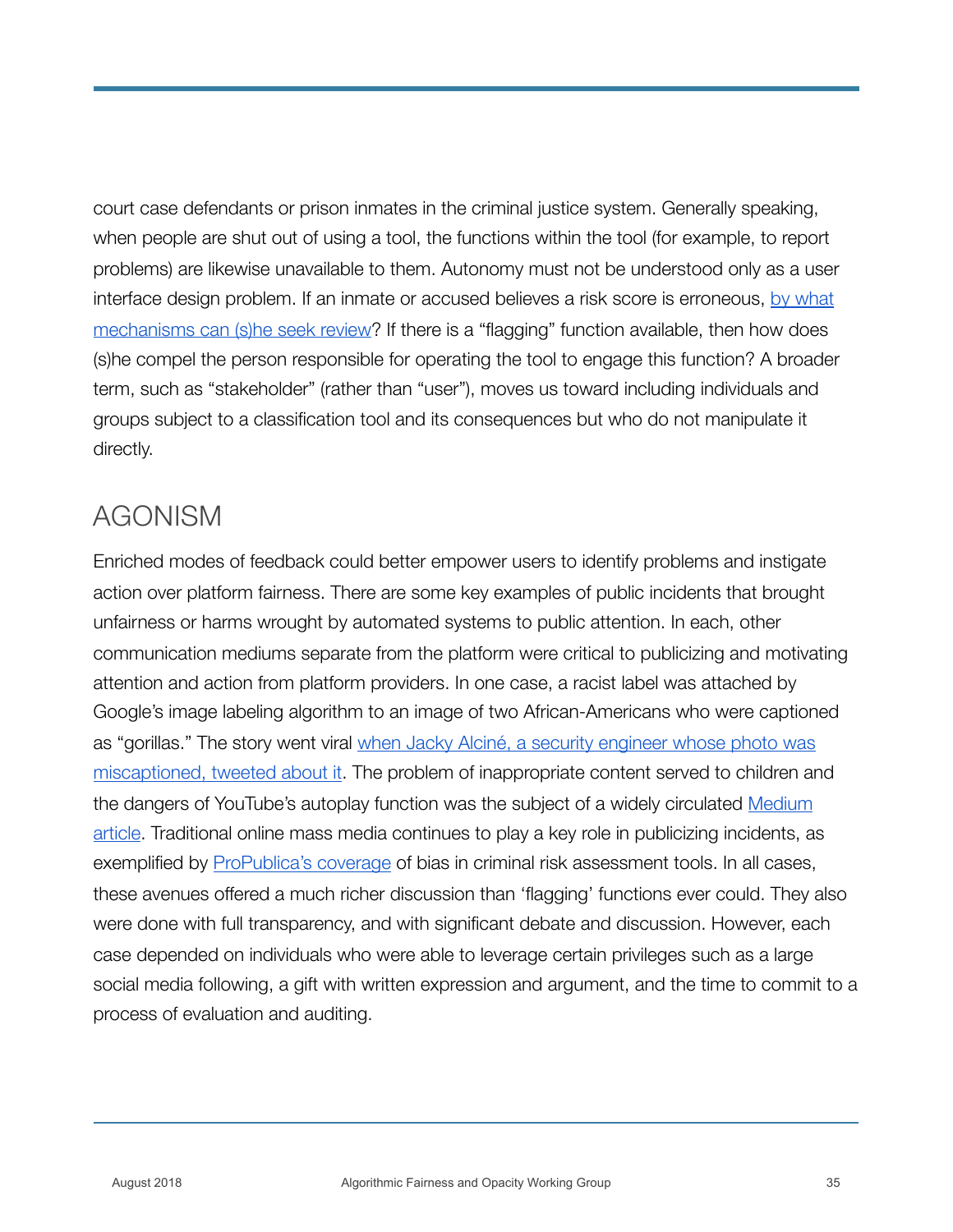There are also examples of separate counterpublics created outside of the platform in question to support forms of agonism, for example[, as a way to organize Amazon Mechanical Turk](http://hci.stanford.edu/publications/2015/dynamo/DynamoCHI2015.pdf)  [workers](http://hci.stanford.edu/publications/2015/dynamo/DynamoCHI2015.pdf). In some cases, disagreement with platform owners leads to the implementation in code of an alternate vision by users, [such as the Blocktogether tool](https://blocktogether.org/) that uses Twitter's API to implement collective blocking of Twitter accounts responsible for harassment. Some forms of [productive agonism appear to be fundamentally at odds with the orderliness sought by](http://www.katecrawford.net/docs/CanAnAlgorithmBeAgonistic-April2016.pdf)  [algorithmically driven systems](http://www.katecrawford.net/docs/CanAnAlgorithmBeAgonistic-April2016.pdf) of allocation, classification, and decision-making. Many such systems are generally premised on the need to choose (rather than to present options), to predict and to thereby smooth over struggle or uncertainty, to show the winners (and hide the losers once in competition). While support for human autonomy that is built-in to online platforms is a way for platform owners to take responsibility for supporting this right, a space independent of the platform may also be necessary to better facilitate dissenting views.

#### RECOMMENDATIONS

What follows are some proposals for how to build systems that provide automated decisionmaking while ensuring human autonomy is a central goal. These proposals include organizational arrangements and processes, platform policies, and design elements.

#### (1) In for-profits, **organizational structures should be set up to enhance user**

**empowerment and challenge autonomy-denying designs**. Although an employee may occupy a role that makes them responsible for user interface design and evaluation, such roles are not automatically positioned to facilitate the autonomy of users. For example, designs that seek to induce addictive engagement may serve business ends but not the interests or wellbeing of users. What specific organizational structures most effectively serves this goal is an open question and would benefit from research. Who do teams within the organization report to and can they be made more accountable to users rather than shareholders, for example? What metrics are used for determining a team's success (i.e. not 'daily active users')? Rather than creating separate teams, could a user advocacy function embedded in business teams help steer decisions in ways that preserve autonomy.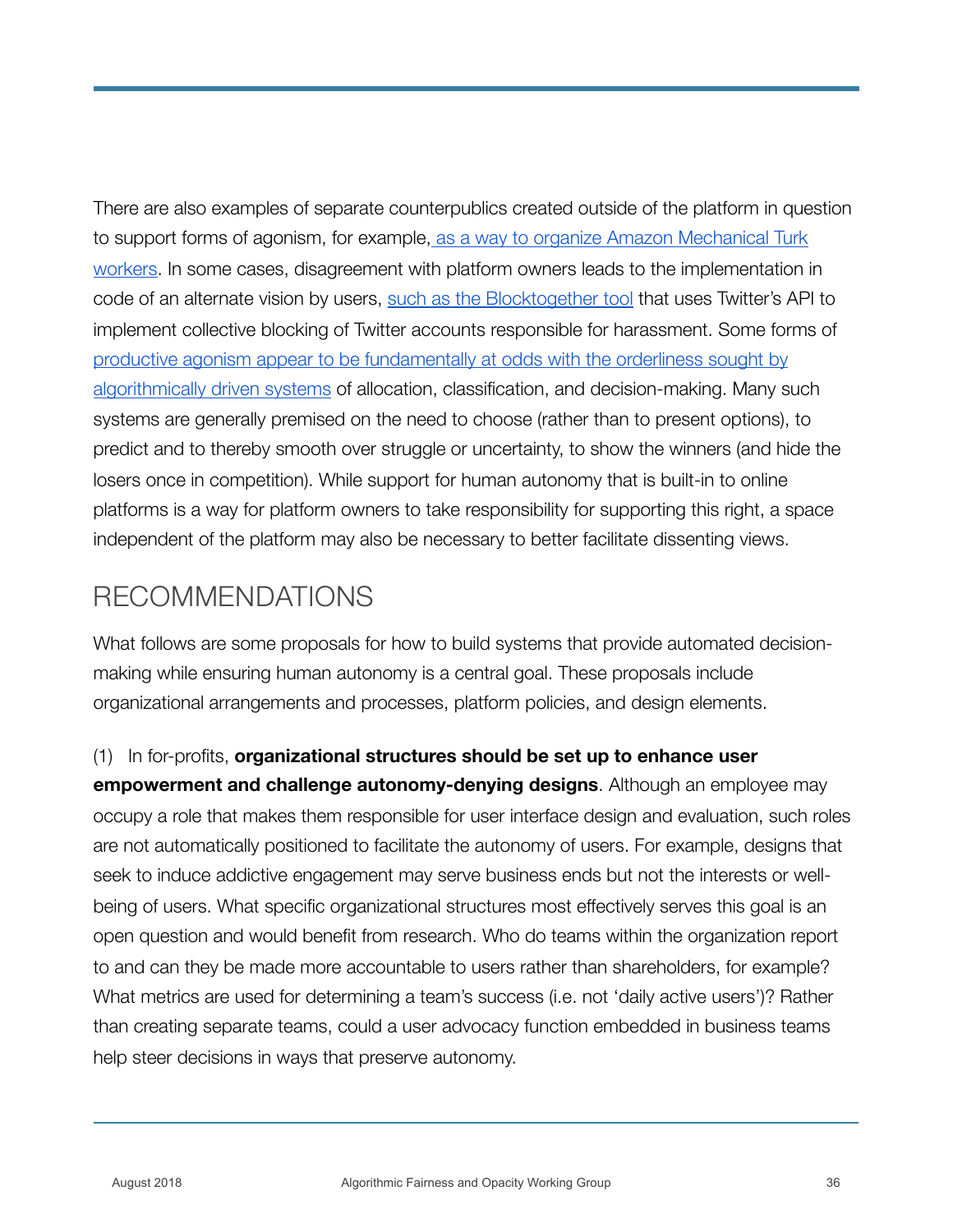(2) **When possible make an "appeal" process available. Provide a way to request human review for those impacted by platform decisions.** Users who are unhappy with one search engine (Google) may use another (Bing, DuckDuckGo). However, in systems where users and stakeholders have no way to opt-out and no alternative system to employ instead, this is especially critical. Virginia Eubanks documents how Indiana's automated welfare enrollment system was [seemingly designed to trick recipients into losing their coverage](https://www.thenation.com/article/want-cut-welfare-theres-app/) and frustratingly allowed no way to trigger human review. While this was likely successful towards the stated aim of reducing welfare costs, it accomplished this goal through ethically questionable means and by undermining the autonomy of people within the system through automation. People who were, by law, entitled to access these government resources were nonetheless denied reasonable mechanisms to apply for them.

(3) **Don't conceal the humans behind the curtain.** Make the human labor within a system more visible, not less. Overclaiming the degree of automation may serve the firms interests in technical competition or may impress investors or shareholders; it works *against* users seeking insight into how a system functions. It also hides the aspects of system design that leverage human assessments or entailed human deliberation. Wikipedia gives an example of how to tie automation to human responsibility. Over 3000 tasks are automated on Wikipedia using 'bots.' However, anyone can message the bot owner through the bot account. If the bot owner is nonresponsive, their account can be taken away and their bot disabled.

(4) **Consider the "features" (the categories of input data) used in the classifier algorithm and whether to exclude** *some* **or** *all* **that represent characteristics or behaviors that those subject to classification cannot control**. Machine-learning classifiers train on massive quantities of data and often treat all available data as "fair game" to use, apart from any features that must be excluded by law, such as "protected classes" (gender, race, religion, sexual orientation, and age). That said, researchers have found that simply omitting "protected class" information [can simply shift biased algorithmic decisions onto proxy variables](https://arxiv.org/abs/1610.02413)  [due to "redundant encodings" as Hardt et al point out](https://arxiv.org/abs/1610.02413). Furthermore, [excluding categories of](https://people.mpi-sws.org/~gummadi/papers/disparate_impact_AISTATS_2017.pdf)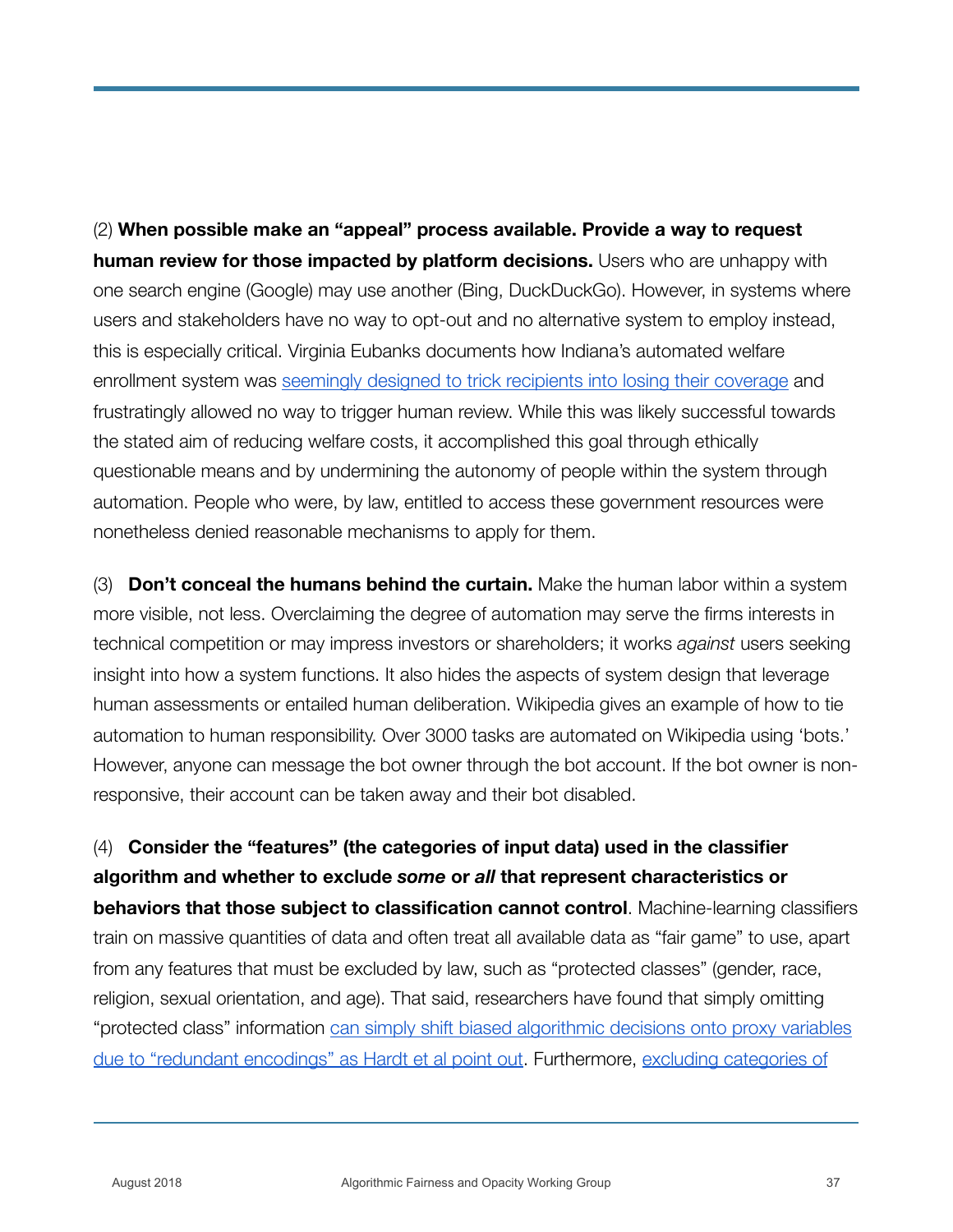[data can reduce classifier accuracy.](https://people.mpi-sws.org/~gummadi/papers/disparate_impact_AISTATS_2017.pdf) Still a consideration for the 'fairness' of data used in classification might offer some limited progress toward autonomy goals while not solving the problem entirely.

(5) **Find ways to incentivize external review and reporting of "fairness" problems with the platform**. Don't allow the burden of reporting to fall solely on the shoulders of those who suffer the most from bias. Find ways to enroll allies to this work. Create financial incentives. For example, Amit Elazari looks to network security as a model and suggests offering "bug [bounties" for fairness.](https://motherboard.vice.com/en_us/article/8xkyj3/we-need-bug-bounties-for-bad-algorithms) This could complement the existing efforts by journalists and academics who are incentivized towards novelty (and publication) but may not, for example, be as dedicated to exposing examples of an already-identified class of algorithmic unfairness.

#### (6) **For-profit organizations should look at the alternative approaches to concealment / transparency provided on non-profit platforms and in other industries.**

In particular, it is worth reconsidering what and how much of a system absolutely must be concealed to prevent the platform from being manipulated or 'gamed' or to protect proprietary secrets. Full transparency platforms, such as Wikipedia, demonstrate how preventing 'gaming' may not necessarily mean maximizing concealment. Some of the data used in automated decision-making cannot be easily 'gamed.' The example of the Fair Credit Reporting Act also suggests an alternative mindset. Disclosing 'reasons' for being denied credit (as is mandated by the FCRA) allows individuals to make changes to their money management practices that will allow them to receive credit in the future. Providing greater transparency will generally empower users.

(7) **Support open-ended feedback but also agonism.** Open-response feedback creates more "room for the articulation of concern" (Crawford and Gillespie 2014). Bidirectionality in the flow of feedback can be added to this so that users know what effects their efforts have had. Humans perceive [fairness as a process of negotiation and of seeking compromise](https://www.cs.cmu.edu/~mklee/materials/Publication/2017-CSCW-AlgorithmicMediation_Fairness.pdf). Platforms support debate around their practices and policies to varying degrees. Wikipedia models this intentionally while Twitter seems to facilitate it unintentionally. Yet as already noted, handling and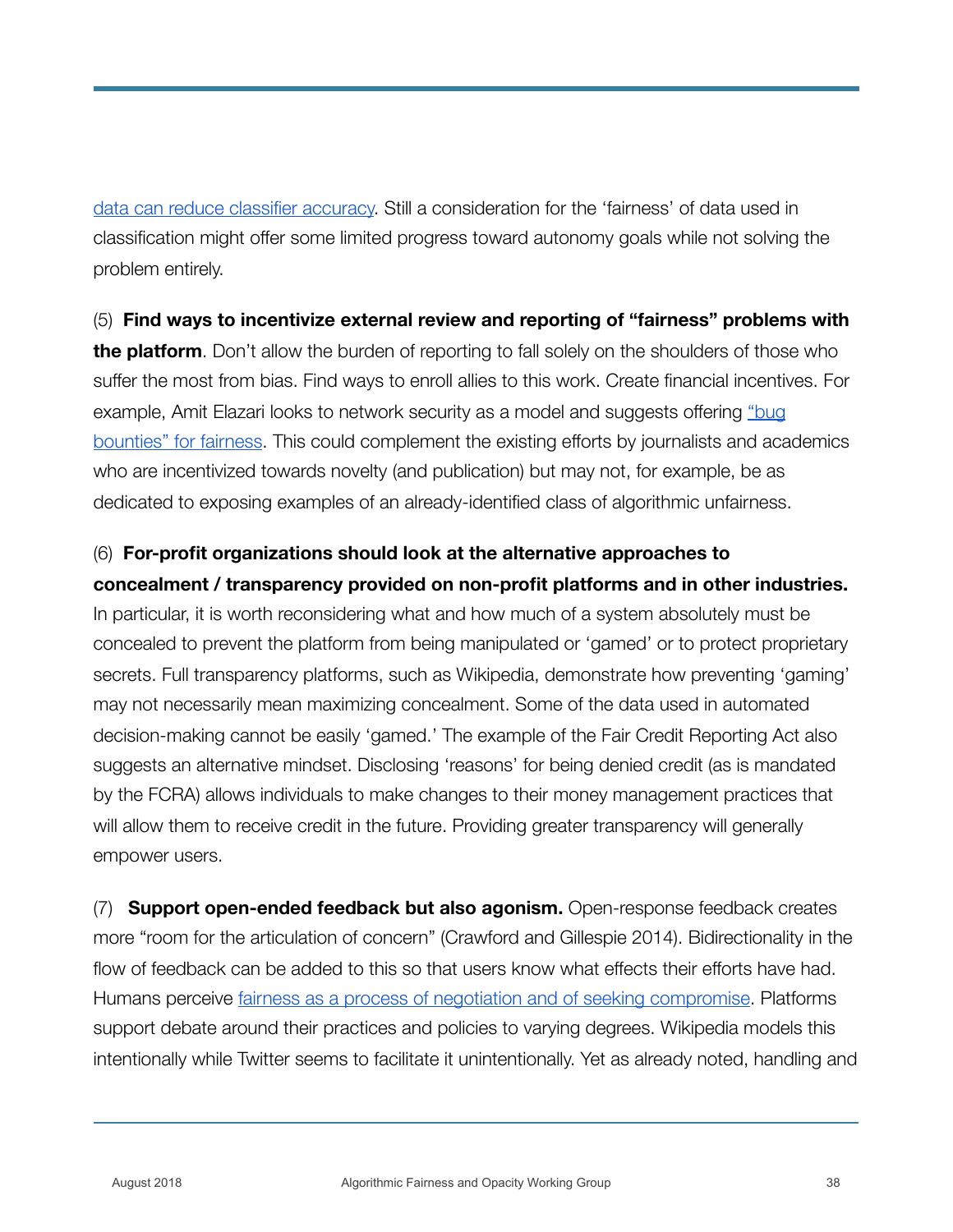making sense of open-ended feedback at scale is extraordinarily difficult if not impossible. Exploring the range of possibilities between highly-structured feedback and open debate is a promising area for future research to determine the most effective approaches. Such research could seek to enumerate the varied practices on different platforms (as [Levy and Barocas](https://papers.ssrn.com/sol3/papers.cfm?abstract_id=3084502)  [model by evaluating how various platforms manage discrimination by users through design and](https://papers.ssrn.com/sol3/papers.cfm?abstract_id=3084502)  [policy choices\)](https://papers.ssrn.com/sol3/papers.cfm?abstract_id=3084502). Research could take on the form of user studies to better understand experiences of providing feedback, or where participants walk through feedback processes in different forms.

Fairness definitions have been dominated by a concern with equal allocation, particularly in high-stakes domains, such as employment and criminal justice. Interest in representational fairness draws attention to media depictions, [denigration,](https://www.microsoft.com/en-us/research/blog/keeping-an-eye-on-ai-with-dr-kate-crawford/) and whether [minority groups are](https://www.ajlunited.org/)  [even visible](https://www.ajlunited.org/) within algorithmic systems. There is also fairness as a matter of process or as the experience of debate, discussion, and negotiation. The autonomy of humans within these systems is, in part, about allowing users to recognize and report on problems of bias and unfairness. More fundamentally, depriving humans of their autonomy (as a pattern that frequently follows from automated decision-making) is a concern that is fundamentally a matter of justice. Populations are unequally subject to automation. In domains where some populations (and not others) retain their capacity to negotiate, seek an appeal, or make choices for themselves while others see it undermined or eliminated by automation, then it also becomes a matter of fairness.

#### ACKNOWLEDGMENTS

We thank the panelists on Panel 3, "User Autonomy and Empowerment:" Jen Gennai (Google), Stuart Geiger (UC-Berkeley Institute for Data Science), and Niloufar Salehi (Stanford University) for contributing their time and insights at the workshop. We would also like to thank Deirdre Mulligan, Daniel Kluttz, Jen Gennai and Allison Woodruff for helpful feedback and suggestions on prior drafts of this report. Finally, we acknowledge the intellectual and financial support of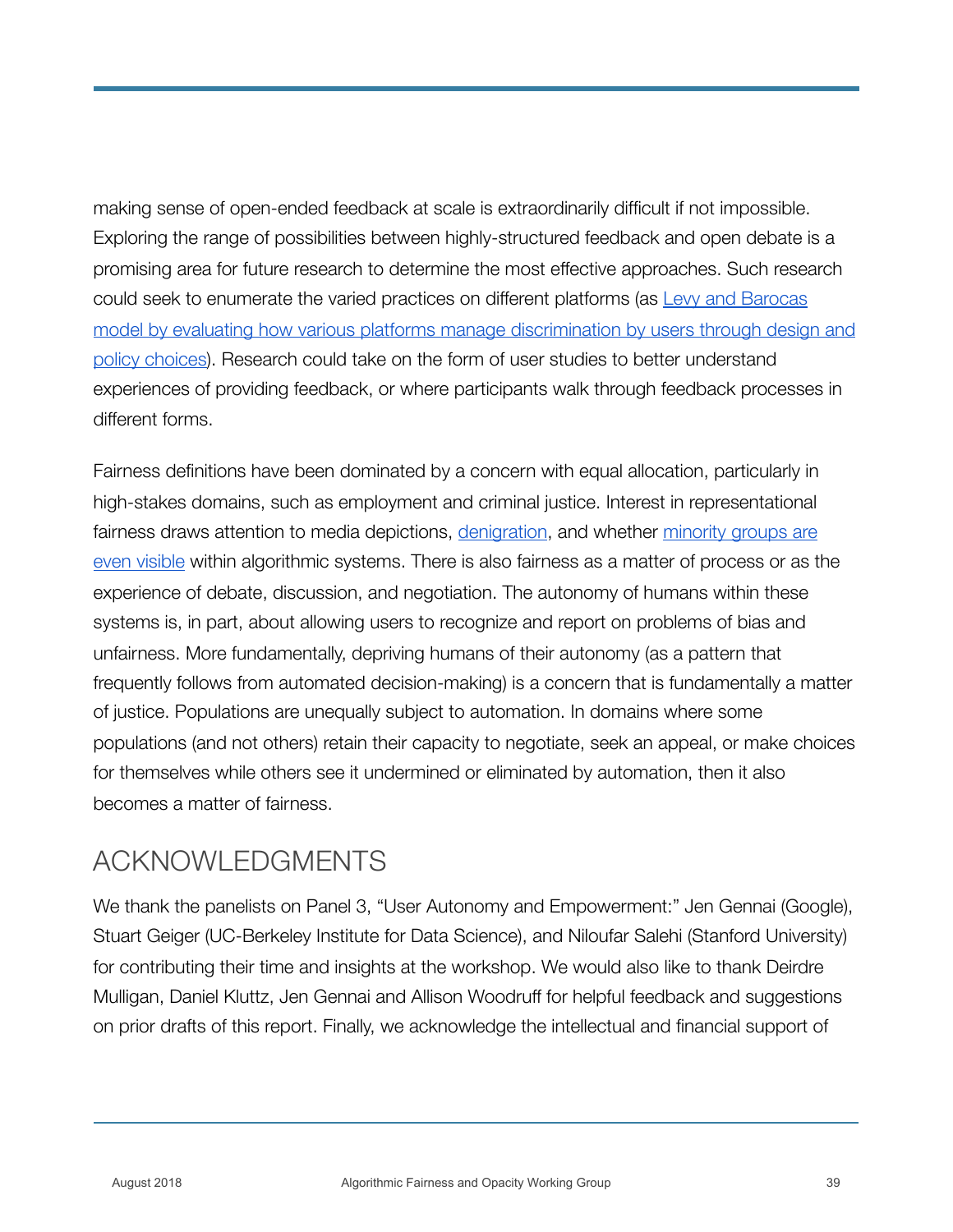our workshop sponsors, Google Trust & Safety and the University of California, Berkeley School of Information.

## ABOUT AFOG

The Algorithmic Fairness & Opacity Working Group (AFOG) is made up of UC Berkeley faculty, postdocs, and graduate students at UC Berkeley. It is housed at Berkeley's School of Information. AFOG is co-directed by Professors Jenna Burrell and Deirdre Mulligan and is funded by a research gift from Google Trust & Safety to support cross-disciplinary academic research and conversations between industry and academia to explore and address issues related to fairness and opacity in algorithms.

For more information visit: <https://afog.berkeley.edu>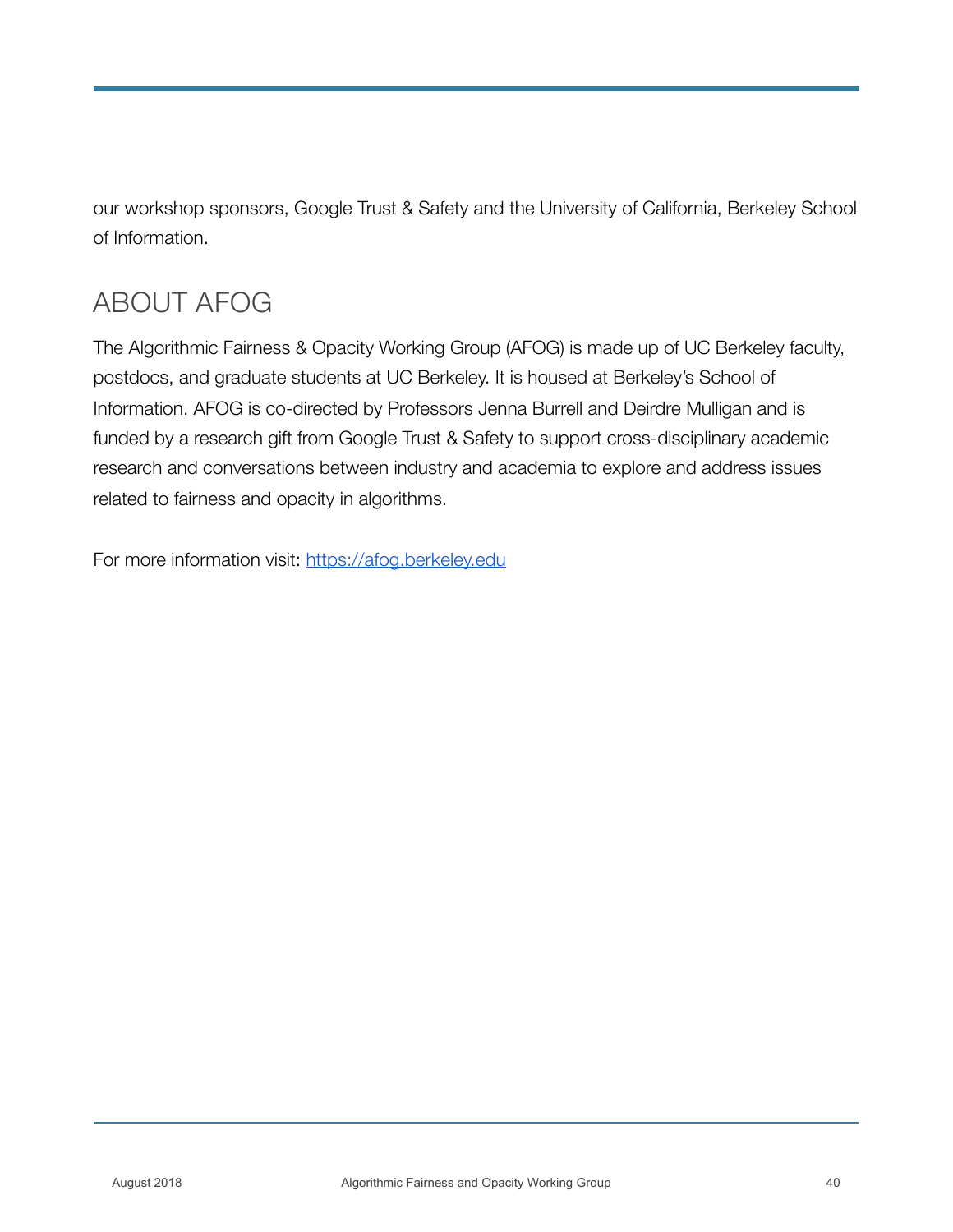**ALGORITHMIC FAIRNESS AND OPACITY WORKING GROUP (AFOG)**

## AFOG workshop panel 4: From the black box society to the audit society — are algorithms auditable?

By Andrew Smart Published August 13, 2018



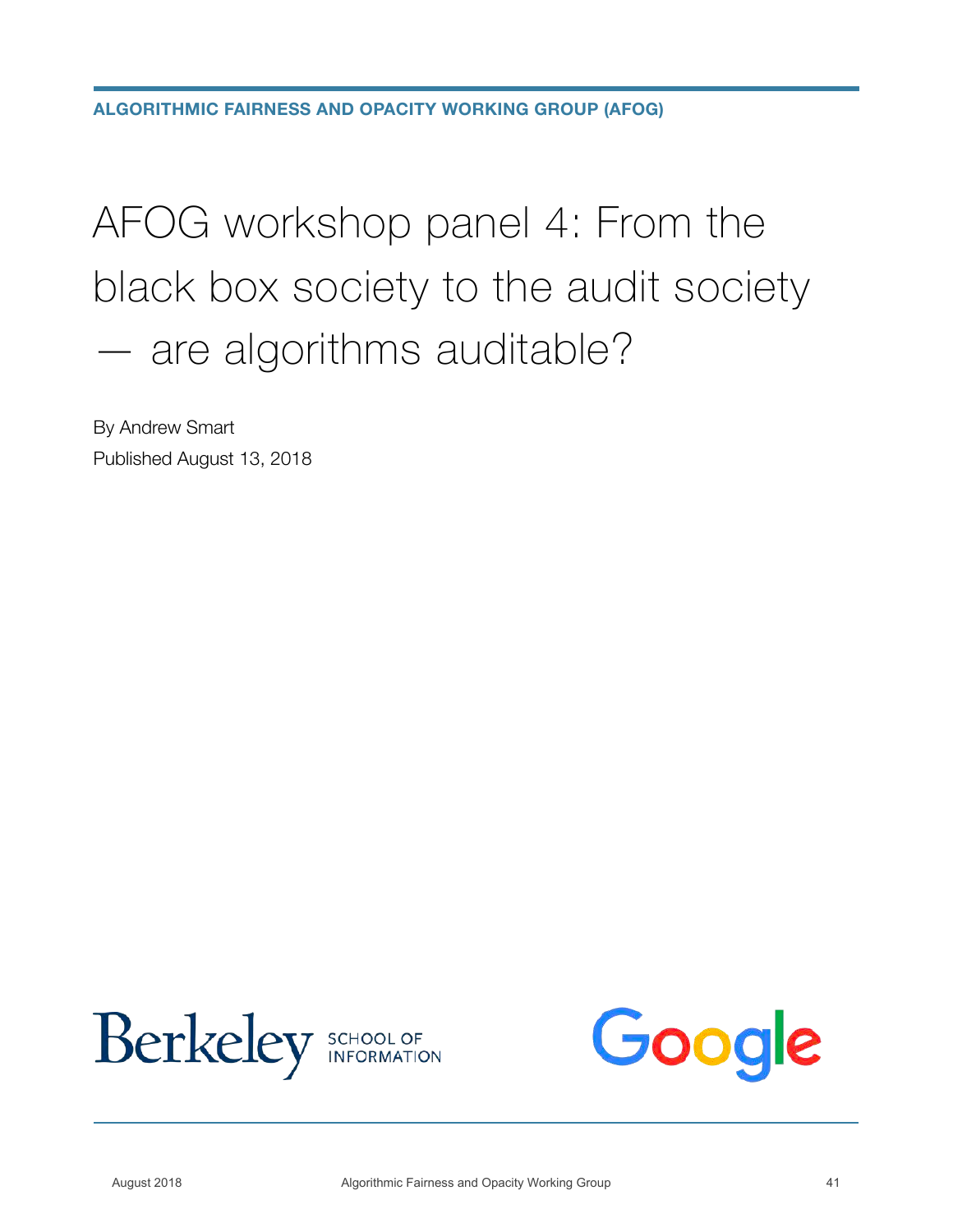## INTRODUCTION

One of the topics discussed at the AFOG workshop was the role that algorithmic audits might play in ensuring algorithmic fairness and accountability. The question is how to develop rigorous approaches that can determine whether algorithms behave in undesirable ways and may also introduce a higher standard of accountability for companies and public institutions designing and programming algorithms. In the ideal case, algorithmic audits should give a voice to all stakeholders. Given the steady stream of cases of algorithmic unfairness both in the media and in academic research, and the recognition that algorithmic decisions will become more pervasive and more consequential, there is an urgency around holding algorithms accountable for their actions. In keeping with this trend, a commercial race seems to be emerging between nascent startups and small consultancies and large established companies offering algorithmic audits for bias and unfairness.

As [Kroll](https://www.jkroll.com/papers/dissertation.pdf) (2015) points out, "In general, accountability fosters important social values, such as fairness, transparency, and due process, each of which is a deep subject addressed by an enormous literature." The goal of having accountable algorithms is to make sure that the increasing use of algorithms in every domain furthers these social values. Algorithmic audits, like audits in more established industries, are techniques for verifying that technological and business practices are accountable to important social values. The ideal purpose of audits is to enable society to verify that its expectations of public and private organizations are met, and to offer a way to articulate what it means for organizations to behave in an accountable and responsible manner, and to provide evidence of performance to a standard (internal or external). Audits are also a technique for [controlling risk](https://pdfs.semanticscholar.org/f91d/828e40ee1f7c037ef47be140435053779af5.pdf) in large organizations.

A recurrent theme from panelists on audits was how the culture of tech has traditionally favored a rapid product development cycle, whereas "auditing" requires slowing down to check that the concerns of many stakeholders are addressed, and that the standards against which one is being audited are met. Underlying this clash of cultures for algorithmic auditing for fairness are the problems of *what* and *whose* values get to decide what is fair? The challenge is to define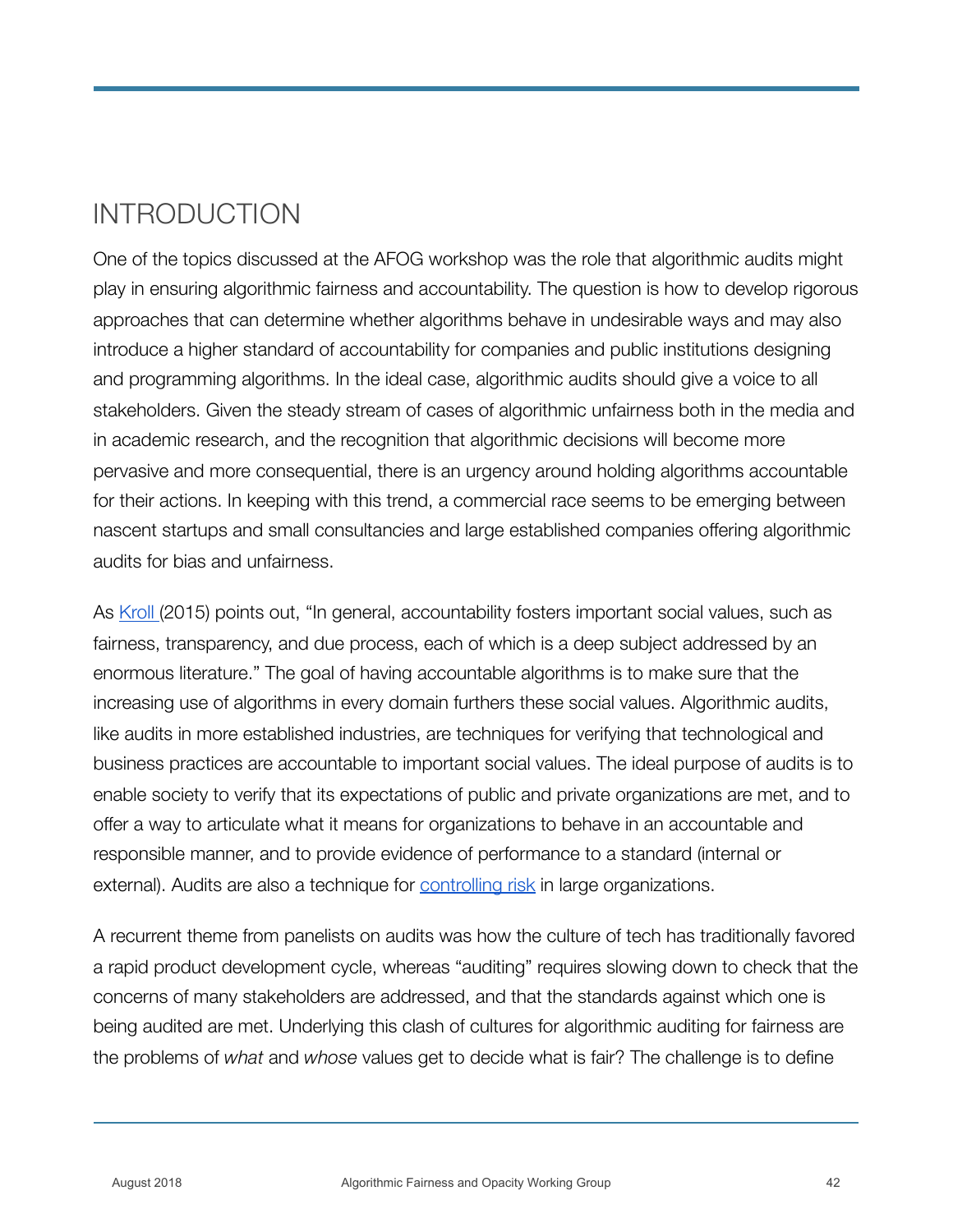what the goals or standards are, and then how can companies and practitioners show outsiders that they are working toward or achieving those goals. Even if tech companies begin auditing their algorithms and development processes against fairness criteria, this is no guarantee that algorithms will become fair. The hope is that, at the least, they will be less unfair. There are also multiple sources of external unfairness in society and the question is to what extent do algorithmic systems reinforce existing social stratification, create new forms of stratification, and what algorithms can do to mitigate social injustice?

The following sections give an overview of what audits are, a brief history of audits and the concerns that motivate auditing in several areas: sociology, law, medicine, safety-critical industries, and finance. We also try to draw lessons for algorithmic auditing from these domains. Finally we examine future directions for research and how to move forward in a thoughtful way.

#### WHAT IS AN AUDIT?

Audits are tools for interrogating complex processes to determine whether these processes are compliant with company policy, industry standards or regulations. While there are many similarities across fields in terms of what an audit is, there are key differences, too. [Power](https://www.demos.co.uk/files/theauditexplosion.pdf)  (1997) describes the myriad types of audits, "In addition to financial audits, there are now environmental audits, value for money audits, management audits, forensic audits, data audits, intellectual property audits, medical audits, teaching audits, technology audits, stress audits, democracy audits and many others besides." And we now add to that list, "algorithmic audits." Audits may be considered what [Floridi](https://global.oup.com/academic/product/the-fourth-revolution-9780199606726?cc=us&lang=en&) (2014) calls *metatechnologies,* or second- and thirdorder technologies that operate on and regulate other technologies; metatechnologies include the sociotechnical conditions in which the technology is embedded (e.g., rules, conventions, and laws).

For clinical trials in medicine for example, an audit is [defined](http://ichgcp.net/1-glossary) as "a systematic and independent examination of trial related activities and documents to determine whether the evaluated trial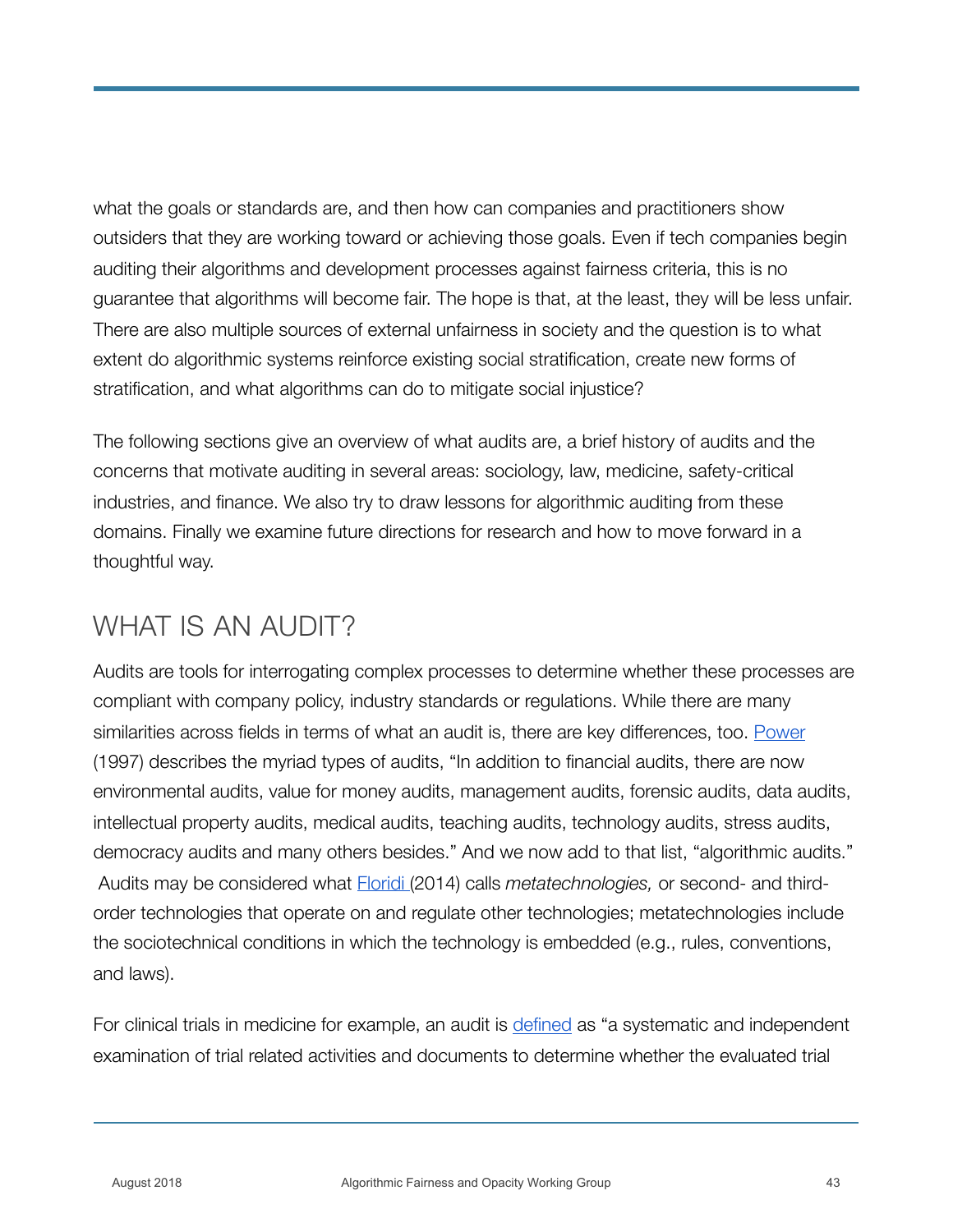related activities were conducted, and the data were recorded, analyzed and accurately reported according to the protocol, the sponsors standard operating procedures, Good Clinical Practice, and the applicable regulatory requirements." The IEEE [defines an audit for software](https://ieeexplore.ieee.org/document/4601584/)  as, "an independent evaluation of conformance of software products and processes to applicable regulations, standards, guidelines, plans, specifications, and procedures." The idea of a *systematic* and *independent examination* or *evaluation* is a common ideal for audits in general. The audit is meant to check that a process and its result were done according to a value-based and agreed-upon set of rules or standards.

Ideally, audits are concerned with not only the output of a specific system, but also with the checks, controls, and quality of the system generating the output. A system with poor quality controls may produce good outputs by chance, but there may be a high risk of the system producing an error unless the controls are improved. The theory is that if an organization has sufficient control over its processes, whatever downstream or emergent property is desired- e.g., "airline safety", "pharmaceutical safety", "financial trust," and now "algorithmic fairness"- can be guaranteed (or at least the likelihood of a failure can be decreased) by an auditable (i.e., controllable) process. Auditing itself is its own industry with experts, literature, and conferences. And it's not that large tech platforms don't already audit many of their processes: financial auditing is a well-developed practice in the tech industry.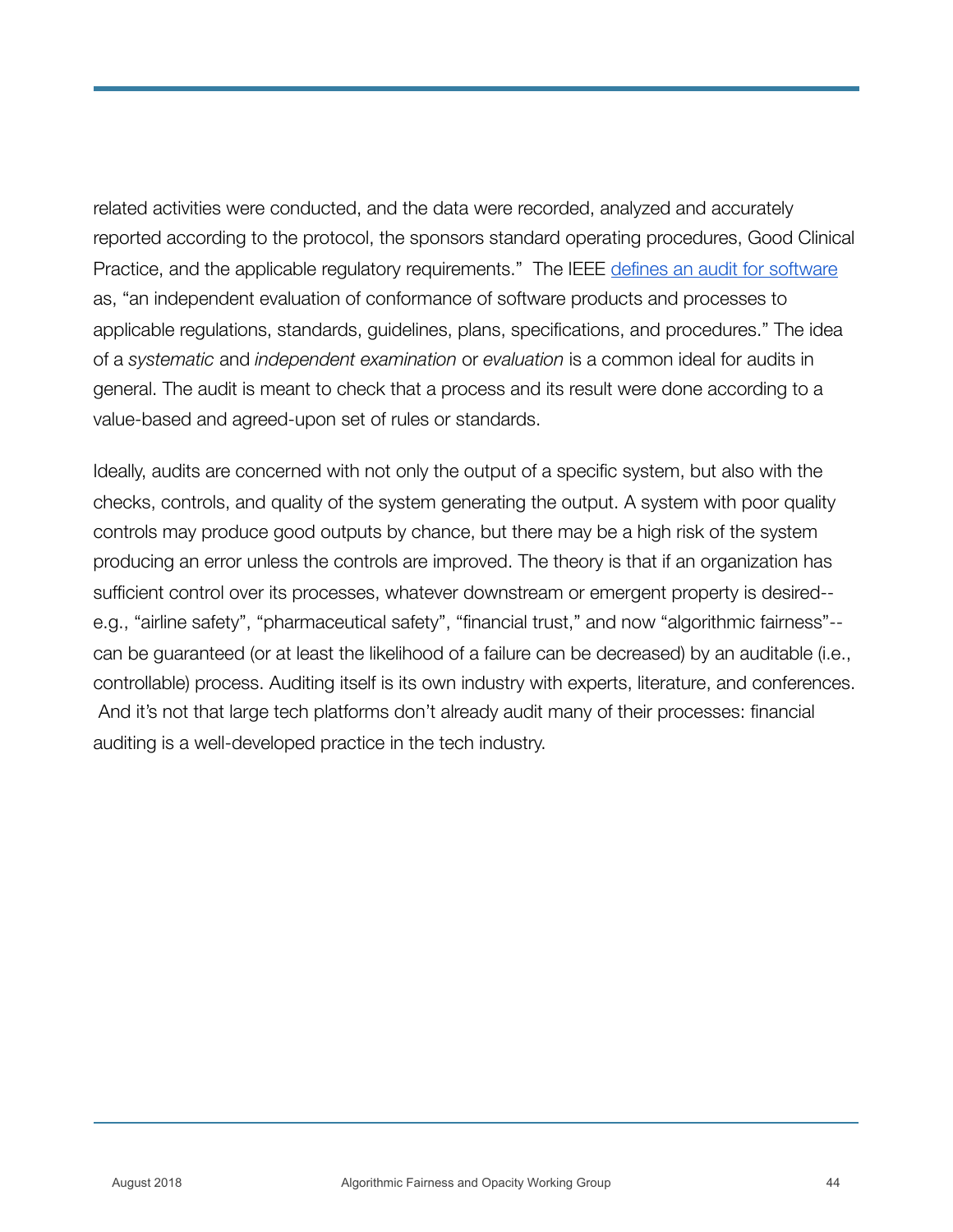

#### Figure 1: A General Model of Self-Auditing and Control

Figure 1 is taken from the [ISO 9000](https://en.wikipedia.org/wiki/ISO_9000) standard for quality assurance. The idea is to enable organizations to establish their procedures for ensuring quality, what Power (1999) calls "control of control." For machine learning, one might speak of "algorithms of algorithms."

Subjecting the machine learning technology development process to audits whether internal or external is not common practice. Are algorithms even the kinds of objects that can be audited? [Burrell](http://journals.sagepub.com/doi/abs/10.1177/2053951715622512) (2016) points out that algorithms and the organizational decision making that produces them are often deliberately opaque, and algorithms are protected as trade secrets and to prevent hostile actors from manipulating online services. However, these are justifications for resisting external audits, but are not practical reasons preventing audits. Then there is the [inherent inscrutability](https://papers.ssrn.com/sol3/papers.cfm?abstract_id=3126971) of deep-learning models (Selbst and Barocas, 2018). Complete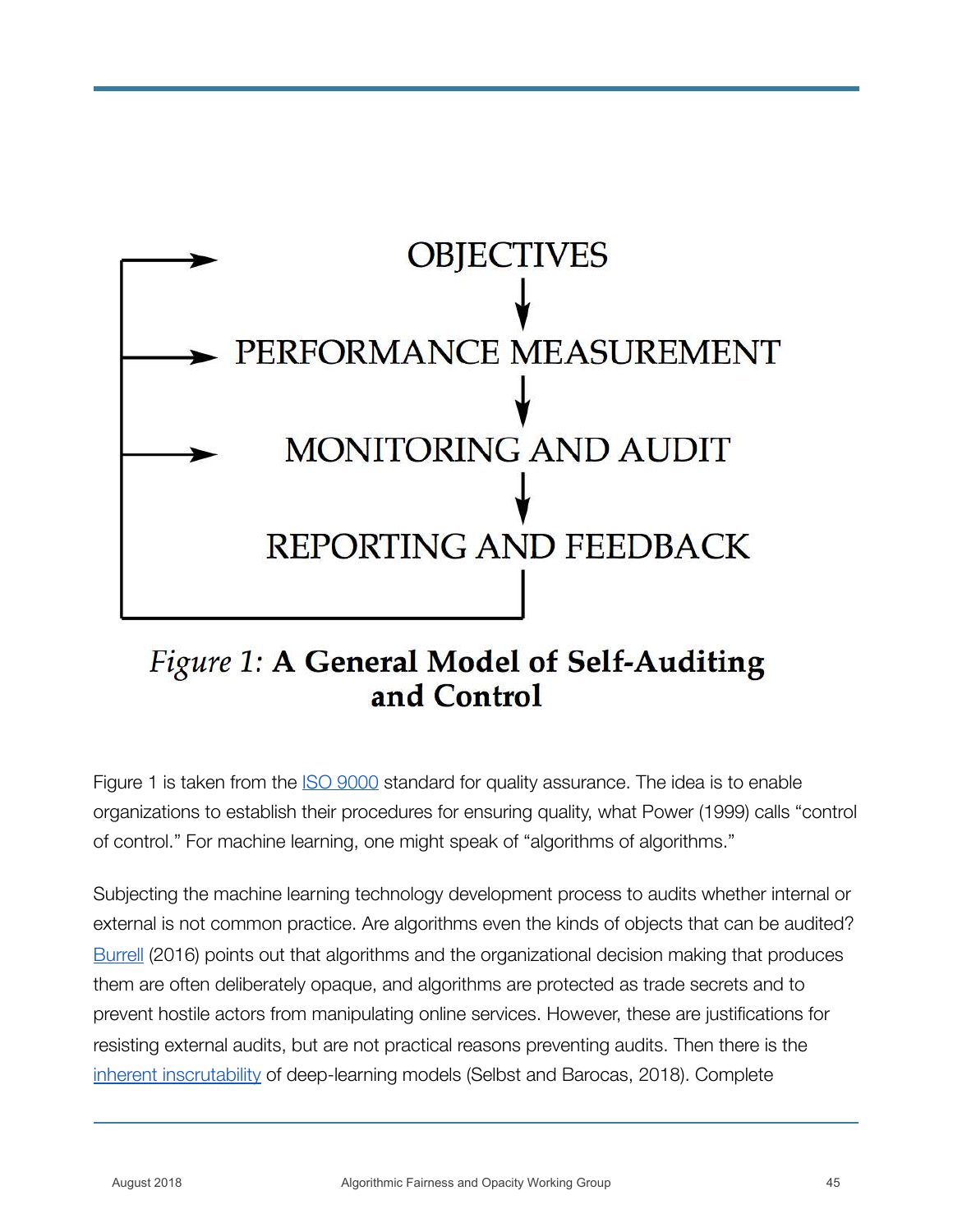transparency in terms of releasing code is has drawbacks and seems poorly suited to meeting fairness concerns. Transparency also has several serious disadvantages in terms of privacy and the risks of bad actors gaming systems. Using a technique known as "model inversion" it is already possible to infer private data from analyzing algorithms [\(Veale,](https://arxiv.org/pdf/1807.04644.pdf) 2018). [Sandvig](http://www-personal.umich.edu/~csandvig/research/Auditing%20Algorithms%20--%20Sandvig%20--%20ICA%202014%20Data%20and%20Discrimination%20Preconference.pdf) (2014) proposes five types of potential algorithmic audits which could answer questions about human values: 1) code audits; 2) noninvasive user audits; 3) scraping audits; 4) sock puppet audits; and 5) crowdsourced/collaborative audits. However as Deirdre Mulligan points out, in civil rights law items 2 & 4 from Sandvig's list would be considered testing and distinct from auditing. "Testing" is a common practice when officials are looking for evidence of dicrimination. [Kroll](https://scholarship.law.upenn.edu/cgi/viewcontent.cgi?article=9570&context=penn_law_review) et al., (2017) propose a type of partial transparency using cryptographic techniques to evaluate if an algorithm meets certain independently-defined value criteria, such as fairness, without needing to explicitly check source code.

#### WHAT SHOULD WE AUDIT?

It is therefore important to distinguish what exactly might be audited when we discuss auditing algorithms, and what standards - processes or outcomes - they should be audited against. Normatively, an external auditor should inspect a machine-learning product development process to ensure that proper safeguards are in place to protect human values such as fairness. As mentioned previously, this would require process-documentation and outputs from the models to check against predefined and agreed-upon metrics. These metrics would have to be designed so as to capture the values we care about.

[Sandvig](http://www-personal.umich.edu/~csandvig/research/Auditing%20Algorithms%20--%20Sandvig%20--%20ICA%202014%20Data%20and%20Discrimination%20Preconference.pdf) (2014) and [Kroll](https://scholarship.law.upenn.edu/cgi/viewcontent.cgi?article=9570&context=penn_law_review) (2017) propose technical and computational solutions to auditing algorithms. This is likely more feasible given the aforementioned opaque way in which algorithms are designed and the secrecy surrounding the development process at private companies. Internal auditing could also take the form of evaluating the product development process itself, as is done in other regulated industries. This would require that these companies pursue "auditability" in terms of design plans and documentation. There are open questions around the lack of standards around algorithm development. What sorts of artifacts or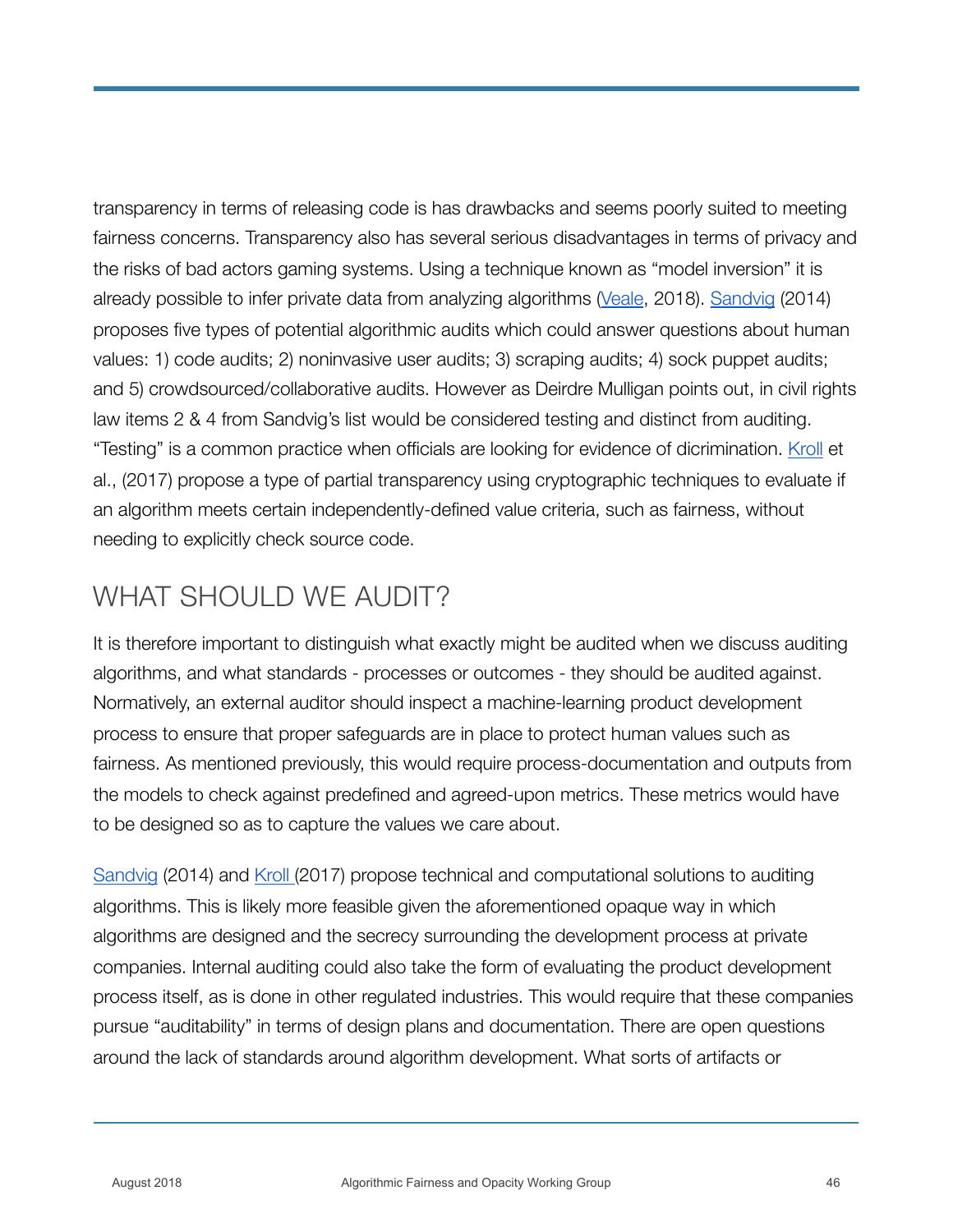documents could an auditor demand that might satisfy some predefined criteria? However, even if an auditor were to find something "adverse" during the audit, who is accountable? In the case of aviation, medicine, and finance, there are regulatory bodies with varying degrees of legal authority to impose fines, take away certifications, or even demand documentation from companies.

In computer science there is a distinction between "black box" auditing where the auditor only has access to the output of the system, and "white box" auditing where an auditor knows the internal workings of the program and/or the processes involved in the development of the system. However, neither black or white box auditing guarantees that the root cause of a behavior can be discovered. The difference between black box versus white box auditing is mirrored in the distinction between internal auditing and external auditing. Most companies in regulated industries like pharmaceuticals perform internal audits, and they are subject to external audits. Often, these companies conduct internal audits in order to prepare for external audits.

A typical machine learning [development process](https://medium.com/@yaelg/product-manager-guide-part-3-developing-a-machine-learning-model-from-start-to-finish-c3e12fd835e4) might be as follows: 1) product concept 2) product design 3) data collection 4) data processing 5) model selection or design 6) model training 7) model evaluation 8) product testing, and, finally, 9) putting the trained model into production systems. Importantly, the joint statistical distribution of the training and test data are not the same as the underlying distribution of new data from the real world after the model is in production. In other words, the model used in production is using a certain, more or less "representative" distribution, but that is different from the "real world" distribution about which the model is making predictions.

At each stage of development, there may be several organizations or teams involved in decision making. The goal is usually to make sure a product launches and "lands" successfully according to success metrics set out for the product. These can be any number of key performance indicators (KPIs); for example, an increase in Daily Active Users (DAUs) or number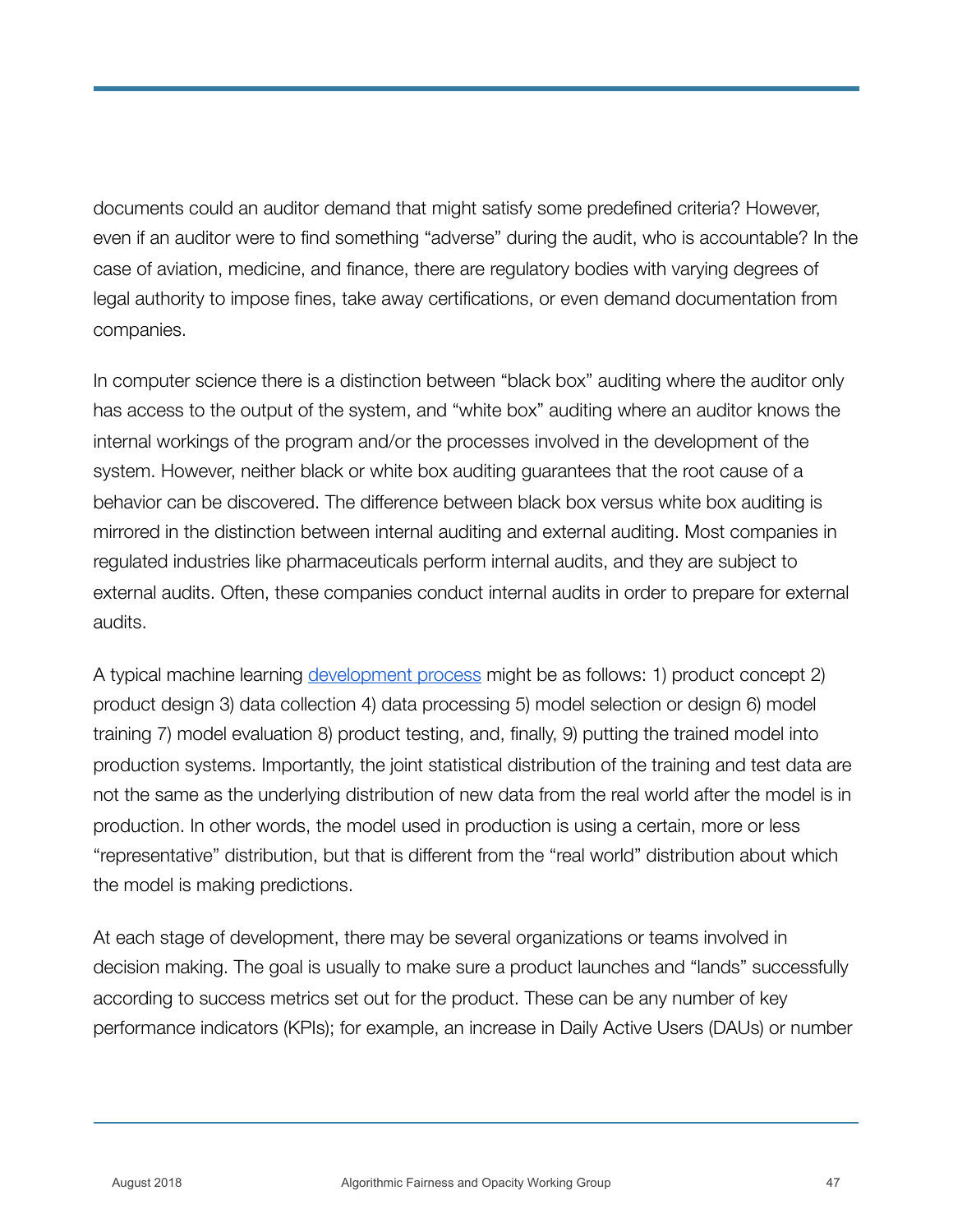of downloads. Many attempts are now being made to include fairness metrics in these objectives.

In safety-critical industries and finance, the governance of organizational, technological and managerial processes are constructed to be transparent and auditable. It's also important to note that appropriate documentation for auditing purposes is also intended to improve an organization's control over its product development. Finally, the concept of "tracability" is crucial in these industries: the behavior of the final built system, its components, their origin, and all key decisions should be traceable back to the original design requirements and intended use or function.

Larger research questions for industry and academia include the following:

1) What can (and can't) we borrow from other industries and practices and apply to the unique issues surrounding audits of algorithms?

2) What would an algorithmic audit look like in practice? What would we have to adapt from other types of audits to suit machine-learning algorithms? What if audits themselves are opaque?

3) Is the algorithm the right target for an audit, or would it be wiser to look at the larger system in which the algorithm operates?

4) How can we avoid some of the pitfalls of creating a mere check-box activity or an "audit society" with layers of bureaucracy?

#### A BRIEF HISTORY OF AUDITS

"Wherefore in all great works are Clerks so much desired? Wherefore are Auditors so well fed…? Because that by number such things they finde, which else would farre excell mans minde." Robert Recorde (1540)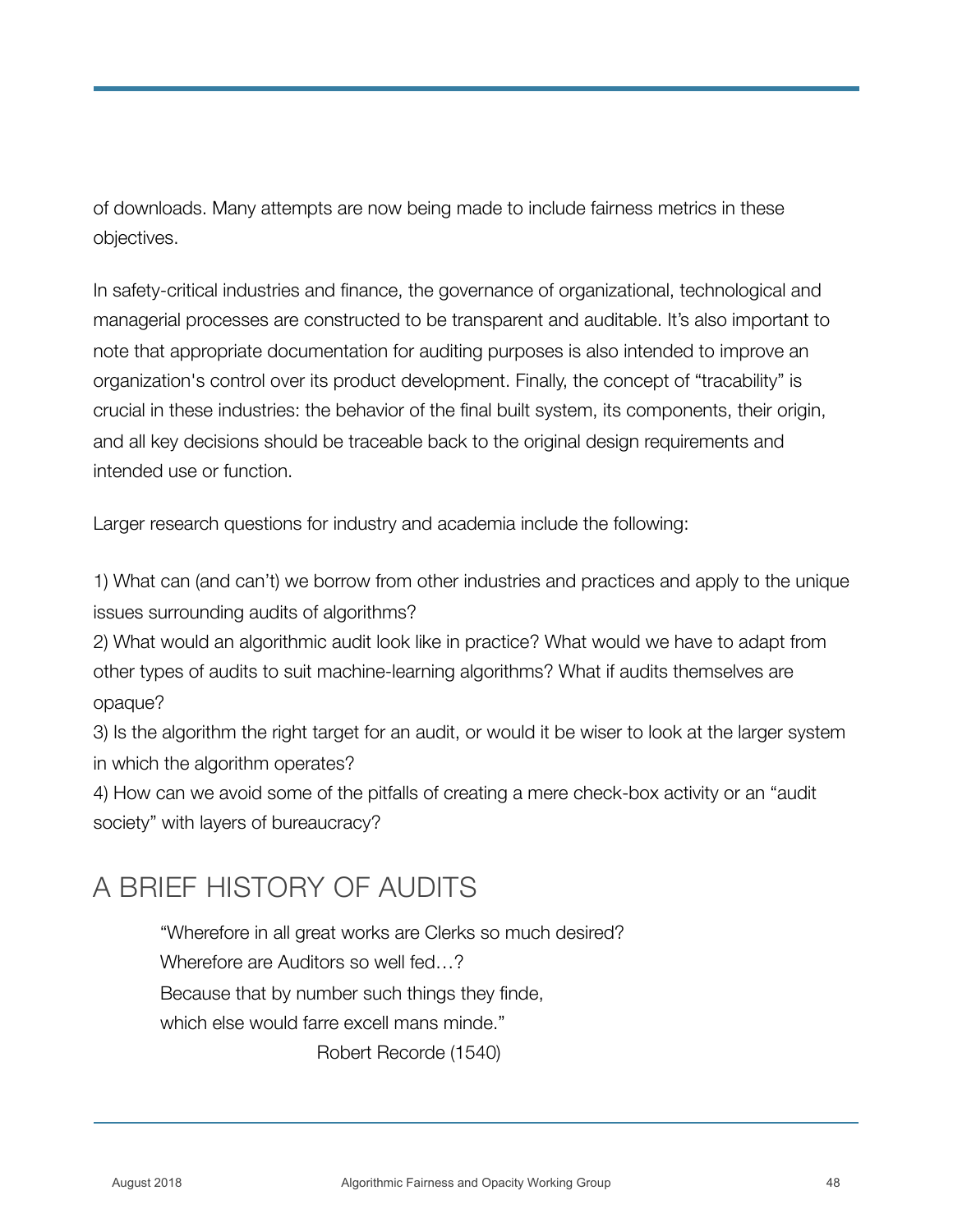Concerns about transparency and accountability are nothing new of course. Health and safety, medicine, security, education, intellectual property, aviation, discrimination law and policy, and corporate finance each have long histories and interactions with audits. It is also interesting to consider that auditing is fundamentally driven by calculation and quantification, just as algorithms are. Yet there is a sense now that Big Data and predictive algorithms, which quantify on an unprecedented scale, have become unaccountable. It's useful to review the history of auditing in other domains to draw lessons that may inform algorithmic audits.

#### **Audit studies in law and sociology**

Audit studies, most often conducted in law and sociology to detect housing or job discrimination, date from the WWII era. An [audit study](https://papers.ssrn.com/sol3/papers.cfm?abstract_id=3024262) to detect discrimination is a type of field experiment that stages randomized encounters between auditors and decision makers (e.g., landlords). The auditors are as closely matched as possible in all features and characteristics except the one under investigation (usually race or gender). In the case of racial discrimination in housing, for example, the theory is that if the landlord offers a home to a white person over a "matched-in-all-other-aspects" black person, then the researcher can infer that racial discrimination motivated the decision. Thus, "race" here becomes an isolated treatment effect, similar to the drug/placebo given in a randomized controlled clinical trial. [Kohler-Haussman](https://papers.ssrn.com/sol3/papers.cfm?abstract_id=3050650) argues, however, that "audit studies do not measure the objective isolated treatment effect of race and race alone because there is no such thing to measure." In other words, treating race as an isolatable trait ignores the thick ethical and sociological underpinnings of race as a social construct. How social categories like race and gender are constituted is an important consideration for algorithmic fairness and auditing algorithms *qua* decision makers, as well.

For example in the criminal justice domain, the much-discussed [COMPAS algorithm](https://www.propublica.org/article/machine-bias-risk-assessments-in-criminal-sentencing) for recidivism risk was audited by its designers and found to be "good", but when ProPublica used different metrics based around criminal defendants' point of view, the COMPAS algorithm was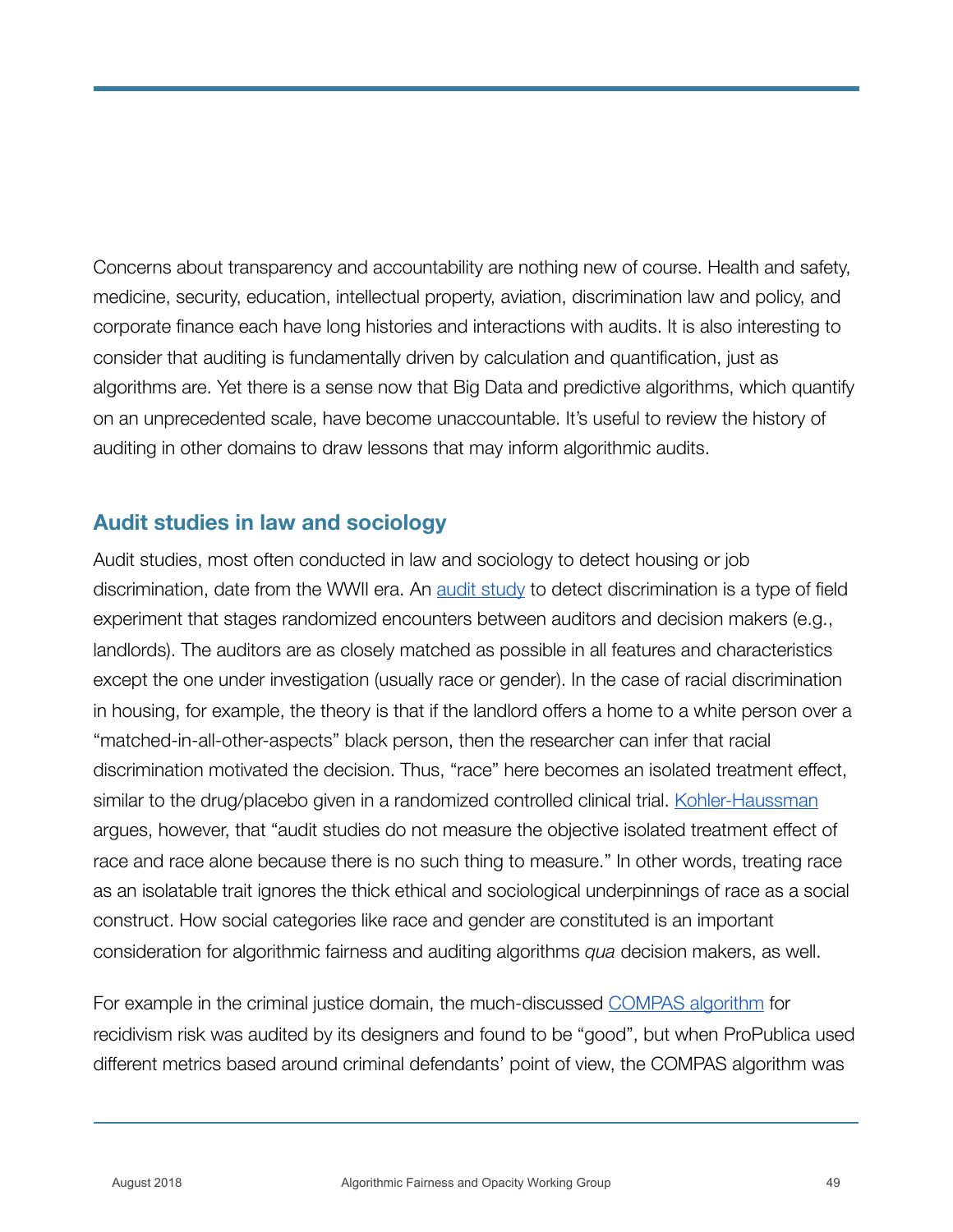clearly unfair. The question is what metrics should an organization choose to audit against? And who should have a say in the choice of metrics? Echoing a theme that emerged during earlier panel discussions on evaluating algorithmic fairness, what is meaningful to measure and how can we know what those measurements are? For algorithmic fairness audits, we must define our objectives and how to measure performance. Defining and measuring fairness is a notoriously difficult task in machine learning [\(Kleinberg,](https://arxiv.org/abs/1609.05807) 2016).

#### **Finance audits**

[Financial auditing](https://www.aicpa.org/interestareas/frc/assuranceadvisoryservices/downloadabledocuments/whitepaper_evolution-of-auditing.pdf) had to play catch up as the complexity and automation of many financial business practices became too unwieldy to manage manually, thus stakeholders in large companies, and government regulators desired a way to hold companies accountable. Concerns among regulators and shareholders that the managers in large financial firms would squander profits from newly created financial instruments prompted the development finance audits.

Additionally, as financial transactions and markets became more automated, abstract, and opaque, threats to social and economic values were answered increasingly with audits. But financial auditing lagged behind the process of technology-enabled financialization of markets and firms. Similarly today, as algorithms invade more and more aspects of life, audits are proposed as an answer to perceived threats to important values like privacy, autonomy, and ethical behavior - but a framework to audit algorithms is lagging behind.

However, the limits of auditing have been seen most notably after the financial crash of 2008. Financial auditing was widely criticized in the wake of the 2008 financial crash as most firms that suddenly failed had received [positive audit results](https://www.e-elgar.com/shop/the-financialization-of-the-firm) immediately prior to public declaration of financial difficulties (Sikka, 2009: 869 - cited in Styhre, 2015: 147).

#### **Safety engineering**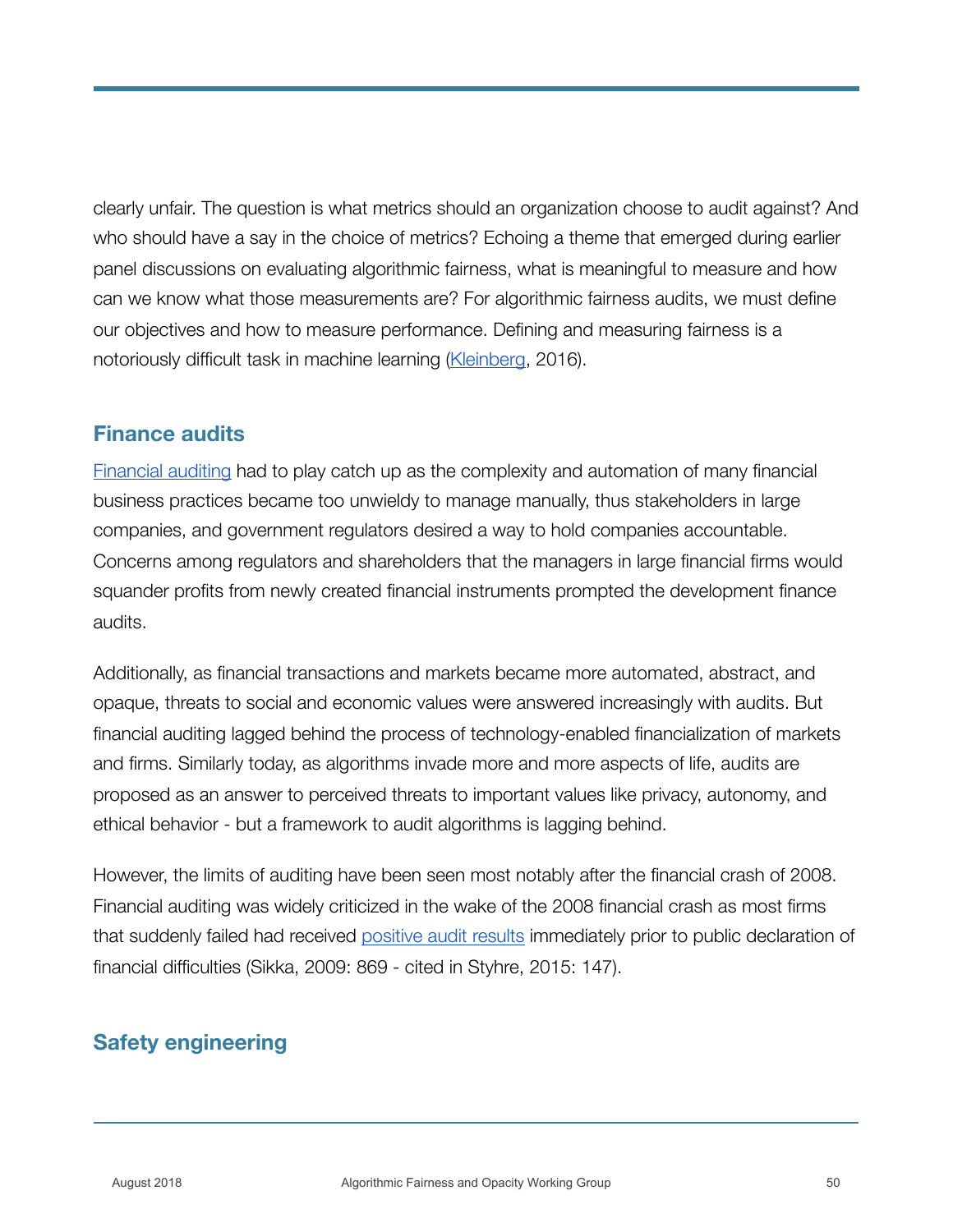The fields of [fault tolerance](https://www.idi.ntnu.no/~noervaag/papers/IDI-TR-6-99.pdf) and [safety engineering](https://link.springer.com/article/10.1007/s11219-016-9307-9) have developed a rich set of tools and techniques for analyzing high-assurance and fault-tolerant systems and their risks. These include analyses of systems like avionics on commercial aircraft and submarines. But it is generally recognized that audits are no guarantee of safety. Indeed, audits can provide a false sense of security and an organization can slowly drift toward unsafe decisions. If audits become a mindless check-box activity, then they might be used to claim an organization is doing something it is actually not. And once safety standards are relaxed, they typically don't snap back until there is a catastrophe.

As mentioned, the use of audits as a means of controlling risk in other industries reveals a fundamental cultural difference between safety-critical and the tech industries: risk-aversion, regulation and safety-first thinking using the [precautionary principle](https://en.wikipedia.org/wiki/Precautionary_principle) for the former versus "move fast and break things" for the latter (or as one panelist put it, "slow down and do a good job" versus "permissionless innovation"). In contrast to the "ship it and fix it later" ethos that has defined the tech industry, safety engineering requires that the developer define what must be avoided (e.g., airplane crashes, patient death) and engineer backwards from there.

#### **Medicine and pharmaceutical**

Internal and external [Quality Assurance audits](http://journals.sagepub.com/doi/abs/10.1177/009286150403800410) are a daily occurrence in the pharmaceutical industry, and the documentation and audit trails are as important as the drug products themselves. But large pharmaceutical companies have become enormous bureaucracies with thousands of people devoted to documenting and auditing the drug development process (and then documenting and auditing the auditing process). Crucially, the Food and Drug Administration (FDA) and the European Medicines Agency (EMA) are regulatory agencies with the legal authority to close down a company that routinely fails audits or cannot produce reliable documentation.

In medicine, the stages of product development are strictly defined. In fact, for medical devices, federal law (specifically, Code of Federal Regulations **Title 21)** mandates that medical-device makers establish and maintain what are called "design control" procedures in order to ensure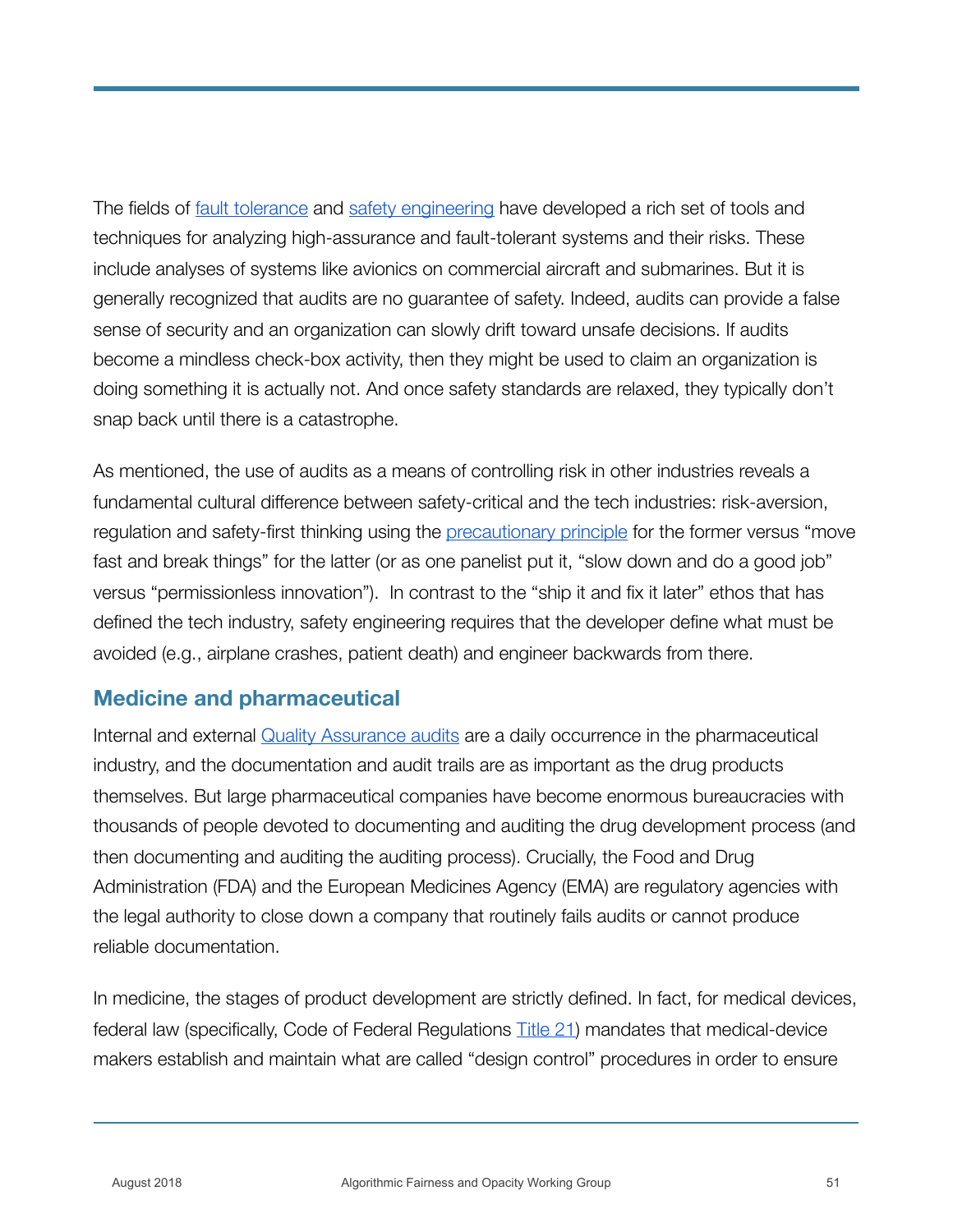that design requirements are met. In other words, it is a legal requirement that medical devices be "auditable."

Medical-device makers must maintain procedures to ensure that these design requirements meet the "intended use" of the device. The intended use of a "device" (or, increasingly in medicine, an algorithm - see **Price 2017** for more) determines the level of design control required: i.e., a tongue depressor (a simple piece of wood) is the lowest class of risk (Class I), while a deep brain implant would be the highest (Class III). The intended use of a tongue depressor could be "to displace the tongue to facilitate examination of the surrounding organs and tissues." The intended use is what differentiates a tongue depressor from a popsicle stick. This may be important when thinking about an algorithm that can be used to recommend movies or to identify tumors; depending on its intended use, the same algorithm might have drastically different risk profiles.

In legal regimes like this one covering medical devices, some software designers may get out of those documentation requirements altogether. For example, the 21st Century Cures Act, signed into law in late 2016, amended what gets classified as a "medical device" in the first place. So whether a certain "software function" (including clinical decision support software, which is one of the hot areas for machine learning in medicine) is regulated by the FDA as a "device" turns on statutory exclusions of the Food, Drug, and Cosmetic Act (FDCA) that were added by the Cures Act (see statutory language [here](https://www.fda.gov/downloads/MedicalDevices/DeviceRegulationandGuidance/GuidanceDocuments/UCM587820.pdf) and the FDA's draft guidance here and [here](https://www.fda.gov/downloads/MedicalDevices/DeviceRegulationandGuidance/GuidanceDocuments/UCM587819.pdf)). Within the context of decision support software, the FDA's initial interpretations of the amendments have elicited [strong reactions](http://cdscoalition.org/wp-content/uploads/2018/02/FINAL-CDS-Coalition-Comments-to-CDS-Software-Draft-Guidance-5Feb2018.pdf) from industry stakeholders, illustrating the complexities and contested nature of such a regulatory regime in the context of ML/AI.

In any case, for products classified as medical devices, at every stage of the development process, device makers must document the *design input, design output, design review, design verification, design validation, design transfer,* and *design changes.* All of this is kept in a [Design](https://en.wikipedia.org/wiki/Design_history_file)  [History File](https://en.wikipedia.org/wiki/Design_history_file) (DHF), which must be an accurate representation of the product and its development process. Included in the DHF is an extensive risk assessment and hazard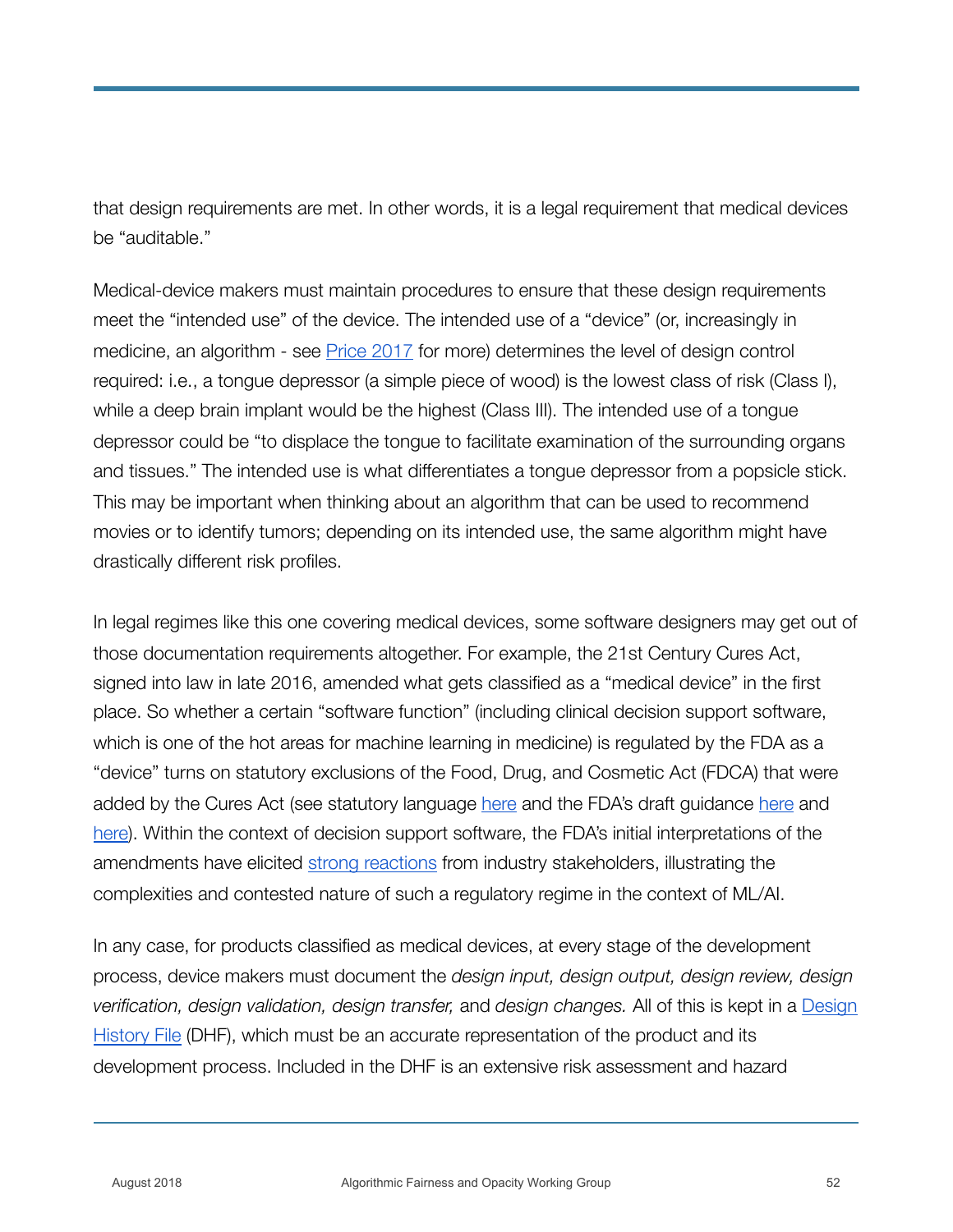analysis, which must be continuously updated if any new risks are discovered. When the FDA audits a pharmaceutical or device company, it will inspect the design history file. Finally, companies are required to proactively maintain what is called "post-market surveillance" for any issues that may arise with safety of a medical device.

#### **Security audits**

Finally, in the computer security domain a successful ecosystem has evolved between tech companies and individual researchers finding security vulnerabilities. There are firms that do security audits that are distinct from internal or external vulnerability red teams. The latter often participate in what are called "[bug bounties](https://en.wikipedia.org/wiki/Bug_bounty_program)" where hackers are paid by websites to find and report bugs or security vulnerabilities. [Elezari Bar On](https://motherboard.vice.com/en_us/article/8xkyj3/we-need-bug-bounties-for-bad-algorithms) (2018) suggests modeling algorithmic auditing on the "white-hat" hacker bug bounty model adopted by the security industry, "we need a market that will facilitate a scalable, crowd-based system of auditing to uncover 'bias' and 'deceptive' bugs that will attract and galvanize a new class of white-hat hackers: algorithmic auditors. They are the immune system for the age of algorithmic decision-making." Within security research, some tools and practices that are used to test algorithms for bias may raise questions under the Computer Fraud and Abuse Act (CFAA) (Berkeley Center for Law & Technology Workshop [Report](https://www.ischool.berkeley.edu/sites/default/files/cybersec-research-nsf-workshop.pdf), 2015).

## THE LIMITS OF AUDITS

An assumption underlying the justification for auditing is the idea that auditing simply produces objective facts. This is epistemologically problematic in itself, but also when combined with any potential financial interests among the auditors. Audits are not based on an [Archimedian](https://en.wikipedia.org/wiki/Archimedean_point) fixed point, but rather, like machine-learning models, they are based on the views and values of humans and organizations with particular interests. As discussed above auditing does not guarantee safety and can miss systemic risks, as the example of financial crisis spectacularly demonstrated.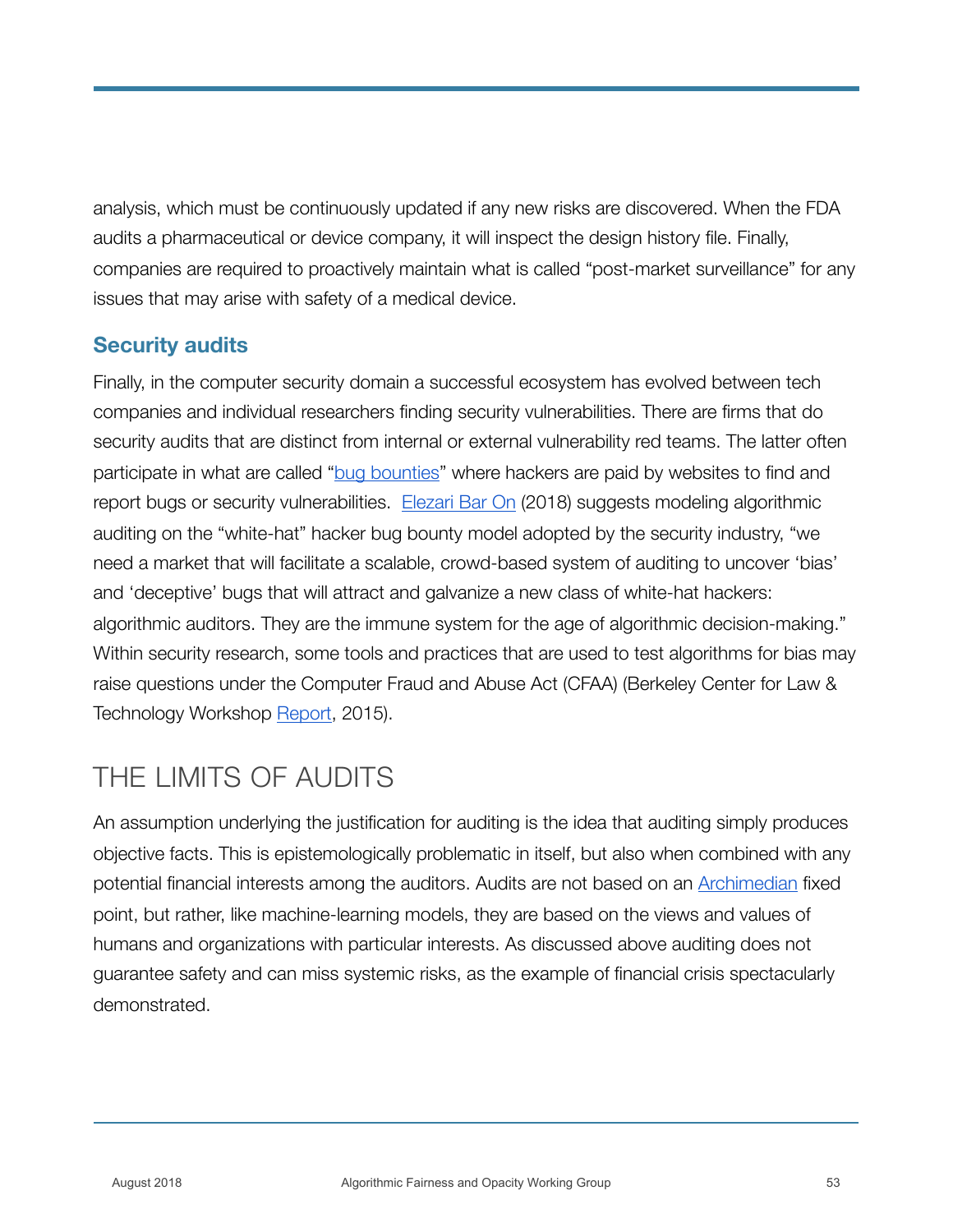Indeed as [Kroll](https://scholarship.law.upenn.edu/cgi/viewcontent.cgi?article=9570&context=penn_law_review) (2017) argues, even for highly technical evaluation of computer code, audits are limited in their ability to attribute cause to changes in system behavior, or explain why a particular change inputs had a meaningful impact on output.

From a social perspective, Power (2000) argues that it is "important to understand the growth and circulation of an idea of audit, a growth in which accountants have been powerful agents in selling their auditing capabilities but which cannot solely be explained in this way." Who are the agents selling their algorithmic auditing capabilities today? As mentioned, both large companies and startups are beginning to offer algorithmic audits as a service. Who are the algorithmic accountants? And who should hold these auditors accountable?

For a financial firm, for example, the auditing process is known and internal financial processes are designed to be "auditable." Not only is a deep neural network not designed to be auditable, it is difficult to see how its millions of weights and nonlinear functions could be auditible. [Power](https://www.sciencedirect.com/science/article/pii/0361368295000046)  (1996) says: "Making things auditable is a constant and precarious project of a system of knowledge which must reproduce itself and sustain its institutional role from a diverse assemblage of routines, practices and economics constraints." And even with access to "the guts of a system (the code, the architecture)", the policies and procedures that govern its development, and information about the use-environments and contexts, the values implications of design decisions may remain obscured [\(Mulligen & Bamberger,](https://ssrn.com/abstract=3175017) 2018). Ultimately, Power has argued audits risk becoming "performative rituals of verification," which might temporarily assuage our fears about inscrutable and uncontrollable processes or algorithms, but they are hardly cold, objective, independent producers of "facts". Therefore how we define what is to be audited becomes extremely important. Related to the fact that audit results too must be interpreted, [Karl Popper](http://cw.routledge.com/textbooks/popper/works/realism_science.html) pointed out, "Every observation and, to an even higher degree, every observation statement, is itself already an *interpretation in the light of our theories."* 

[Styhre](https://www.e-elgar.com/shop/the-financialization-of-the-firm) (2015) describes the inherent embeddedness of audits and auditors within the very systems that should be audited, "The audit per se and its procedures and routines are never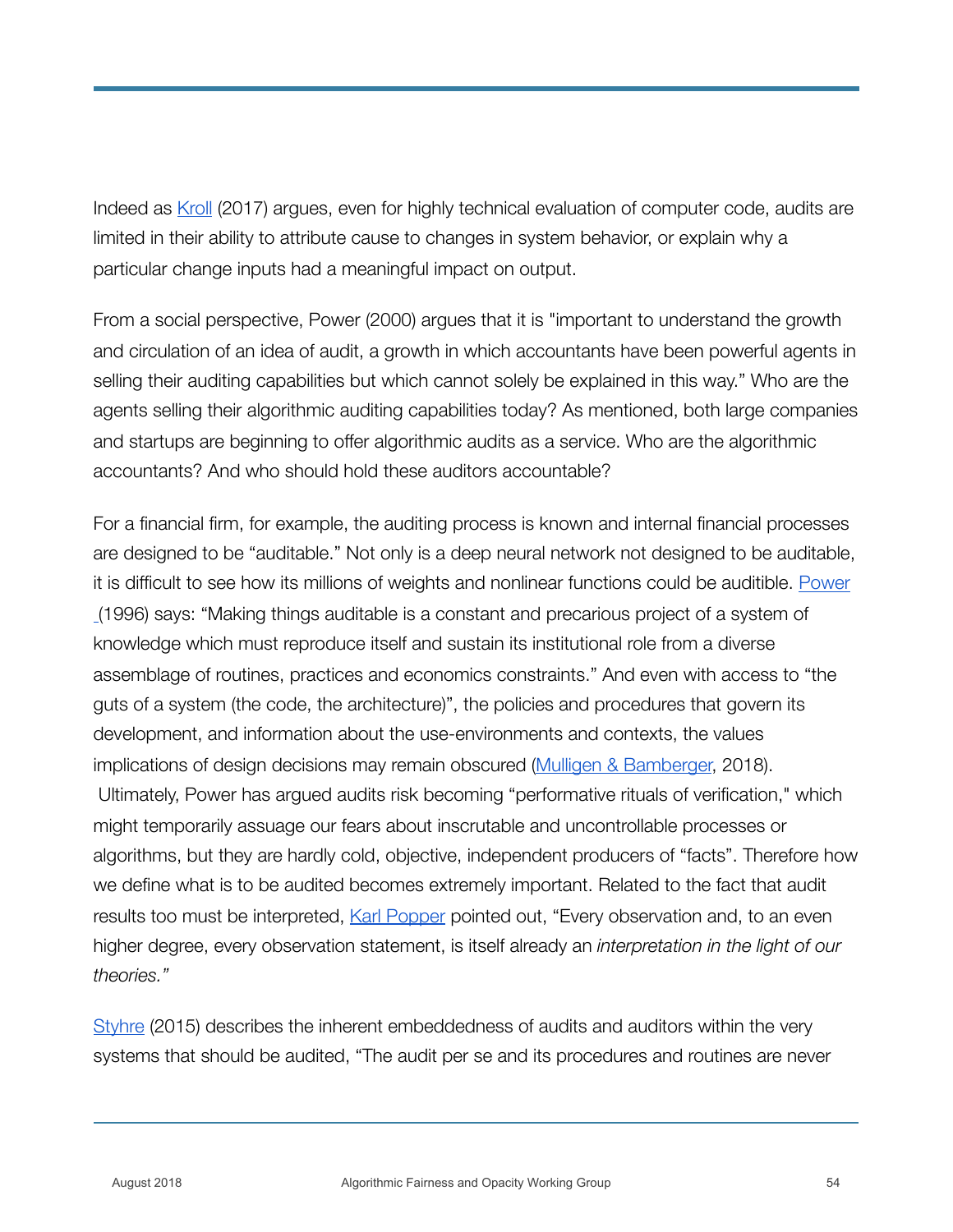isolated from the practices of the professionals conducting the work, and therefore the credibility of the professionals remains a key issue...the distinction between inside and outside, externality and interiority being of key importance for the legitimacy of the audit work is porous and fluid." There is no objective gaze from the audit. Financial auditing, for example, is fundamentally an *inferential* process which has to draw conclusions from a limited set of documents, budgets, oral testimony or direct observation (Power,2000). What might a similar sort of inferential auditing process look like for algorithms? Machine learning is also *inferential*  and draws conclusions from limited datasets*.*

## RECOMMENDATIONS

As calls for the regulation of tech grow louder and more pointed, there is an opportunity for a closer collaboration among stakeholders in our increasingly information-based and algorithmic society. Well-thought through and voluntary algorithmic auditing practices could be used to demonstrate the ethical foresight necessary to decrease the probability of what Mittelstadt (2015) terms "[regulatory whiplash](http://journals.sagepub.com/doi/pdf/10.1177/2053951716679679)", where "overly restrictive measures (especially legislation and policies) are proposed in reaction to perceived harms, which overreact in order to re-establish the primacy of threatened values."

#### (1) **An ethical algorithmic audit could address questions of fairness and accountability**

**at each stage of product development** outlined above. This would require documentation to be generated making the product development process "auditable" such as audit trails and audit logs.The question of interiority versus exteriority is again important to consider, as external auditors in safety-critical industries are given access to internal documentation, design plans, and risk assessments.

#### (2) **Further research on what would be required to make algorithms and their**

**development "auditable".** As discussed, neither algorithms nor the development process within most companies are designed to be auditable. Audit trails or audit logs are not generated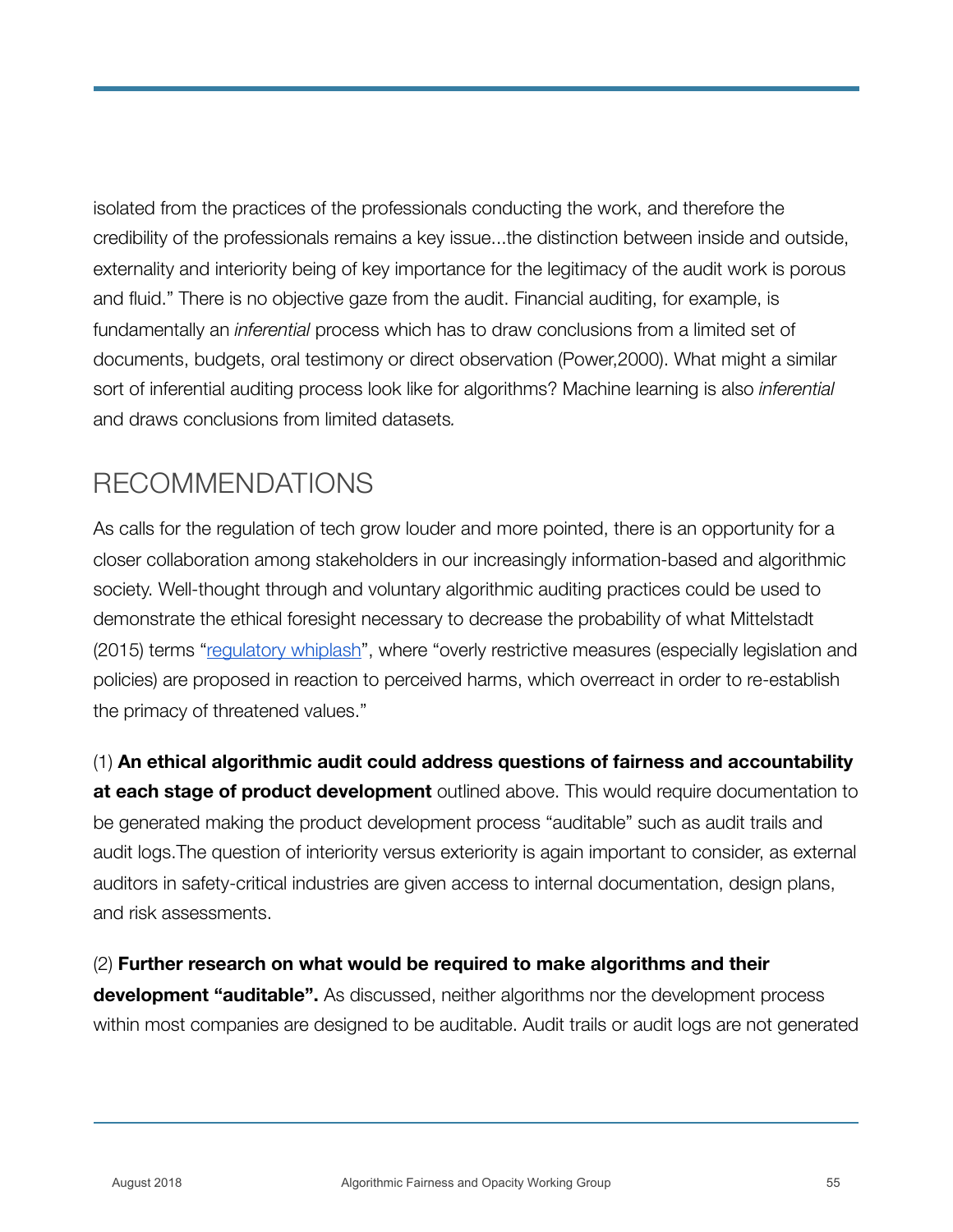in standardized formats, nor are they used consistently for purposes such as determining fairness.

(3) There is an opportunity to create a **more meaningful dialogue among a wider array of stakeholders** in algorithmic accountablity, e.g., vulnerable communities impacted by technology, nonprofits on the frontlines of fighting discrimination and other forms of injustice, legislators and regulators, politicians, and the tech industry as a whole. Conferences on algorithmic accountability such as FAT\* are a good start, but are still not well-known outside highly specialized academic disciplines. A broader public-oriented effort should bring all stakeholders to the table.

#### (4) **Do not make algorithmic audits as opaque as the algorithms they're meant to**

**audit.** In the other industries discussed the process of auditing has become a professionalized endeavor, with highly specialized auditors who produce lengthy audit reports. The validity of the audit rests largely on the credibility of those professionals conducting the audit. Thus there is a risk for algorithmic auditing that, rather than revealing issues and improving accountability, algorithmic audit reports become interpretable to only a small group of highly trained experts which is exactly one of the problems currently with algorithms that algorithmic audits are meant to address.

(5) In view of the complexity of both the algorithms themselves and the processes through which they are built (hundreds of engineers working across geographies), further research **should develop hybrid auditing techniques** that allow both internal and external stakeholders to trust their values are protected. These techniques should evaluate both the organizational processes and work practices, as well as the technical functioning of the systems. This could include everything from data generation and collection and model selection, but also quality assurance checks as the project advances.

(6) What would a standard for **good algorithmic development practice look like?** In accounting and finance, medicine, and other industries there are clear standards such as Generally Accepted Accounting Practices (GAAP) and Good Clinical Practice (GCP) for clinical